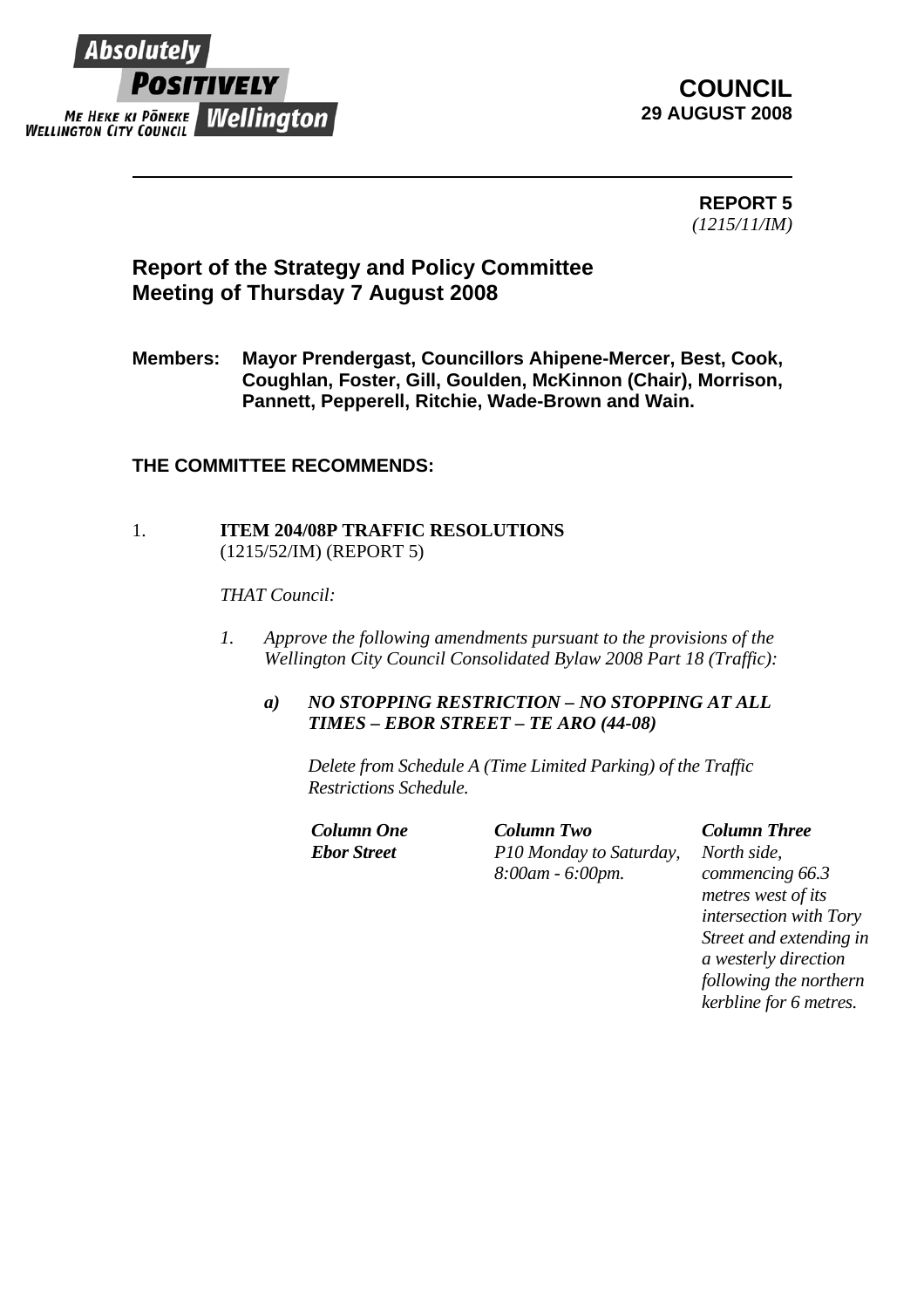*Delete from Schedule D (No Stopping Restrictions) of the Traffic Restrictions Schedule.* 

*Column One Column Two Column Three Ebor Street No Stopping At All Times. North side,* 

*commencing 72.3 metres west of its intersection with Tory Street and extending in a westerly direction following the northern kerbline for 29.5 metres.* 

*Add to Schedule D (No Stopping Restrictions) of the Traffic Restrictions Schedule.* 

| Column One         | Column Two                   | <b>Column Three</b>                                                                                                                                                                 |
|--------------------|------------------------------|-------------------------------------------------------------------------------------------------------------------------------------------------------------------------------------|
| <b>Ebor Street</b> | No Stopping At All           | North side,                                                                                                                                                                         |
|                    | Times.                       | commencing 72.5<br>metres west of its<br><i>intersection with Tory</i><br>Street and extending in<br>a westerly direction<br>following the northern<br>kerbline for 4.5 metres.     |
| <b>Ebor Street</b> | No Stopping At All<br>Times. | North side,<br>commencing 93 metres<br>west of its intersection<br>with Tory Street and<br>extending in a westerly<br>direction following the<br>northern kerbline for 9<br>metres. |

### *b) RESTRICTED PARKING – MOTORCYCLE PARKING – CABLE STREET – TE ARO (45-08)*

*Add to Schedule B (Restricted Parking) of the Traffic Restrictions Schedule* 

*Column One Column Two Column Three Cable Street No Stopping Except for Angle Parked Motorcycles, At All Times.* 

*South side, commencing 153 metres east of its intersection with Taranaki Street, following the southern kerbline, and*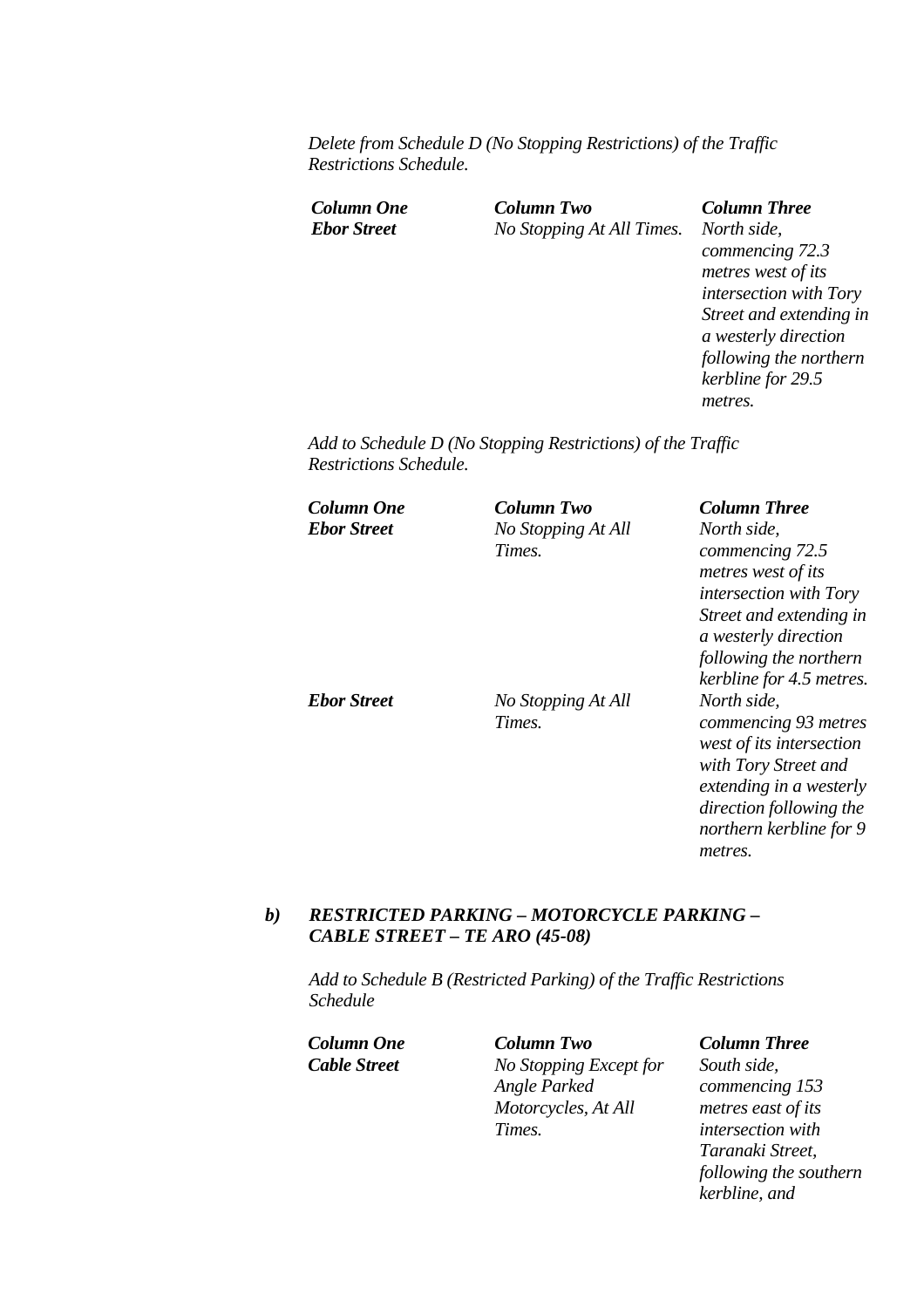*extending in an easterly direction for 3.5 metres.* 

### *c) NO STOPPING RESTRICTION – MOTORCYCLE PARKING – CABLE STREET – TE ARO (46-08)*

*Delete from Schedule D (No Stopping Restrictions) of the Traffic Restrictions Schedule.* 

*Cable Street No Stopping At All Times.* 

*Column One Column Two Column Three*

*South side, commencing 151 metres west of its intersection with Tory Street and extending in a westerly direction following the southern kerbline for 28 metres.* 

*Add to Schedule D (No Stopping Restrictions) of the Traffic Restrictions Schedule.* 

| Column One<br>Cable Street | Column Two<br>No Stopping At All<br>Times. | <b>Column Three</b><br>South side,<br>commencing 34 metres<br>east of its intersection<br>with Taranaki Street,<br>following the southern                                                                 |
|----------------------------|--------------------------------------------|-----------------------------------------------------------------------------------------------------------------------------------------------------------------------------------------------------------|
| Cable Street               | No Stopping At All<br>Times.               | kerbline, and<br>extending in an<br>easterly direction for 3<br>metres.<br>South side,<br>commencing 47.5<br>metres east of its<br><i>intersection with</i><br>Taranaki Street,<br>following the southern |
|                            |                                            | kerbline, and<br>extending in an<br>easterly direction for<br>14.5 metres.                                                                                                                                |

*Add to Schedule B (Restricted Parking) of the Traffic Restrictions Schedule* 

*Column One Column Two Column Three Cable Street No Stopping Except for South side,*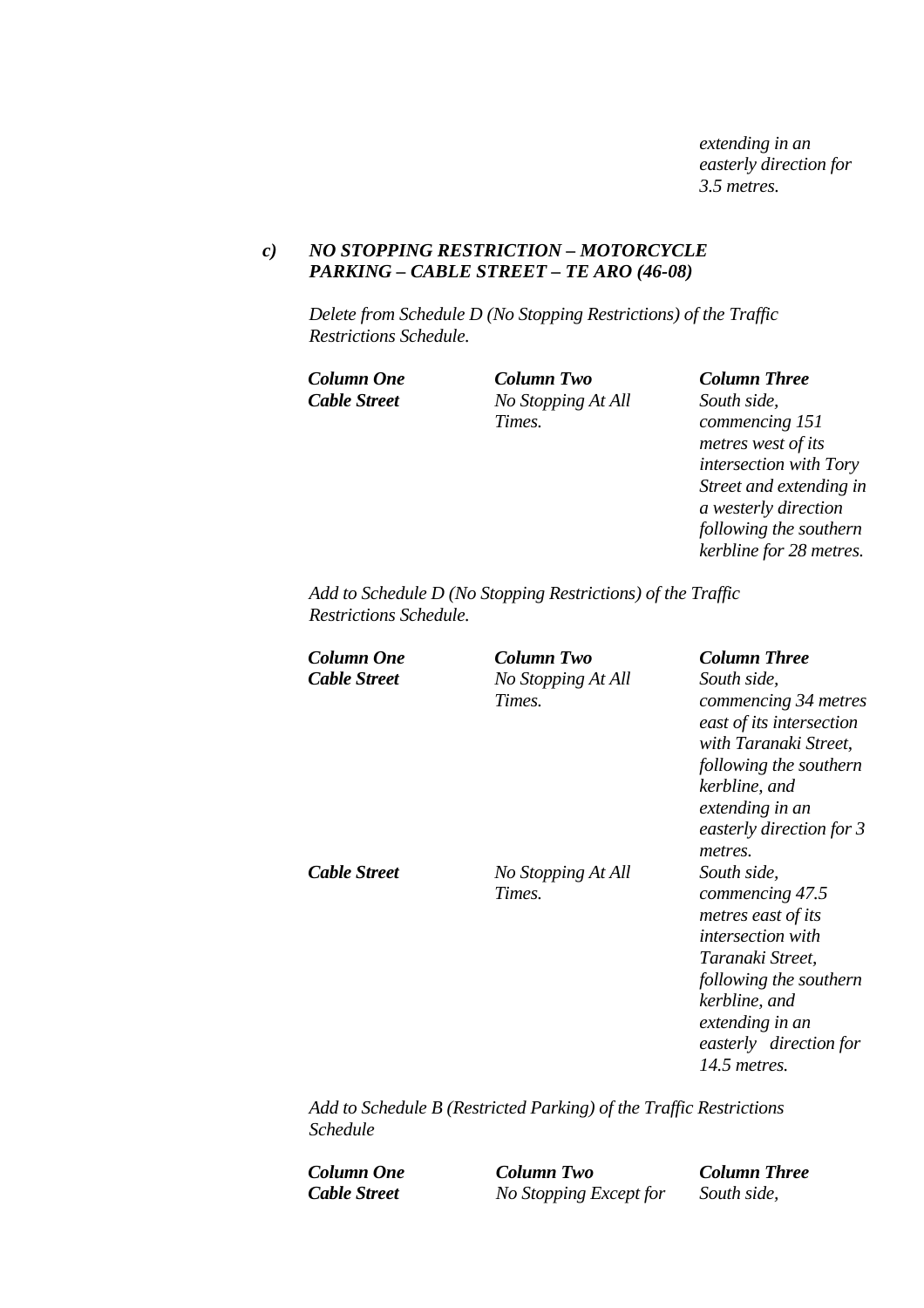*Angle Parked Motorcycles, At All Times.* 

*commencing 37 metres east of its intersection with Taranaki Street, following the southern kerbline, and extending in an easterly direction for 10.5 metres.* 

#### *d) NO STOPPING RESTRICTION – MOTORCYCLE PARKING – VICTORIA STREET - TE ARO (47-08)*

*Delete from Schedule D (No Stopping Restrictions) of the Traffic Restrictions Schedule.* 

*Column One Column Two Column Three Victoria Street No Stopping At All Times.* 

*West side, commencing from its intersection with Mercer Street and extending in a northerly direction following the western kerbline for 38 metres* 

*Add to Schedule D (No Stopping Restrictions) of the Traffic Restrictions Schedule.* 

*Column One Column Two Column Three*

*Victoria Street No Stopping At All Times. West side,* 

*commencing 59 metres south of its intersection with Chews Lane, following the western kerbline, and extending in a southerly direction for 15 metres.* 

*Add to Schedule D (No Stopping Restrictions) of the Traffic Restrictions Schedule.* 

| Column One                    | Column Two                | <b>Column Three</b> |
|-------------------------------|---------------------------|---------------------|
| <i><b>Victoria Street</b></i> | No Stopping At All Times. | West side,          |

*commencing 83 metres south of its intersection with Chews Lane, following the western kerbline, and*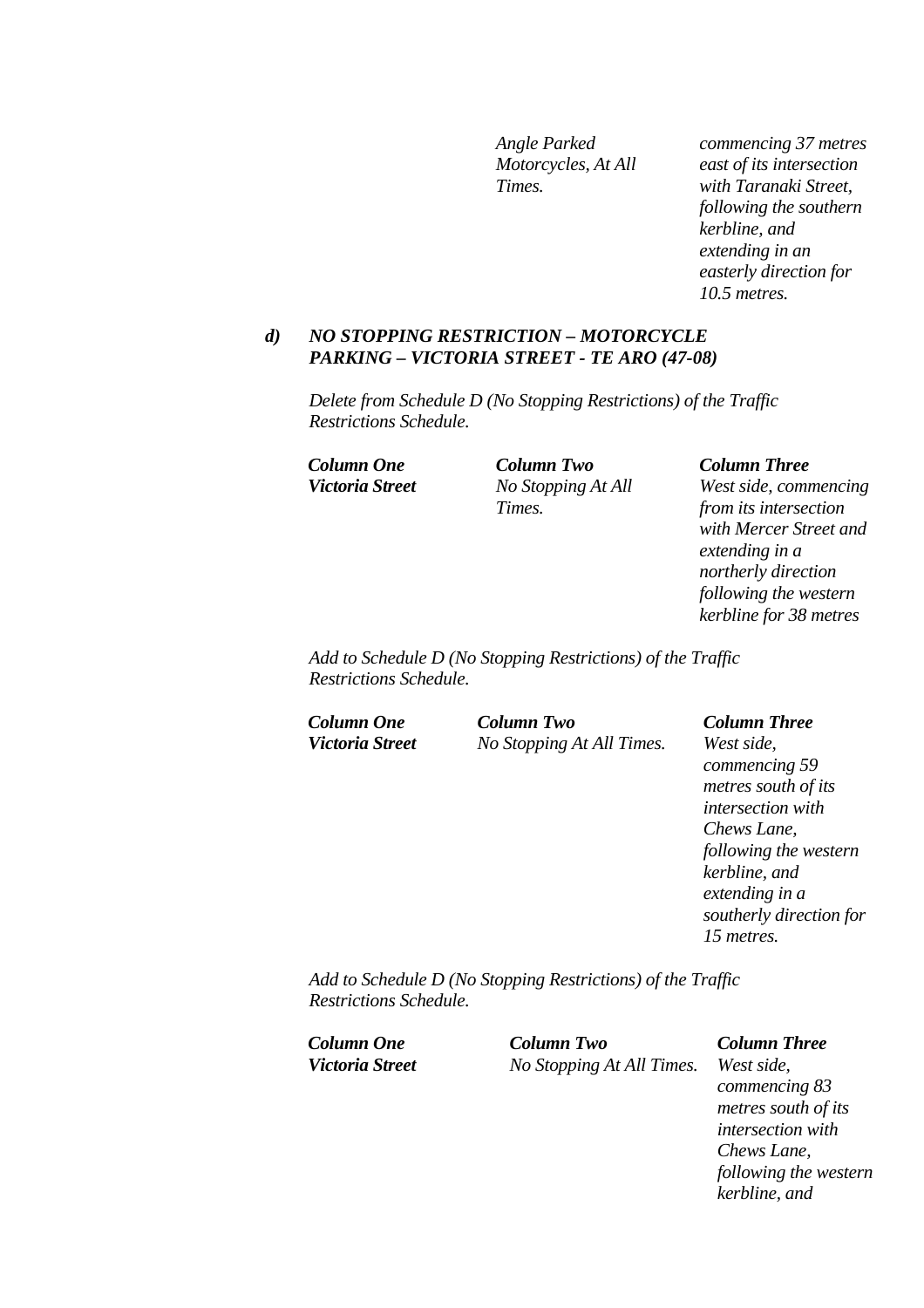*extending in a southerly direction for 14 metres.* 

*Add to Schedule B (Restricted Parking) of the Traffic Restrictions Schedule.* 

*Column One Column Two Column Three Victoria Street No Stopping Except for Angle Parked Motorcycles, At All Times.* 

*West side, commencing 74 metres south of its intersection with Chews Lane, following the western kerbline, and extending in a southerly direction for 9 metres.* 

#### *e) TIME LIMITED PARKING – P5 AT ALL TIMES – HUNTER STREET – LAMBTON (50-08)*

*Delete from Schedule A (Time Limited Parking) of the Traffic Restrictions Schedule.* 

*Column One Column Two Column Three Hunter Street P5, Monday to Saturday, 8:00am-6:00pm.* 

*South side, commencing 46 metres west of its intersection with Customhouse Quay and extending in a westerly direction following the southern kerbline for 12 metres.*

*Add to Schedule A (Time Limited Parking) of the Traffic Restrictions Schedule.* 

*Column One Column Two Column Three Hunter Street P5, At All Times. South side,* 

*commencing 46 metres west of its intersection with Customhouse Quay and extending in a westerly direction following the southern kerbline for 9.5 metres.*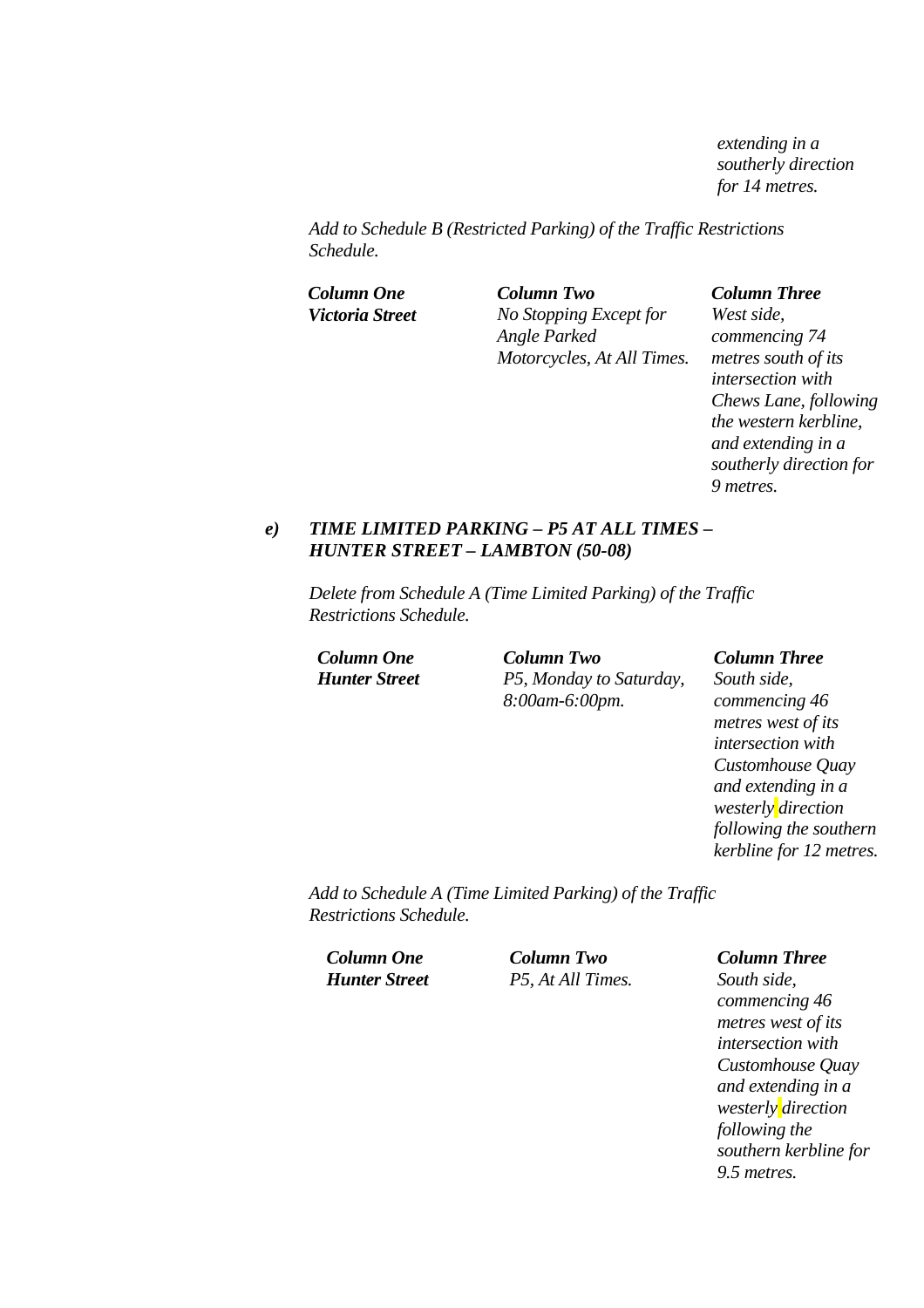# *f) TIME LIMITED PARKING – P60 - NO STOPPING RESTRICTION – ARTHUR STREET – TE ARO (51-08)*

*Delete from Schedule A (Time Limited Parking) of the Traffic Restrictions Schedule.* 

| <b>Column One</b><br><b>Arthur Street</b> | <b>Column Two</b><br>P60 Monday to Saturday,<br>$8:00$ am $-6:00$ pm. | <b>Column Three</b><br>North side,<br>commencing 46<br>metres north of its<br>intersection with<br>Cuba Street and<br>extending in an<br>easterly direction<br>following the<br>northern kerbline for<br>$114.5$ metres. |
|-------------------------------------------|-----------------------------------------------------------------------|--------------------------------------------------------------------------------------------------------------------------------------------------------------------------------------------------------------------------|
| <b>Arthur Street</b>                      | P60 Monday to Saturday,<br>$8:00$ am $-6:00$ pm.                      | North side,<br>commencing 6<br>metres north of its<br>intersection with<br>Cuba Street and<br>extending in an<br>easterly direction<br>following the<br>northern kerbline for<br>5.5 metres.                             |
| <b>Arthur Street</b>                      | P60 Monday to Saturday,<br>$8:00$ am $-6:00$ pm.                      | South side,<br>commencing 36.5<br>metres south of its<br>intersection with<br>Taranaki Street and<br>extending in a<br>westerly direction<br>following the<br>southern kerbline for<br>159.5 metres.                     |

*Delete from Schedule D (No Stopping Restrictions) of the Traffic Restrictions Schedule.* 

| Column Two                | <b>Column Three</b> |
|---------------------------|---------------------|
| No Stopping At All Times. | North side,         |
|                           | commencing 11.5     |
|                           | metres east of its  |
|                           | intersection with   |
|                           | Cuba Street and     |
|                           | extending in an     |
|                           | easterly direction  |
|                           | following the       |
|                           |                     |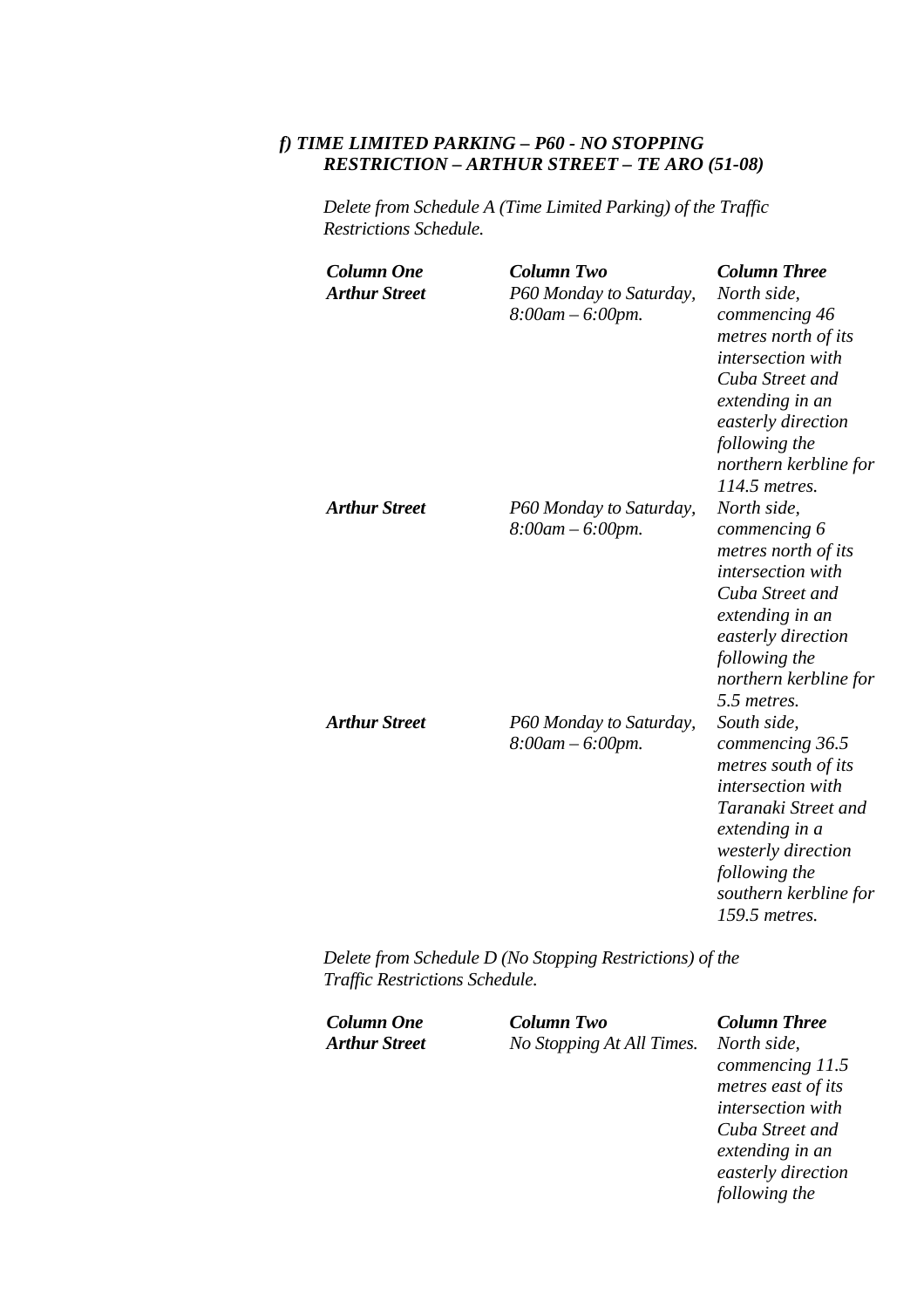|                      |                           | northern kerbline for<br>34.5 metres.                                                                                                                                                                                                          |
|----------------------|---------------------------|------------------------------------------------------------------------------------------------------------------------------------------------------------------------------------------------------------------------------------------------|
| <b>Arthur Street</b> | No Stopping At All Times. | North side,<br>commencing 160.5<br>metres north of its<br>intersection with<br>Cuba Street and<br>extending in an<br>easterly direction<br>following the<br>northern kerbline for<br>31 metres to its<br>intersection with<br>Taranaki Street. |
| <b>Arthur Street</b> | No Stopping At All Times. | North side,<br>commencing from its<br>intersection with<br>Cuba Street and<br>extending in a<br>northerly direction<br>following the eastern<br>kerbline for 6 metres.                                                                         |
| <b>Arthur Street</b> | No Stopping At All Times. | South side,<br>commencing 159.5<br>metres west of its<br>intersection with<br>Taranaki Street and<br>extending in a<br>westerly direction<br>following the<br>southern kerbline for<br>12 metres.                                              |
| <b>Arthur Street</b> | No Stopping At All Times. | South side,<br>commencing 185<br>metres west of its<br>intersection with<br>Taranaki Street and<br>extending in a<br>westerly direction<br>following the<br>southern kerbline for<br>4.5 metres.                                               |
| <b>Arthur Street</b> | No Stopping At All Times. | South side,<br>commencing from its<br>intersection with<br>Taranaki Street and<br>extending in a<br>westerly direction<br>following the<br>southern kerbline for                                                                               |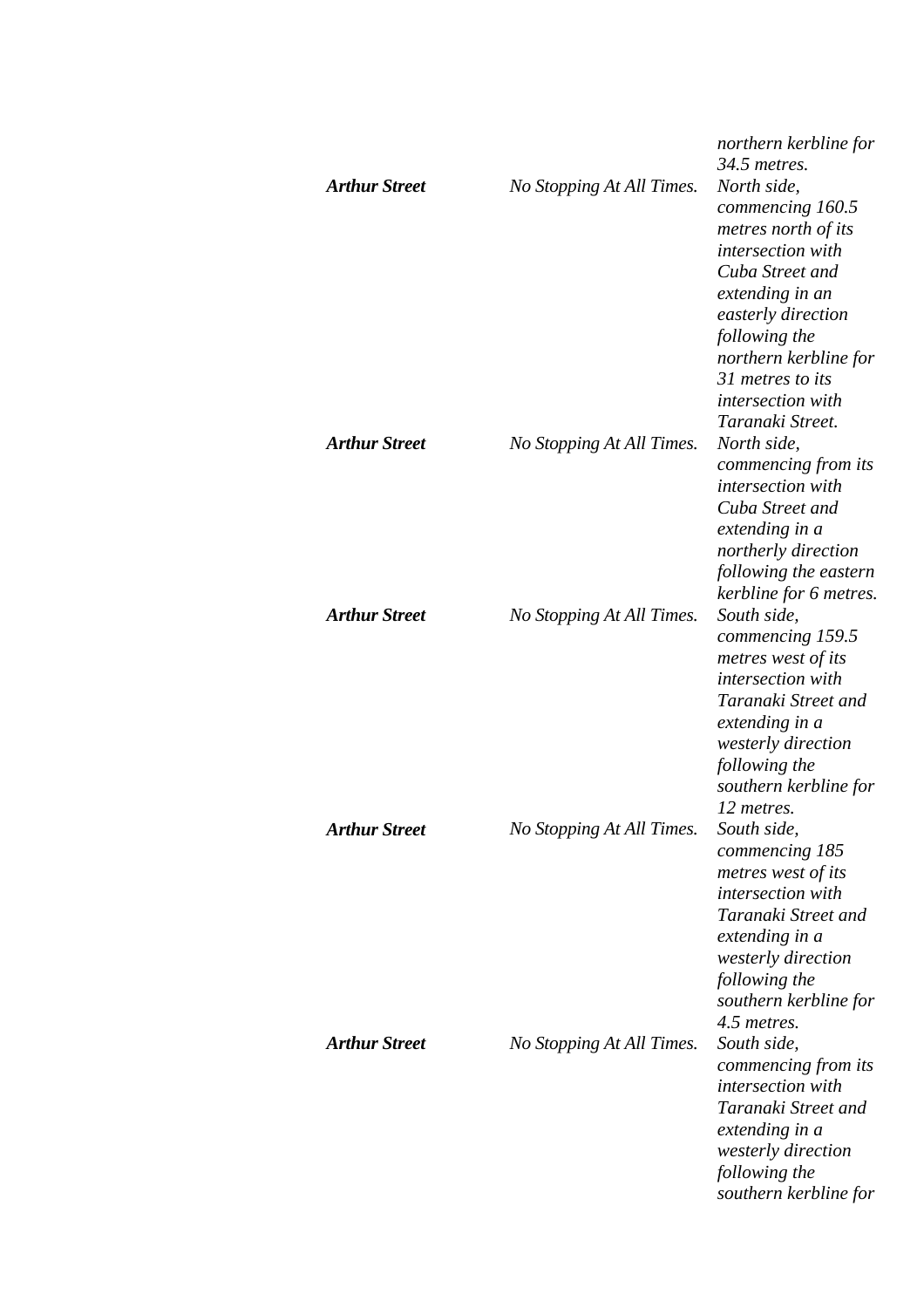*36.5 metres.* 

*Delete from Schedule E (Residents Parking) of the Traffic Restrictions Schedule.* 

*Column One Column Two Column Three Arthur Street No Stopping Except for Authorised Resident Vehicles, Monday to Friday, 8:00am – 6:00pm.* 

*South side, commencing 171.5 metres west of its intersection with Taranaki Street and extending in a westerly direction following the southern kerbline for 14.5 metres.* 

*Add to Schedule A (Time Limited Parking) of the Traffic Restrictions Schedule.* 

| <b>Column One</b><br><b>Arthur Street (Slip</b><br>Lane) | <b>Column Two</b><br>P60 Monday to Saturday,<br>$8:00$ am $-6:00$ pm. | <b>Column Three</b><br>North side,<br>commencing 48<br>metres west of its<br>intersection with<br>Taranaki Street and<br>extending in a<br>westerly direction<br>following the<br>northern kerbline for<br>97 metres. |
|----------------------------------------------------------|-----------------------------------------------------------------------|-----------------------------------------------------------------------------------------------------------------------------------------------------------------------------------------------------------------------|
| <b>Arthur Street (Slip</b><br>Lane)                      | P60 Monday to Saturday,<br>$8:00$ am $-6:00$ pm.                      | South side,<br>commencing 76.5<br>metres west of its<br>intersection with<br>Taranaki Street and<br>extending in a<br>westerly direction<br>following the<br>southern kerbline for<br>9 metres.                       |
| <b>Arthur Street (Slip</b><br>Lane)                      | P60 Monday to Saturday,<br>$8:00$ am $-6:00$ pm.                      | South side,<br>commencing 109<br>metres west of its<br><i>intersection</i> with<br>Taranaki Street and<br>extending in a<br>westerly direction<br>following the<br>southern kerbline for                              |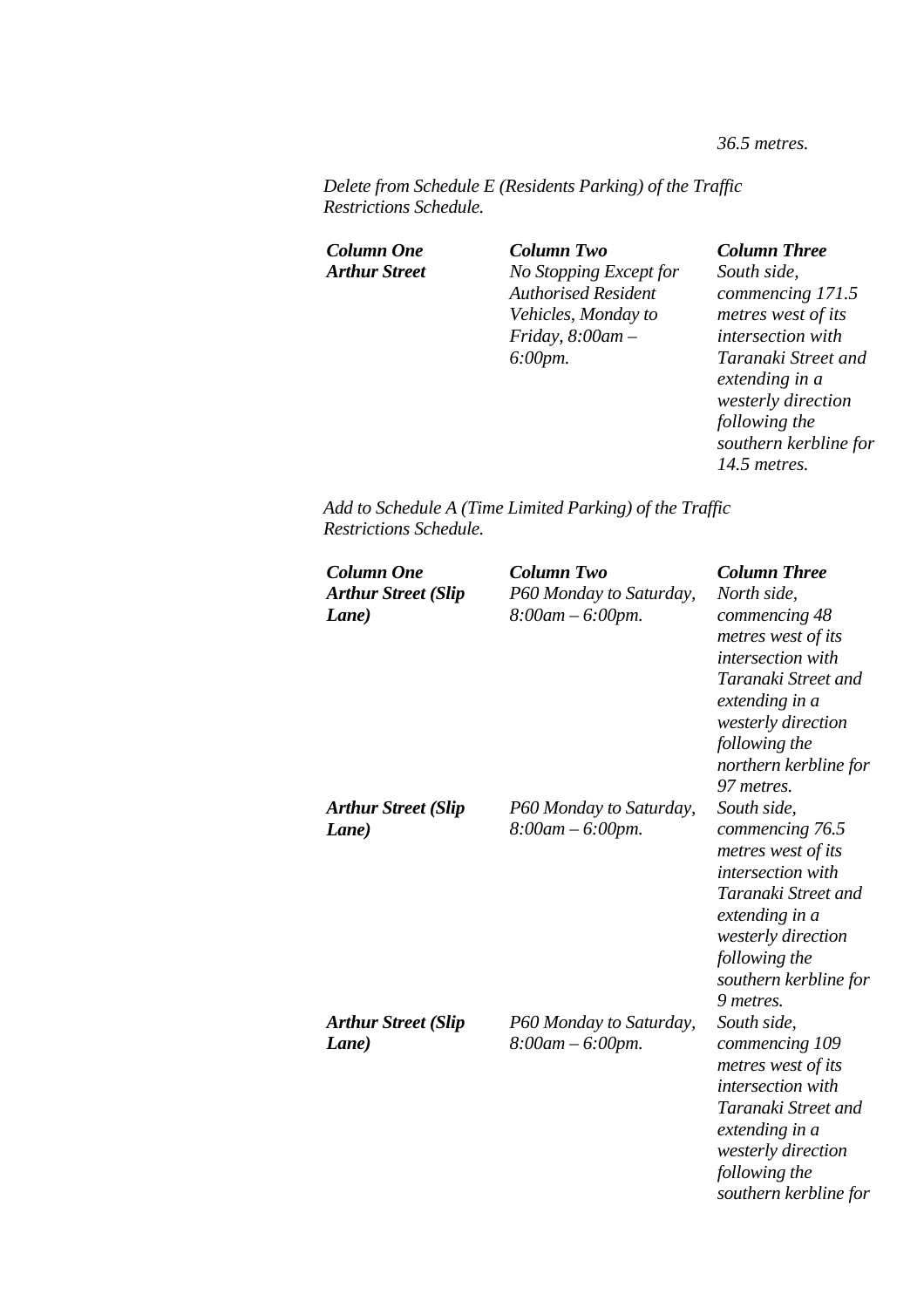*Arthur Street (Slip Lane)* 

*P60 Monday to Saturday, 8:00am – 6:00pm.* 

*6 metres South side, commencing 129 metres west of its intersection with Taranaki Street and extending in a westerly direction following the southern kerbline for 29.5 metres.* 

*Add to Schedule D (No Stopping Restrictions) of the Traffic Restrictions Schedule.* 

| <b>Column One</b><br><b>Arthur Street (Slip</b><br>Lane) | <b>Column Two</b><br>No Stopping At All Times. | <b>Column Three</b><br>North side,<br>commencing 28.5<br>metres west of its<br>intersection with<br>Taranaki Street and<br>extending in a<br>westerly direction<br>following the<br>northern kerbline for<br>19.5 metres. |
|----------------------------------------------------------|------------------------------------------------|---------------------------------------------------------------------------------------------------------------------------------------------------------------------------------------------------------------------------|
| <b>Arthur Street (Slip</b><br>Lane)                      | No Stopping At All Times.                      | North side,<br>commencing 145<br>metres west of its<br>intersection with<br>Taranaki Street and<br>extending in a<br>westerly direction<br>following the<br>northern kerbline for<br>9.5 metres.                          |
| <b>Arthur Street (Slip</b><br>Lane)                      | No Stopping At All Times.                      | South side,<br>commencing 7 metres<br>west of its<br>intersection with<br>Taranaki Street and<br>extending in a<br>westerly direction<br>following the<br>southern kerbline for<br>69.5 metres.                           |
| <b>Arthur Street (Slip</b><br>Lane)                      | No Stopping At All Times.                      | South side,<br>commencing 85.5<br>metres west of its<br>intersection with                                                                                                                                                 |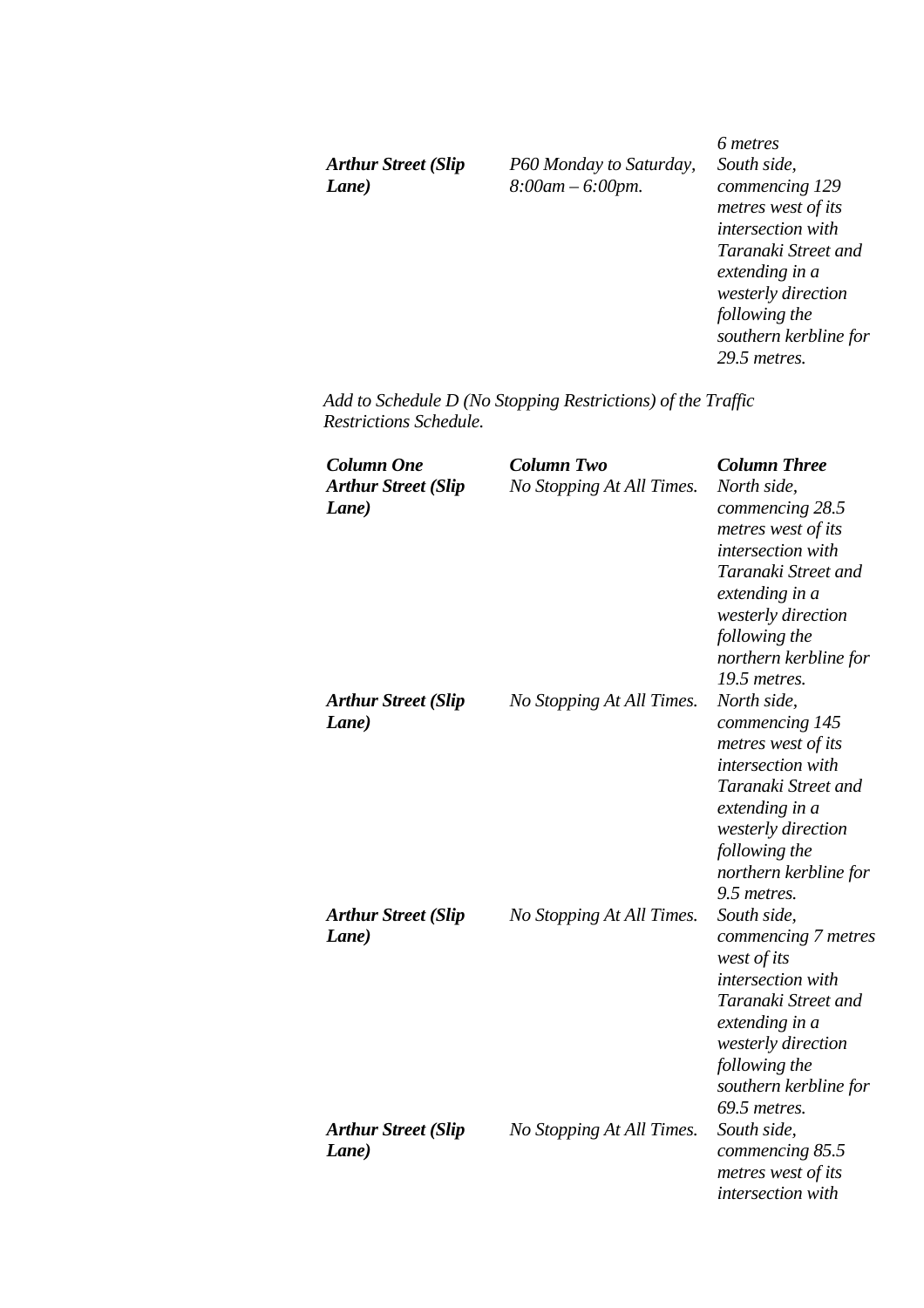|                                     |                           | Taranaki Street and<br>extending in a<br>westerly direction<br>following the<br>southern kerbline for<br>24 metres.                                                                                                                                                |
|-------------------------------------|---------------------------|--------------------------------------------------------------------------------------------------------------------------------------------------------------------------------------------------------------------------------------------------------------------|
| <b>Arthur Street (Slip</b><br>Lane) | No Stopping At All Times. | South side,<br>commencing 115.5<br>metres west of its<br>intersection with<br>Taranaki Street and<br>extending in a<br>westerly direction<br>following the<br>southern kerbline for<br>13.5 metres.                                                                |
| <b>Arthur Street (Slip</b><br>Lane) | No Stopping At All Times. | South side,<br>commencing 158.5<br>metres west of its<br>intersection with<br>Taranaki Street and<br>extending in a<br>westerly then<br>northerly direction<br>following the<br>southern kerbline for<br>16.5 metres to its<br>intersection with<br>Arthur Street. |

# *g) METERED PARKING - MOTORCYCLE PARKING - WAKEFIELD STREET – TE ARO (52-08)*

*Delete from Schedule D (No Stopping Restrictions) of the Traffic Restrictions Schedule.* 

| Column One<br>Wakefield Street | Column Two<br>No Stopping At All Times. | <b>Column Three</b><br>South side.<br>commencing from its<br><i>intersection with</i><br>Cuba Street extending<br><i>in a westerly</i><br>direction for 12.6 |
|--------------------------------|-----------------------------------------|--------------------------------------------------------------------------------------------------------------------------------------------------------------|
| Wakefield Street               | No Stopping At All Times.               | metres<br>South side,<br>commencing 105.4<br><i>metres from its</i><br><i>intersection with</i><br>Cuba Street extending<br><i>in a westerly</i>             |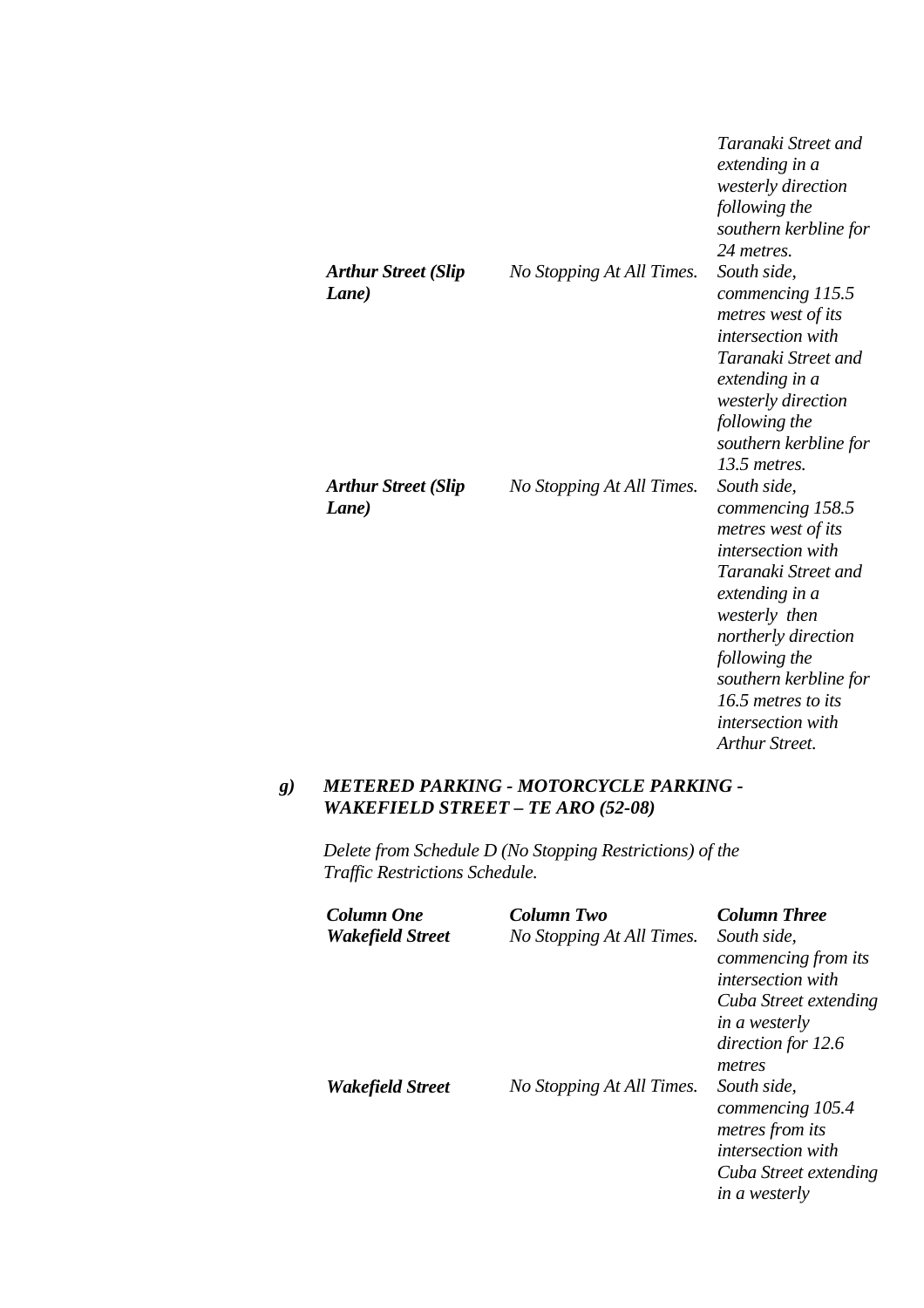*Wakefield Street No Stopping At All Times. South side,* 

*direction for 17.5 metres commencing 136.5 metres from its intersection with Cuba Street extending in a westerly direction for 13.5 metres* 

*Delete from Schedule F (Metered Parking) of the Traffic Restrictions Schedule.* 

| <b>Column One</b><br><b>Wakefield Street</b> | Column Two<br><b>Parking Meters P120</b><br>Maximum, Monday to<br>Thursday, 8:00am -<br>6:00pm, Friday 8:00am -<br>8:00pm, Saturday 8:00am<br>$-1:00pm$ | <b>Column Three</b><br>South side,<br>commencing 12.6<br>metres west of its<br><i>intersection</i> with<br>Cuba Street and<br>extending in a<br>westerly direction<br>following the<br>southern kerbline for<br>74.2 metres (13<br>carparks) |
|----------------------------------------------|---------------------------------------------------------------------------------------------------------------------------------------------------------|----------------------------------------------------------------------------------------------------------------------------------------------------------------------------------------------------------------------------------------------|
| <b>Wakefield Street</b>                      | <b>Parking Meters P120</b><br>Maximum, Monday to<br>Thursday, 8:00am -<br>6:00pm, Friday 8:00am -<br>8:00pm, Saturday 8:00am<br>$-1:00pm$               | South side,<br>commencing 124<br>metres west of its<br><i>intersection</i> with<br>Cuba Street and<br>extending in a<br>westerly direction<br>following the<br>southern kerbline for<br>12.5 metres. $(2)$<br>carparks)                      |

*Add to Schedule B (Restricted Parking) of the Traffic Restrictions Schedule.* 

*Column One Column Two Column Three*

*Wakefield Street No Stopping Except for Angle Parked Motorcycles, At All Times.* 

*South side, commencing 96.5 metres west of its intersection with Cuba Street and extending in a westerly direction following the*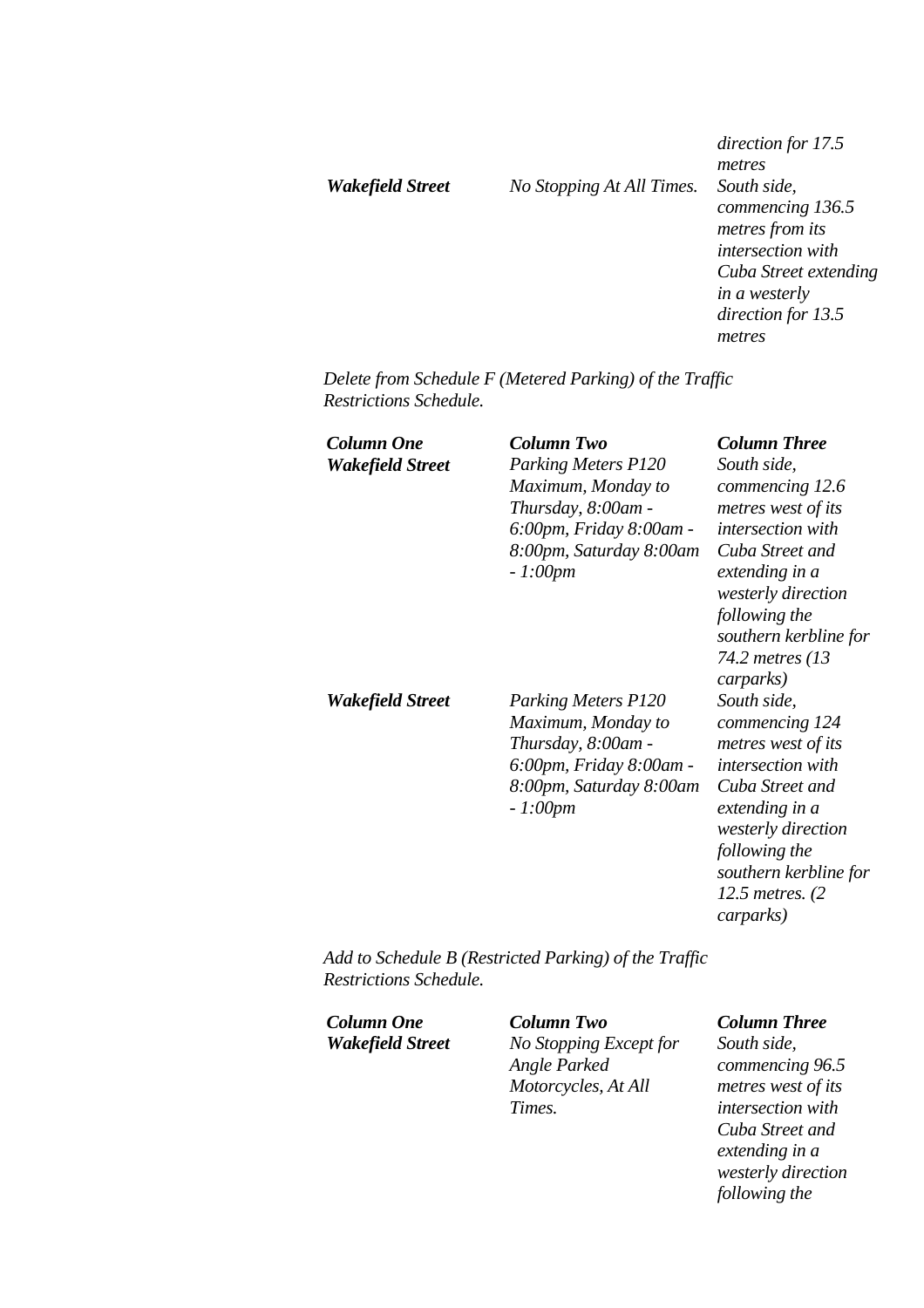*southern kerbline for 7 metres.* 

*Add to Schedule D (No Stopping Restrictions) of the Traffic Restrictions Schedule.* 

| <b>Column One</b><br><b>Wakefield Street</b> | <b>Column Two</b><br>No Stopping At All Times. | <b>Column Three</b><br>South side,<br>commencing at its<br>intersection with<br>Cuba Street and<br>extending in a<br>westerly direction<br>following the<br>southern kerbline<br>for 13.5 metres.                                          |
|----------------------------------------------|------------------------------------------------|--------------------------------------------------------------------------------------------------------------------------------------------------------------------------------------------------------------------------------------------|
| <b>Wakefield Street</b>                      | No Stopping At All Times.                      | South side,<br>commencing 67<br>metres west of its<br>intersection with<br>Cuba Street and<br>extending in a<br>westerly direction<br>following the<br>southern kerbline<br>for 1 metre.                                                   |
| Wakefield Street                             | No Stopping At All Times.                      | South side,<br>commencing 103.5<br>metres west of its<br>intersection with<br>Cuba Street and<br>extending in a<br>westerly direction<br>following the<br>southern kerbline<br>for 17.5 metres.                                            |
| Wakefield Street                             | No Stopping At All Times.                      | South side.<br>commencing 131<br>metres west of its<br>intersection with<br>Cuba Street and<br>extending in a<br>westerly direction<br>following the<br>southern kerbline<br>for 24 metres to its<br>intersection with<br>Victoria Street. |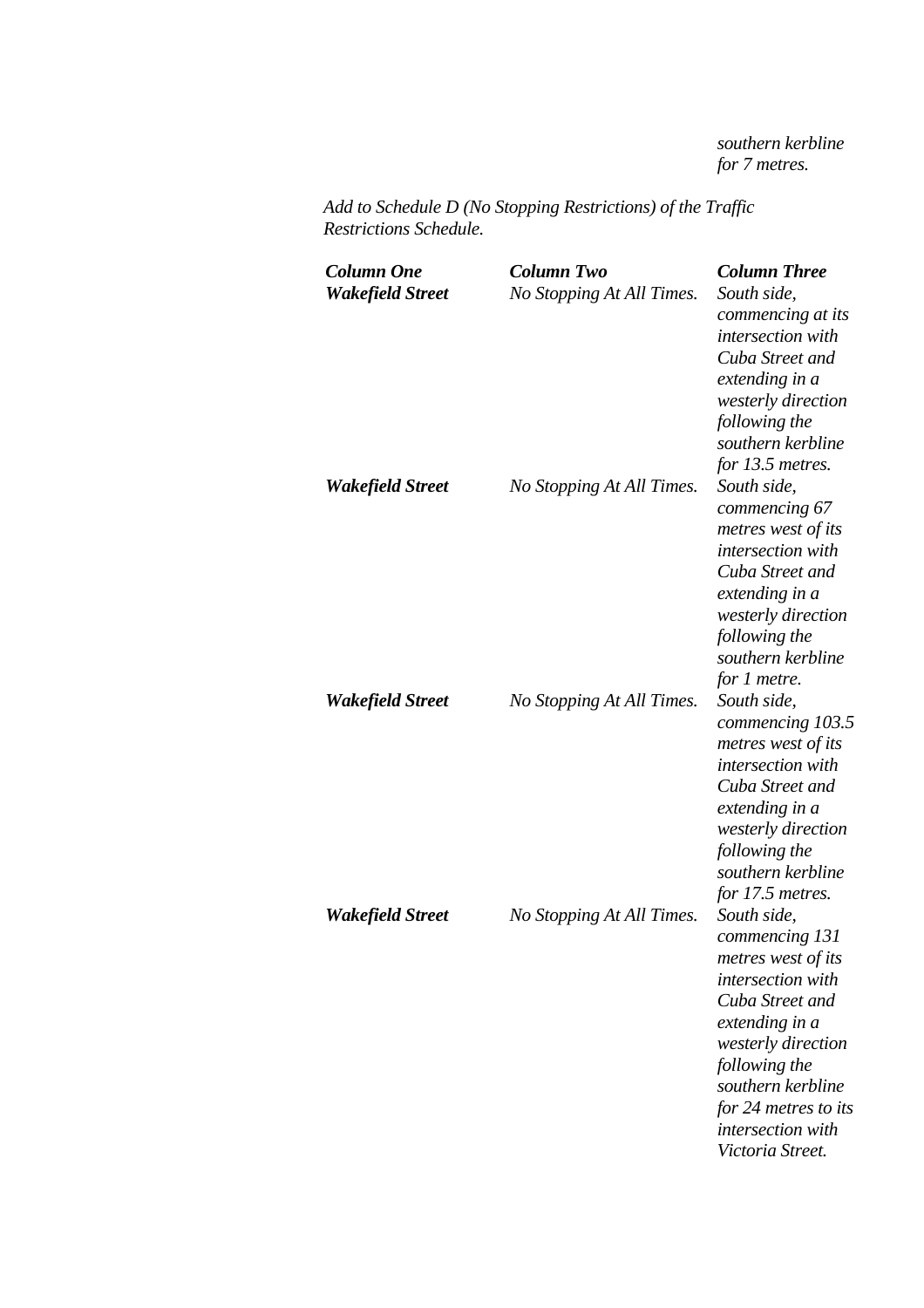*Add to Schedule F (Metered Parking) of the Traffic Restrictions Schedule.* 

| <b>Column One</b><br><b>Wakefield Street</b> | <b>Column Two</b><br><b>Parking Meters P120</b><br>Maximum, Monday to<br>Thursday, 8:00am -<br>6:00pm, Friday 8:00am -<br>8:00pm, Saturday 8:00am<br>$-6:00$ pm. | <b>Column Three</b><br>South side,<br>commencing 13.5<br>metres west of its<br>intersection with<br>Cuba Street and<br>extending in a<br>westerly direction<br>following the<br>southern kerbline<br>for 53.5 metres $(9)$<br>parking spaces). |
|----------------------------------------------|------------------------------------------------------------------------------------------------------------------------------------------------------------------|------------------------------------------------------------------------------------------------------------------------------------------------------------------------------------------------------------------------------------------------|
| <b>Wakefield Street</b>                      | <b>Parking Meters P120</b><br>Maximum, Monday to<br>Thursday, 8:00am -<br>6:00pm, Friday 8:00am -<br>8:00pm, Saturday 8:00am<br>$-6:00$ pm.                      | South side,<br>commencing 68<br>metres west of its<br>intersection with<br>Cuba Street and<br>extending in a<br>westerly direction<br>following the<br>southern kerbline<br>for $28.5$ metres $(5$<br>parking spaces).                         |
| <b>Wakefield Street</b>                      | <b>Parking Meters P120</b><br>Maximum, Monday to<br>Thursday, 8:00am -<br>6:00pm, Friday 8:00am -<br>8:00pm, Saturday 8:00am<br>$-6:00$ pm.                      | East side,<br>commencing 121<br>metres west of its<br>intersection with<br>Cuba Street and<br>extending in a<br>westerly direction<br>following the<br>southern kerbline<br>for 10 metres $(2)$<br>parking spaces).                            |

### *h) METERED PARKING – MOTORCYCLE PARKING – WAKEFIELD STREET – TE ARO - (53-08)*

*Delete from Schedule F (Metered Parking) of the Traffic Restrictions Schedule.* 

*Column One Column Two Column Three Wakefield Street Metered Parking. North side,* 

*commencing 2.5 metres east of its intersection with*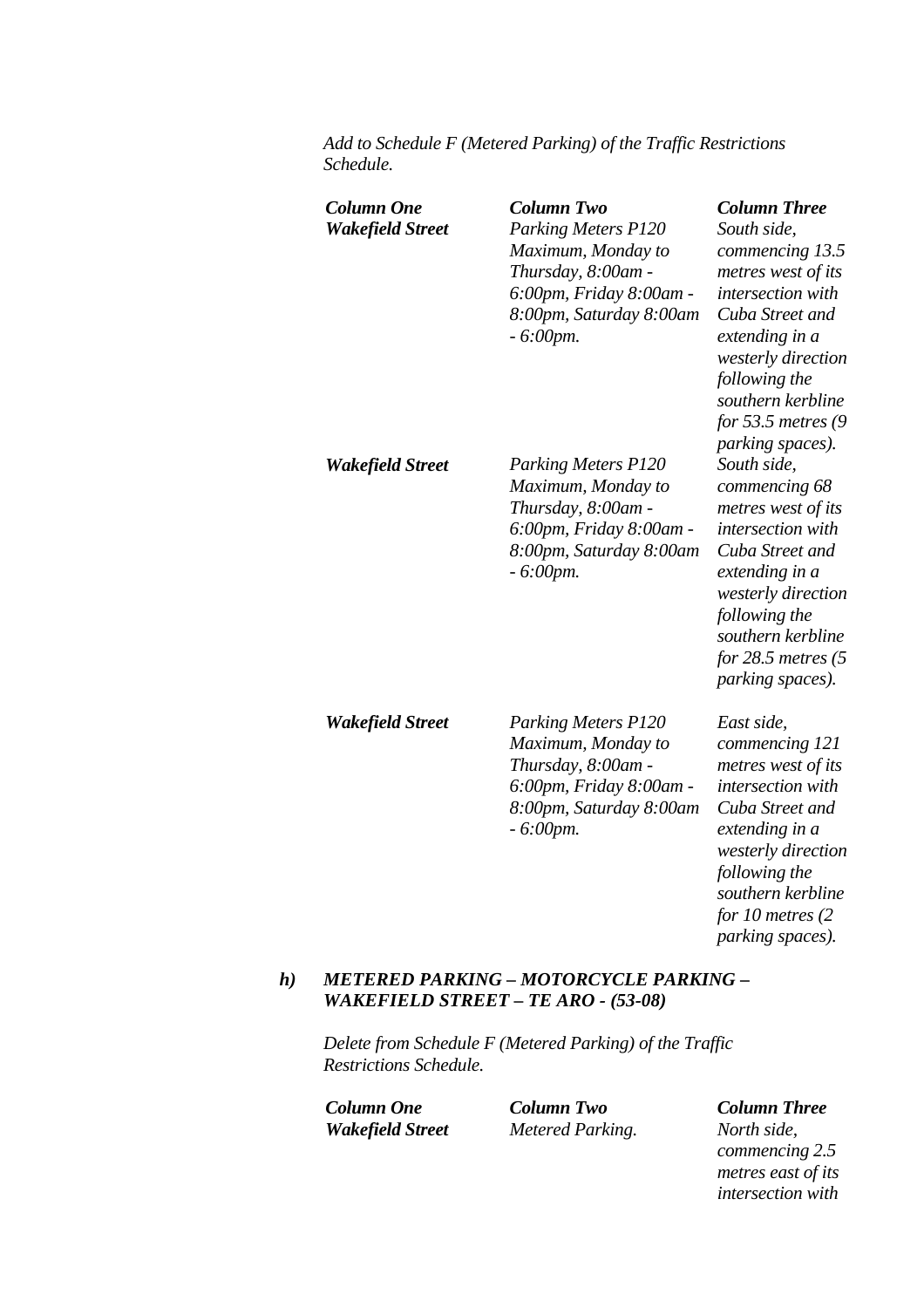*Tory Street and extending in an easterly direction following the northern kerbline for 31.5 metres.* 

*Add to Schedule F (Metered Parking) of the Traffic Restrictions Schedule.* 

| Column One       | <b>Column Two</b>       | <b>Column Three</b>    |
|------------------|-------------------------|------------------------|
| Wakefield Street | Metered Parking, P120   | North side,            |
|                  | Maximum, Monday to      | commencing 88.5        |
|                  | Thursday, $8.00$ am $-$ | metres west of its     |
|                  | 6.00pm, Friday 8.00m. - | intersection with      |
|                  | 8.00pm, Saturday 8.00am | Chaffers Street,       |
|                  | $-6.00$ <i>pm</i> .     | following the          |
|                  |                         | northern kerbline      |
|                  |                         | and extending in a     |
|                  |                         | westerly direction     |
|                  |                         | for 19.5 metres. $(6)$ |

*Add to Schedule B (Restricted Parking) of the Traffic Restrictions Schedule.* 

*Column One Column Two Column Three Wakefield Street No Stopping Except for Angle Parked Motorcycles, At All Times.* 

*angle carparks)* 

*North side, commencing 108 metres west of its intersection with Chaffers Street, following the northern kerbline and extending in a westerly direction for 4 metres.* 

### *i) RESTRICTED PARKING – MOTORCYCLE PARKING – JESSIE STREET – TE ARO (55-08)*

*Add to Schedule B (Restricted Parking) of the Traffic Restrictions Schedule.* 

*Column One Column Two Column Three Jessie Street No Stopping Except for Angle Parked* 

*South side, commencing 25*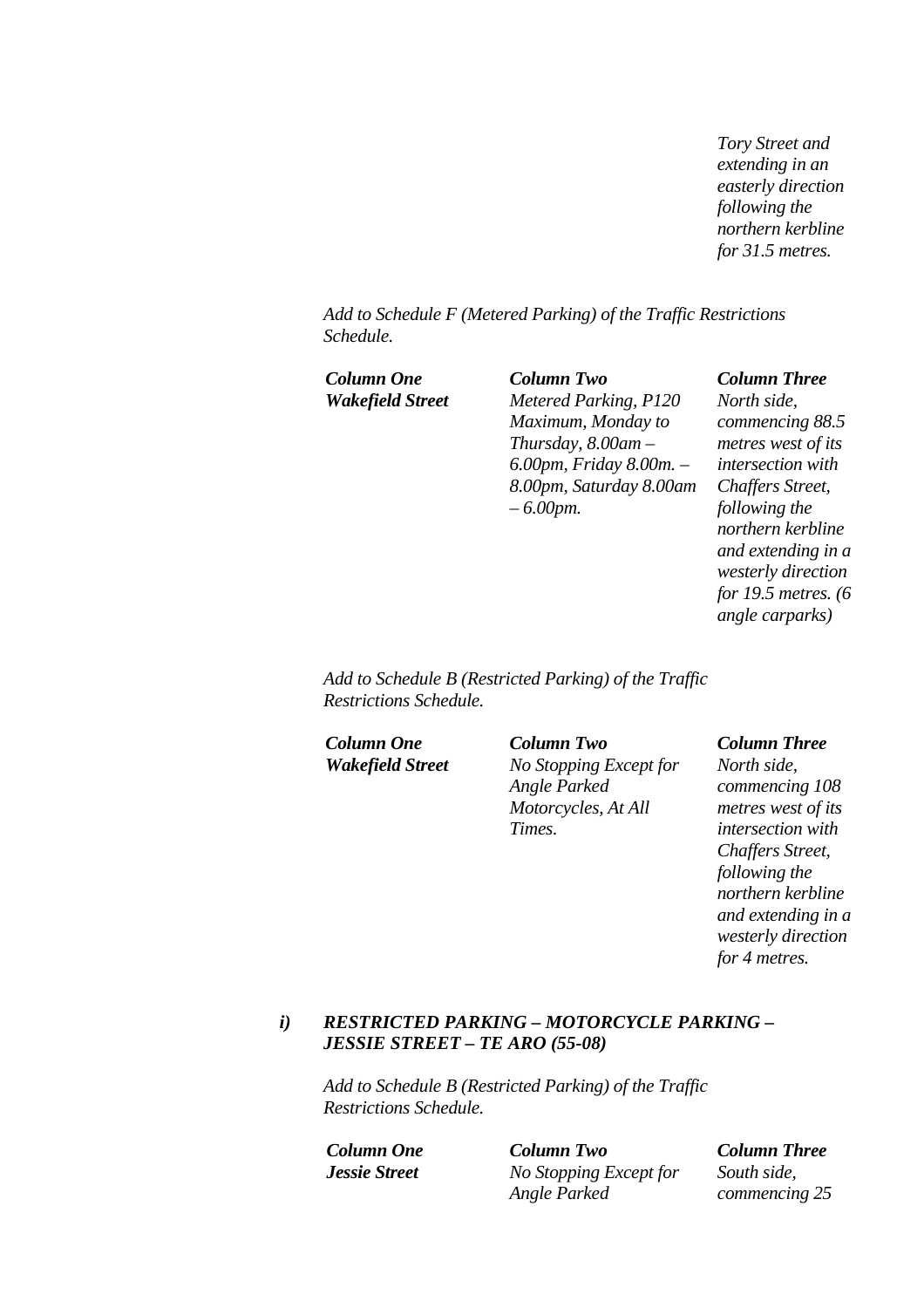*Motorcycles, At All Times.* 

*metres east of its intersection with Taranaki Street and extending in an easterly direction following the southern kerbline for 4 metres.* 

#### *j) METERED PARKING – MOTORCYCLE PARKING – TENNYSON STREET – TE ARO (56-08)*

*Delete from Schedule F (Metered Parking) of the Traffic Restrictions Schedule.* 

*Column One Column Two Column Three Tennyson Street Metered Parking South side,* 

*commencing 147 metres west of its intersection with Cambridge Terrace and extending in a westerly direction following the southern kerbline for 57 metres (13 spaces).* 

*Delete from Schedule F (Metered Parking) of the Traffic Restrictions Schedule.* 

*Column One Column Two Column Three Tennyson Street Parking Meters South side,* 

*commencing 147 metres west of its intersection with Cambridge Terrace and extending in a westerly direction following the southern kerbline for 53 metres. (9 car parks).* 

*Add to Schedule F (Metered Parking) of the Traffic Restrictions Schedule.* 

*Column One Column Two Column Three Tennyson Street Metered Parking, P120 Maximum, Monday to* 

*South side, commencing 156*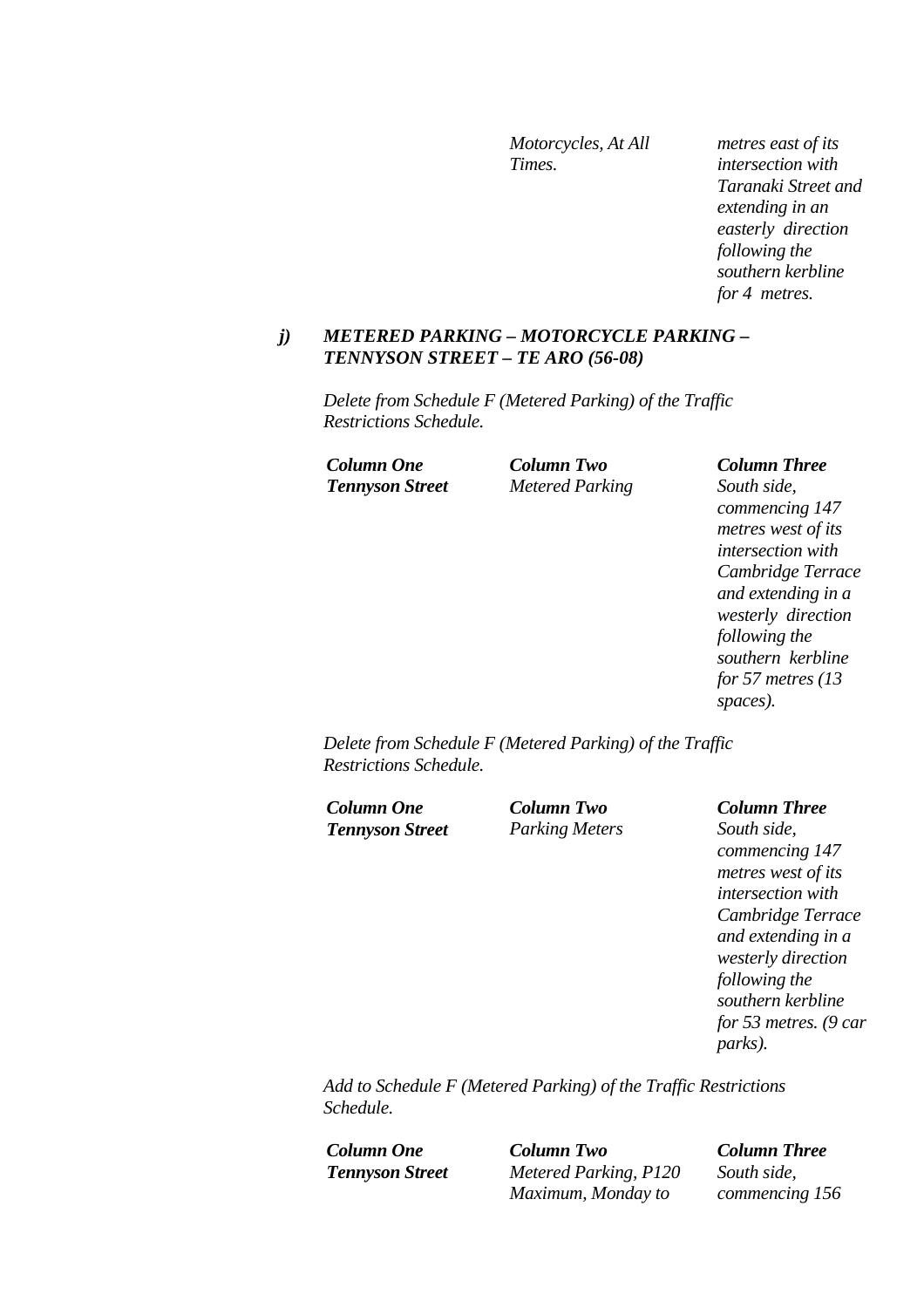*Thursday, 8.00am – 6.00pm, Friday 8.00m. – 8.00pm, Saturday 8.00am – 6.00pm* 

*metres west of its intersection with Cambridge Terrace, following the southern kerbline, and extending in a westerly direction for 44.5 metres. (15 angle car parks)* 

*Add to Schedule B (Restricted Parking) of the Traffic Restrictions Schedule* 

*Column One Column Two Column Three Tennyson Street No Stopping Except for Angle Parked Motorcycles, At All Times.* 

*South side, commencing 147 metres west of its intersection with Cambridge Terrace, following the southern kerbline, and extending in a westerly direction for 9 metres* 

### *k) NO STOPPING RESTRICTION – MOTORCYCLE PARKING – METERED PARKING - MARION STREET – TE ARO (58-08)*

*Delete from Schedule B (Restricted Parking) of the Traffic Restrictions Schedule.* 

*Column One Column Two Column Three*

*Marion Street Loading Zone, Goods Vehicles And Authorised Vehicles Only P10 Monday to Saturday, 8:00am - 6:00pm Only* 

*East side, commencing 64 metres south of its intersection with Ghuznee Street and extending in a southerly direction following the eastern kerbline for 5.5 metres.* 

*Delete from Schedule D (No Stopping Restrictions) of the Traffic Restrictions Schedule.* 

*Column One Column Two Column Three Marion Street No Stopping At All Times. East side,* 

*commencing 113*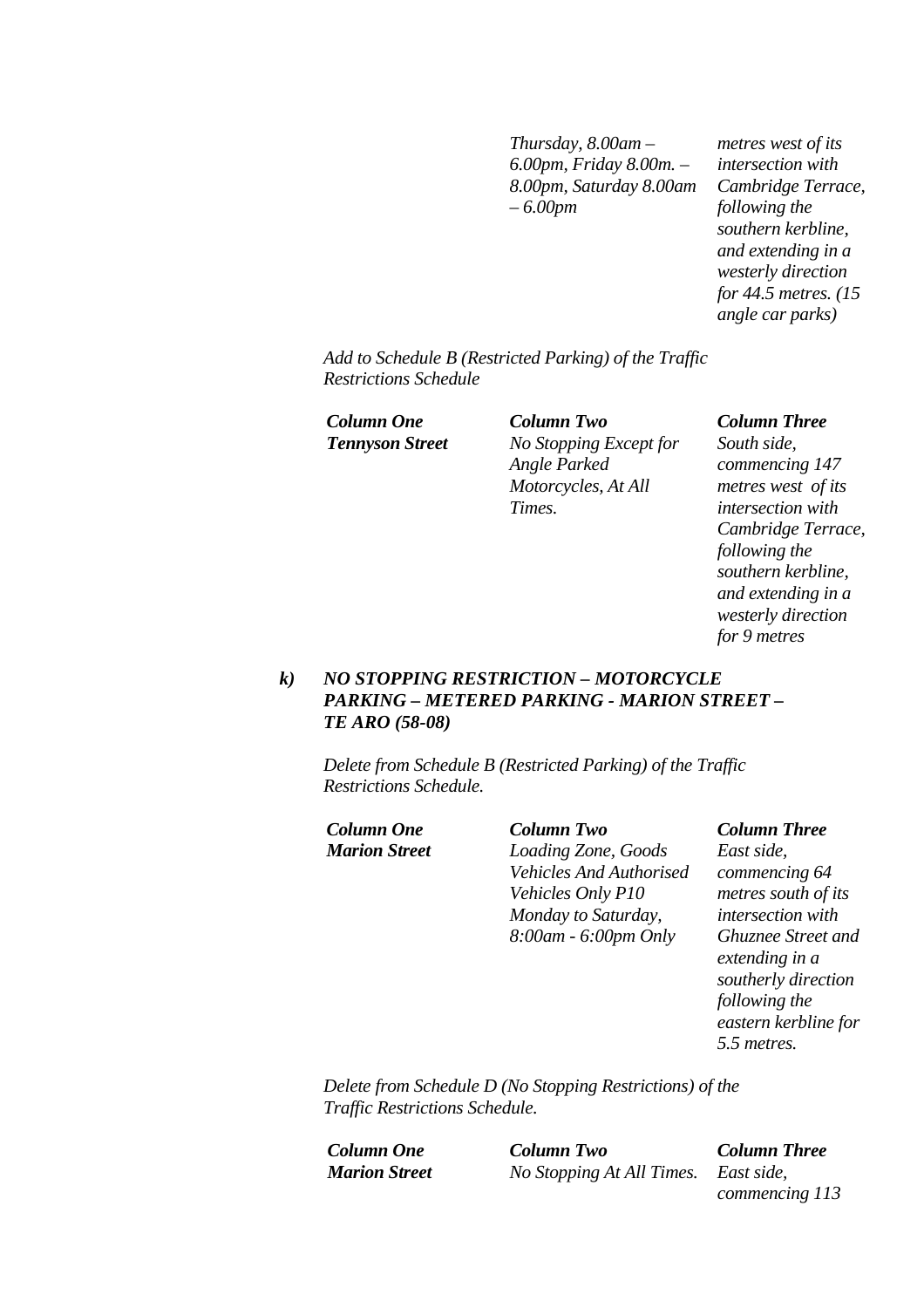| <b>Marion Street</b> | No Stopping At All Times. | metres south of its<br>intersection with<br>Ghuznee Street and<br>extending in a<br>southerly direction<br>following the<br>eastern kerbline for<br>12 metres.<br>East side,<br>commencing 131<br>metres south of its<br>intersection with<br>Ghuznee Street and<br>extending in a<br>southerly direction<br>following the<br>eastern kerbline for<br>15 metres. |
|----------------------|---------------------------|------------------------------------------------------------------------------------------------------------------------------------------------------------------------------------------------------------------------------------------------------------------------------------------------------------------------------------------------------------------|
| <b>Marion Street</b> | No Stopping At All Times. | East side,<br>commencing 155<br>metres south of its<br>intersection with<br><b>Ghuznee Street and</b><br>extending in a<br>southerly direction<br>following the<br>eastern kerbline for<br>13.5 metres to its<br>intersection with<br>Vivian Street.                                                                                                             |
| <b>Marion Street</b> | No Stopping At All Times. | East side,<br>commencing 20.5<br>metres south of its<br><i>intersection</i> with<br>Ghuznee Street and<br>extending in a<br>southerly direction<br>following the<br>eastern kerbline for<br>8.5 metres.                                                                                                                                                          |
| <b>Marion Street</b> | No Stopping At All Times. | East side,<br>commencing 48<br>metres south of its<br>intersection with<br><b>Ghuznee Street and</b><br>extending in a<br>southerly direction<br>following the<br>eastern kerbline for<br>7.5 metres.                                                                                                                                                            |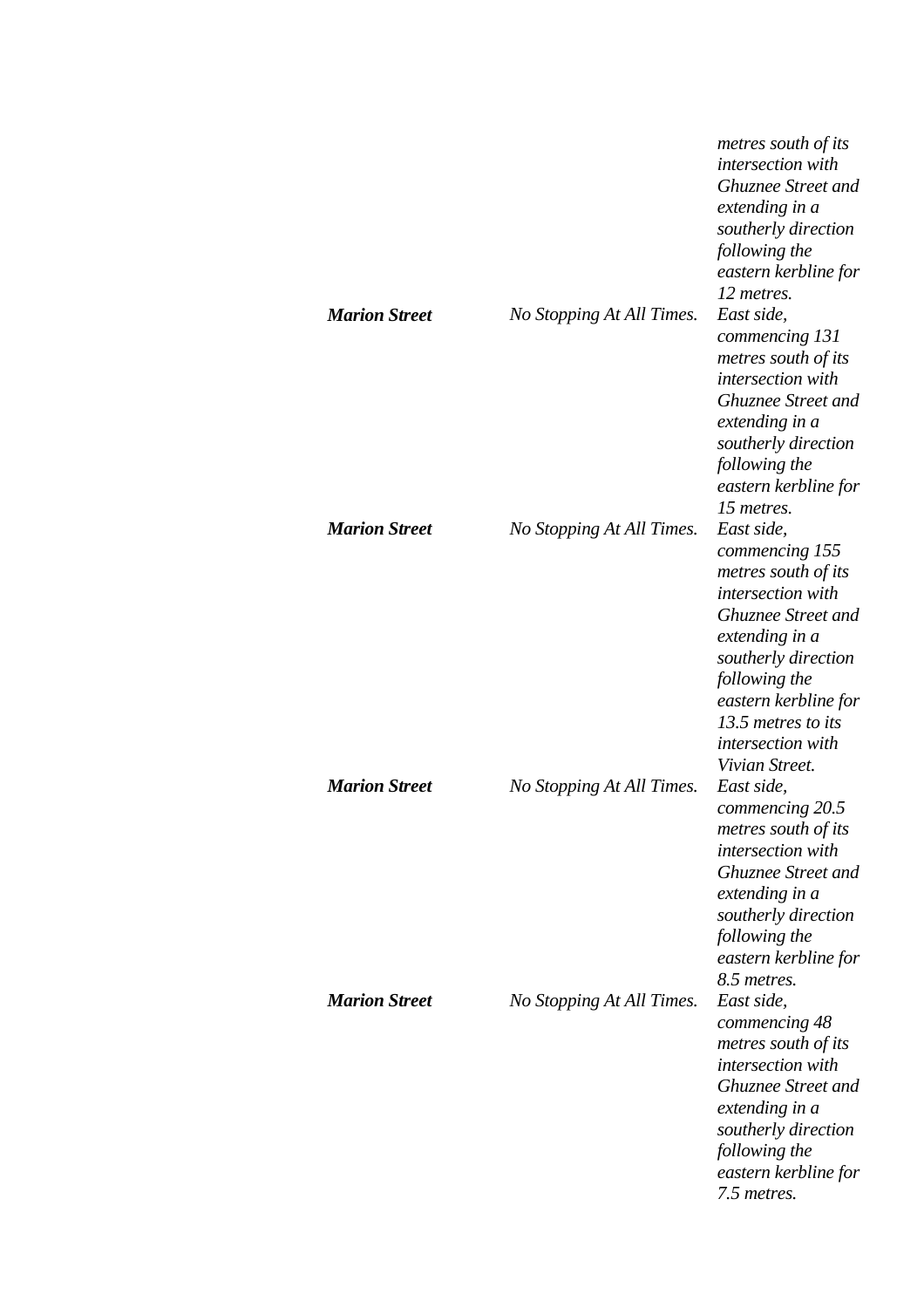| <b>Marion Street</b> | No Stopping At All Times. | East side,<br>commencing 76.5<br>metres south of its<br><i>intersection</i> with<br>Ghuznee Street and<br>extending in a<br>southerly direction<br>following the<br>eastern kerbline for<br>12.5 metres. |
|----------------------|---------------------------|----------------------------------------------------------------------------------------------------------------------------------------------------------------------------------------------------------|
| <b>Marion Street</b> | No Stopping At All Times. | East side,<br>commencing from<br><i>its intersection with</i><br><b>Ghuznee Street and</b><br>extending in a<br>southerly direction<br>following the<br>eastern kerbline for<br>4 metres.                |
| <b>Marion Street</b> | No Stopping At All Times  | West side,<br>commencing 34.5<br>metres north of its<br><i>intersection</i> with<br>Vivian Street and<br>extending in a<br>northerly direction<br>following the<br>western kerbline for<br>17.5 metres.  |

*Delete from Schedule F (Metered Parking) of the Traffic Restrictions Schedule.* 

| Column One           | <b>Column Two</b>          | <b>Column Three</b>       |
|----------------------|----------------------------|---------------------------|
| <b>Marion Street</b> | <b>Parking Meters P120</b> | East side,                |
|                      | Maximum, Monday to         | commencing 125            |
|                      | Thursday, 8:00am -         | metres south of its       |
|                      | 6:00pm, Friday 8:00am -    | <i>intersection with</i>  |
|                      | 8:00pm, Saturday 8:00am    | Ghuznee Street and        |
|                      | $-1:00pm$                  | extending in a            |
|                      |                            | southerly direction       |
|                      |                            | following the             |
|                      |                            | eastern kerbline for      |
|                      |                            | 6 metres. $(1)$           |
|                      |                            | carpark)                  |
| <b>Marion Street</b> | <b>Parking Meters P120</b> | East side,                |
|                      | Maximum, Monday to         | commencing 146            |
|                      | Thursday, 8:00am -         | metres south of its       |
|                      | 6:00pm, Friday 8:00am -    | <i>intersection</i> with  |
|                      | 8:00pm, Saturday 8:00am    | <b>Ghuznee Street and</b> |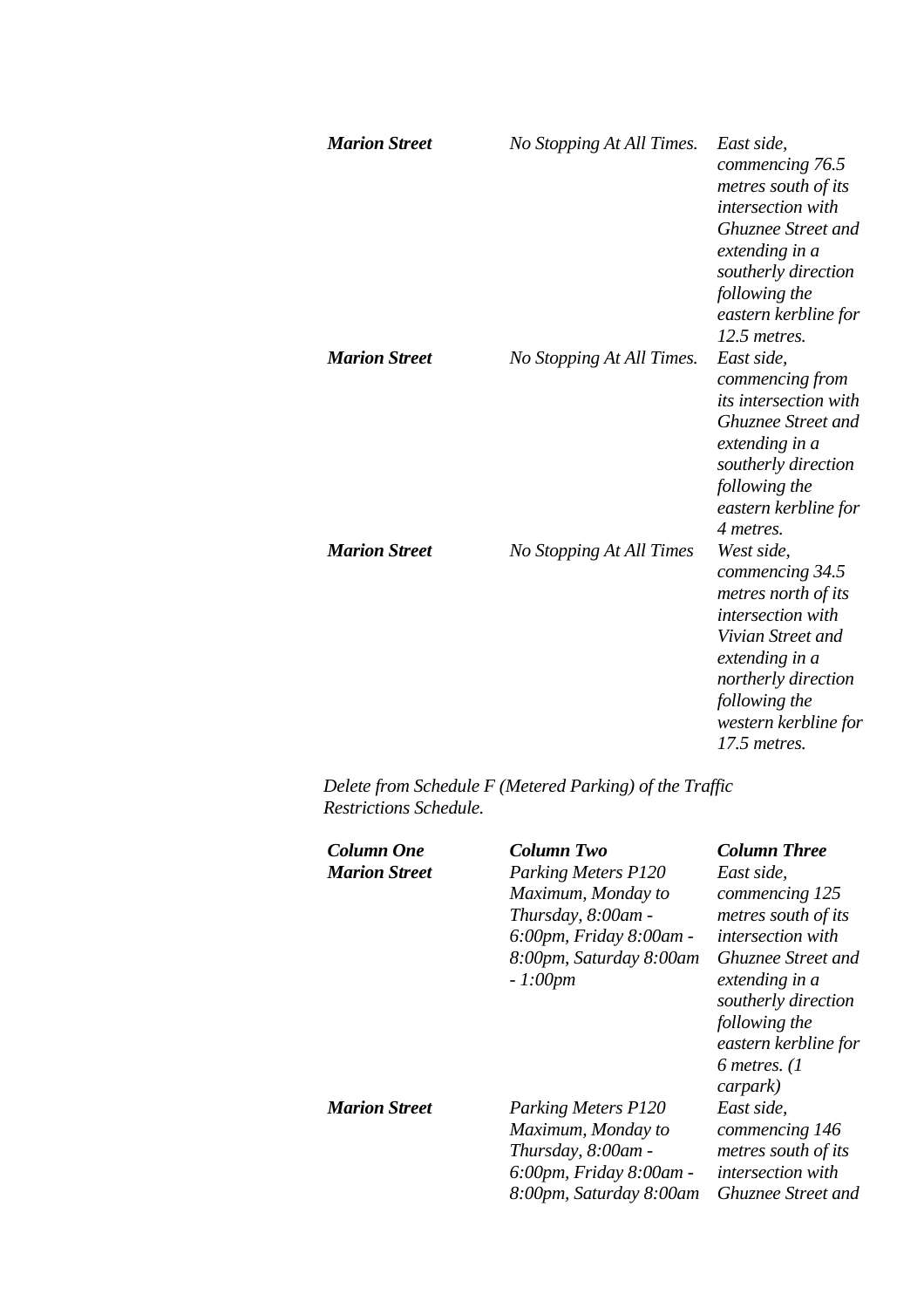| <b>Marion Street</b> | $-1:00pm$<br><b>Parking Meters P120</b><br>Maximum, Monday to<br>Thursday, 8:00am -<br>6:00pm, Friday 8:00am -<br>8:00pm, Saturday 8:00am | extending in a<br>southerly direction<br>following the<br>eastern kerbline for<br>$9$ metres. (2)<br>carparks)<br>East side,<br>commencing 31.5<br>metres south of its<br><i>intersection with</i><br><b>Ghuznee Street and</b> |
|----------------------|-------------------------------------------------------------------------------------------------------------------------------------------|---------------------------------------------------------------------------------------------------------------------------------------------------------------------------------------------------------------------------------|
|                      | $-1:00pm$                                                                                                                                 | extending in a<br>southerly direction<br>following the<br>eastern kerbline for<br>16.5 metres. (3<br>carparks)                                                                                                                  |
| <b>Marion Street</b> | <b>Parking Meters P120</b><br>Maximum, Monday to<br>Thursday, 8:00am -<br>6:00pm, Friday 8:00am -<br>8:00pm, Saturday 8:00am<br>$-1:00pm$ | East side,<br>commencing 4<br>metres south of its<br><i>intersection</i> with<br><b>Ghuznee Street and</b><br>extending in a<br>southerly direction<br>following the<br>eastern kerbline for<br>16.5 metres. $(3)$<br>carparks) |
| <b>Marion Street</b> | <b>Parking Meters P120</b><br>Maximum, Monday to<br>Thursday, 8:00am -<br>6:00pm, Friday 8:00am -<br>8:00pm, Saturday 8:00am<br>$-1:00pm$ | East side,<br>commencing 55.5<br>metres south of its<br>intersection with<br>Ghuznee Street and<br>extending in a<br>southerly direction<br>following the<br>eastern kerbline for<br>8.5 metres. (2)<br>carparks)               |
| <b>Marion Street</b> | <b>Parking Meters P120</b><br>Maximum, Monday to<br>Thursday, 8:00am -<br>6:00pm, Friday 8:00am -<br>8:00pm, Saturday 8:00am<br>$-1:00pm$ | East side,<br>commencing 70.5<br>metres south of its<br>intersection with<br><b>Ghuznee Street and</b><br>extending in a<br>southerly direction<br>following the<br>eastern kerbline for<br>6 metres. $(1)$<br>carpark)         |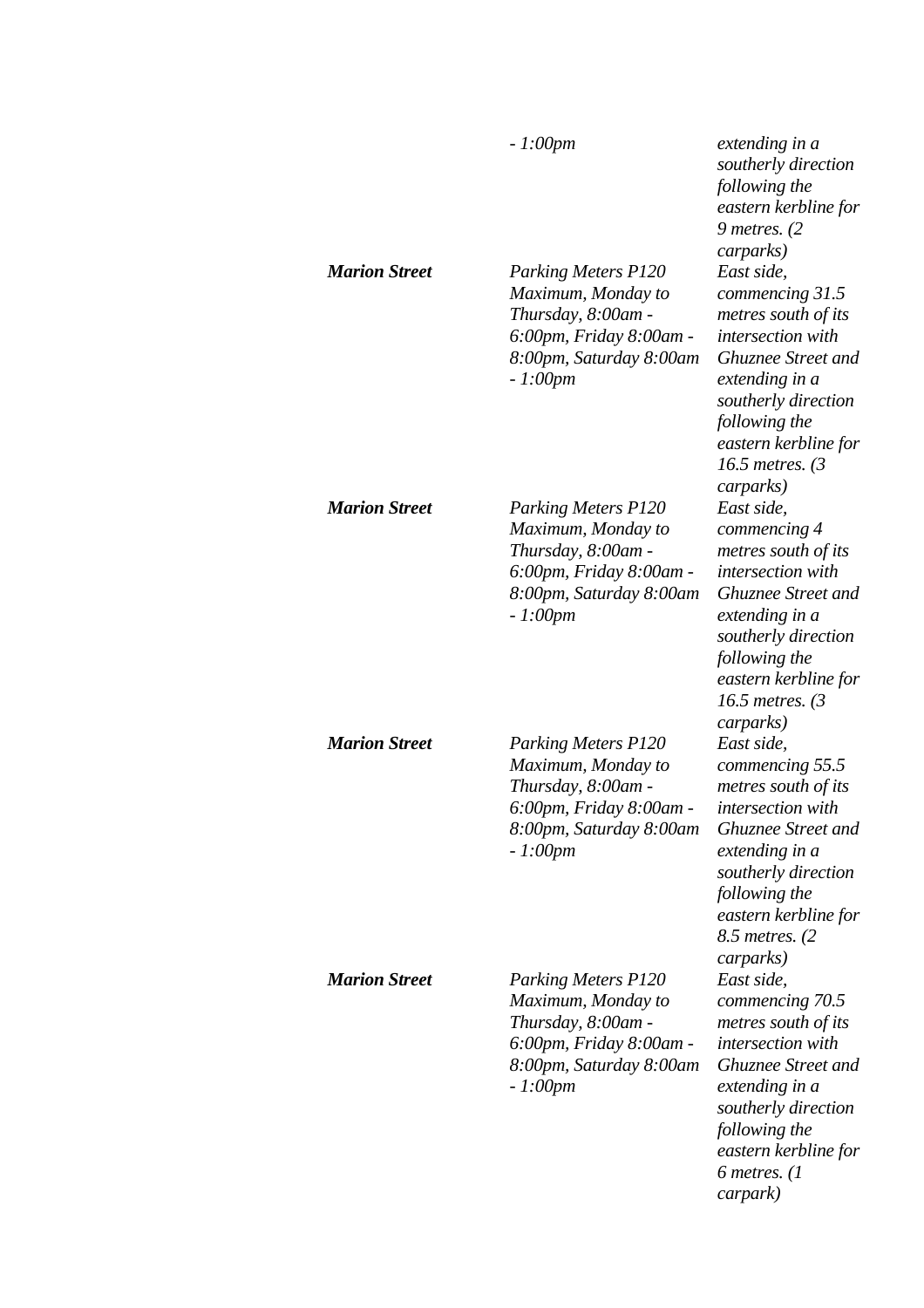| <b>Marion Street</b> | <b>Parking Meters P120</b><br>Maximum, Monday to<br>Thursday, 8:00am -<br>6:00pm, Friday 8:00am -<br>8:00pm, Saturday 8:00am<br>$-1:00pm$ | East side,<br>commencing 89<br>metres south of its<br>intersection with<br><b>Ghuznee Street and</b><br>extending in a<br>southerly direction<br>following the<br>eastern kerbline for<br>24 metres. $(4)$<br>carparks) |
|----------------------|-------------------------------------------------------------------------------------------------------------------------------------------|-------------------------------------------------------------------------------------------------------------------------------------------------------------------------------------------------------------------------|
| <b>Marion Street</b> | <b>Parking Meters P120</b><br>Maximum, Monday to<br>Thursday, 8:00am -<br>6:00pm, Friday 8:00am -<br>8:00pm, Saturday 8:00am<br>$-1:00pm$ | West side,<br>commencing 6<br>metres north of its<br>intersection with<br>Vivian Street and<br>extending in a<br>northerly direction<br>following the<br>western kerbline for<br>28.5 metres. (5<br>carparks).          |

*Add to Schedule B (Restricted Parking) of the Traffic Restrictions Schedule.* 

*Column One Column Two Column Three Marion Street No Stopping Except for Angle Parked Motorcycles, At All Times.* 

*East side, commencing 16 metres south of its intersection with Ghuznee Street and extending in a southerly direction following the eastern kerbline for 7 metres.* 

*Add to Schedule D (No Stopping Restrictions) of the Traffic Restrictions Schedule.* 

| Column One           | <b>Column Two</b>                    | <b>Column Three</b> |
|----------------------|--------------------------------------|---------------------|
| <b>Marion Street</b> | No Stopping At All Times. East side, |                     |
|                      |                                      | $\overline{a}$      |

*commencing at its intersection with Ghuznee and extending in a southerly direction following the eastern kerbline for*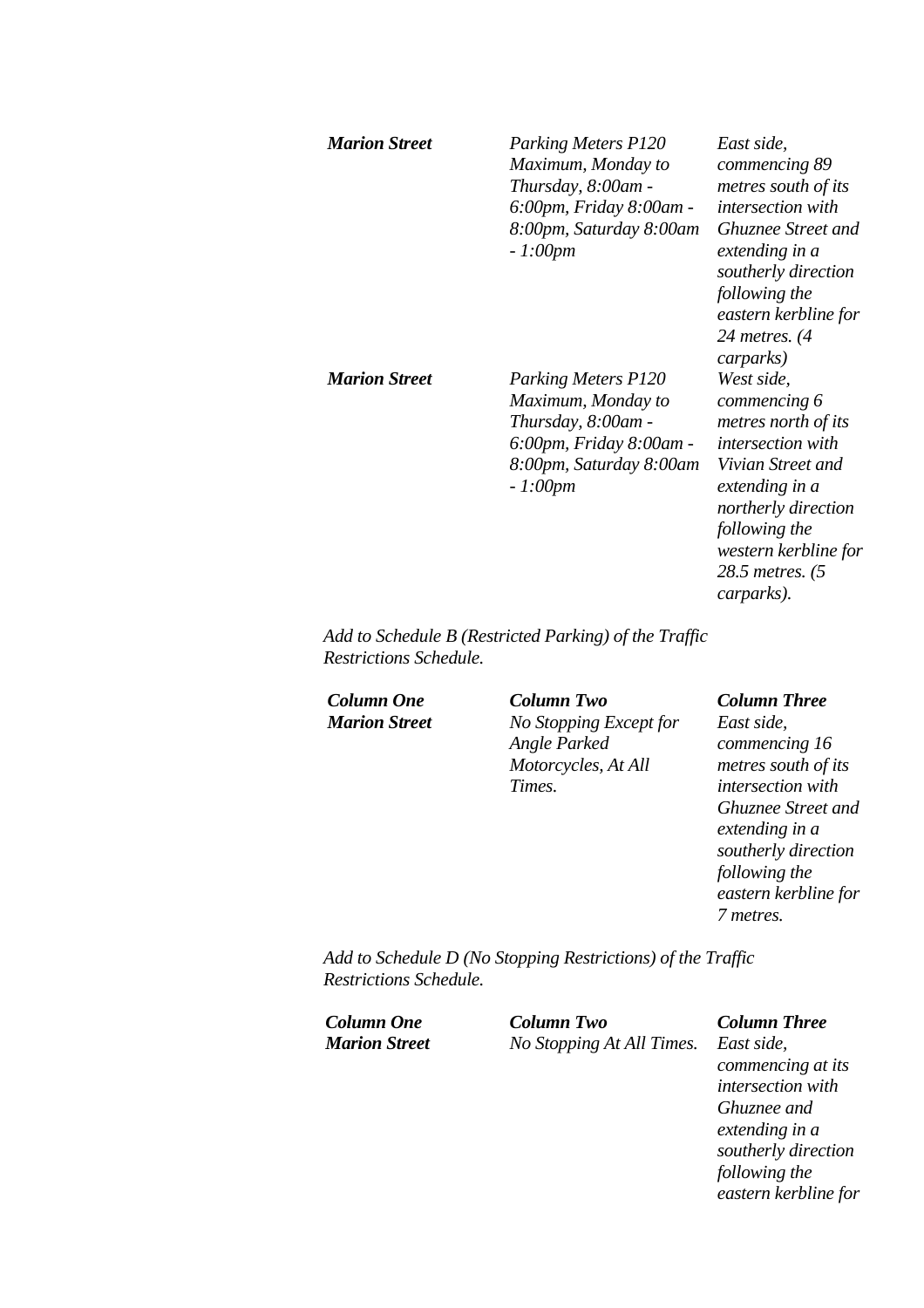| <b>Marion Street</b> | No Stopping At All Times. | 6 metres.<br>East side,<br>commencing 23<br>metres south of its<br>intersection with<br>Ghuznee and<br>extending in a<br>southerly direction<br>following the<br>eastern kerbline for                |
|----------------------|---------------------------|------------------------------------------------------------------------------------------------------------------------------------------------------------------------------------------------------|
| <b>Marion Street</b> | No Stopping At All Times. | 9 metres.<br>East side,<br>commencing 48<br>metres south of its<br>intersection with<br>Ghuznee and<br>extending in a<br>southerly direction<br>following the<br>eastern kerbline for<br>7.5 metres. |
| <b>Marion Street</b> | No Stopping At All Times. | East side,<br>commencing 48<br>metres south of its<br>intersection with<br>Ghuznee and<br>extending in a<br>southerly direction<br>following the<br>eastern kerbline for<br>7.5 metres.              |
| <b>Marion Street</b> | No Stopping At All Times. | East side,<br>commencing 77.5<br>metres south of its<br>intersection with<br>Ghuznee and<br>extending in a<br>southerly direction<br>following the<br>eastern kerbline for<br>9 metres.              |
| <b>Marion Street</b> | No Stopping At All Times. | East side,<br>commencing 116<br>metres south of its<br>intersection with<br>Ghuznee and<br>extending in a<br>southerly direction<br>following the<br>eastern kerbline for                            |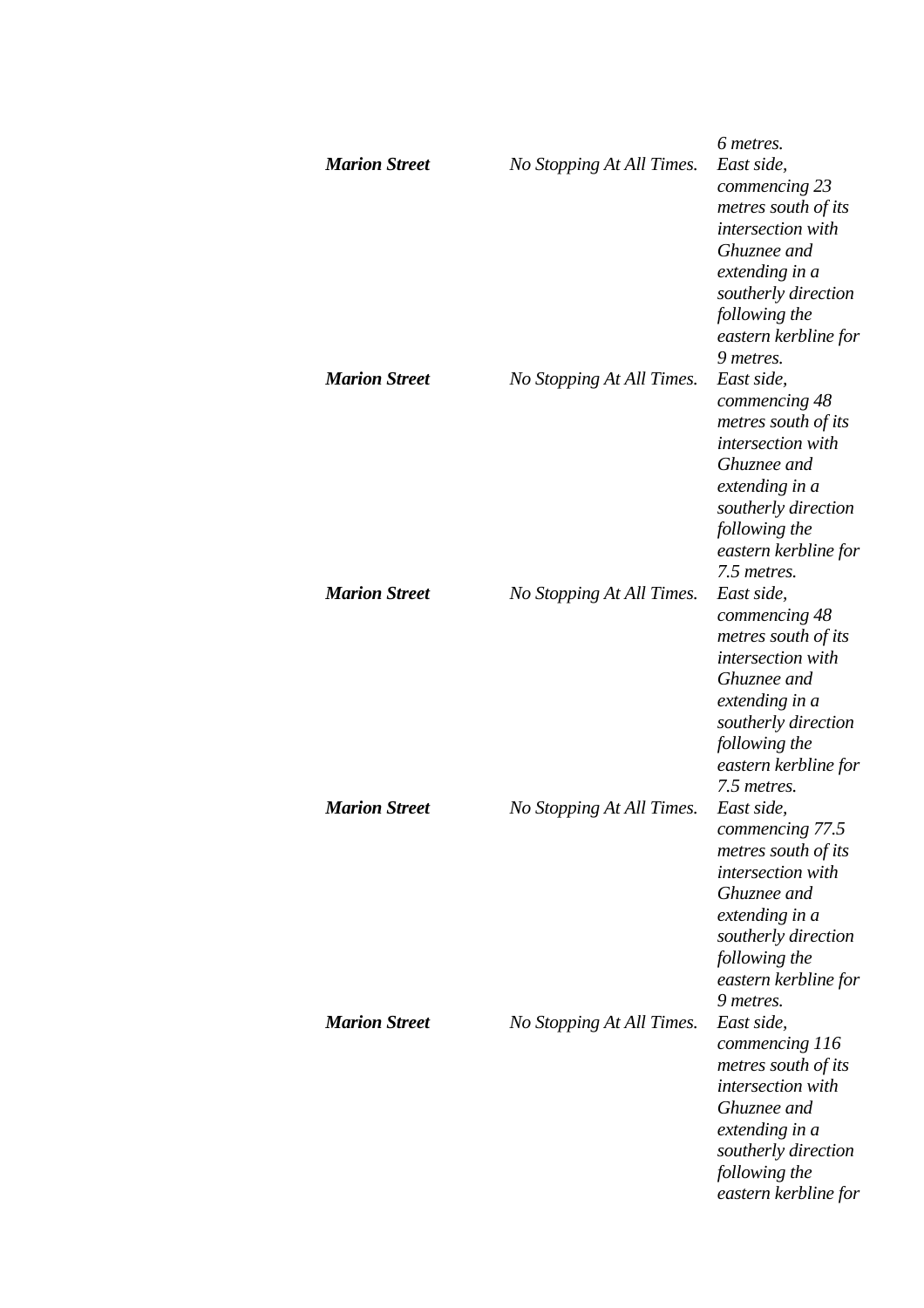|                      |                           | 6 metres.                                                                                                                                                                                                                                     |
|----------------------|---------------------------|-----------------------------------------------------------------------------------------------------------------------------------------------------------------------------------------------------------------------------------------------|
| <b>Marion Street</b> | No Stopping At All Times. | East side,<br>commencing 137<br>metres south of its<br>intersection with<br>Ghuznee and                                                                                                                                                       |
|                      |                           | extending in a<br>southerly direction<br>following the<br>eastern kerbline for<br>9 metres.                                                                                                                                                   |
| <b>Marion Street</b> | No Stopping At All Times. | East side,<br>commencing 155.5<br>metres south of its<br><i>intersection</i> with<br>Ghuznee and<br>extending in a<br>southerly direction<br>following the<br>eastern kerbline for<br>12 metres to its<br>intersection with<br>Vivian Street. |
| <b>Marion Street</b> | No Stopping At All Times. | West side,<br>commencing 35<br>metres north of its<br>intersection with<br>Vivian Street and<br>extending in a<br>northerly direction<br>following the<br>western kerbline for<br>17 metres.                                                  |

*Add to Schedule F (Metered Parking) of the Traffic Restrictions Schedule.* 

| Column One           | Column Two              | <b>Column Three</b>  |
|----------------------|-------------------------|----------------------|
| <b>Marion Street</b> | Metered Parking, P120   | East side,           |
|                      | Maximum, Monday to      | commencing 31        |
|                      | Thursday, 8:00am -      | metres south of its  |
|                      | 6:00pm, Friday 8:00am - | intersection with    |
|                      | 8:00pm, Saturday 8:00am | Ghuznee Street and   |
|                      | $-6:00$ <i>pm</i> .     | extending in a       |
|                      |                         | southerly direction  |
|                      |                         | following the        |
|                      |                         | eastern kerbline for |
|                      |                         | 17 metres (6         |
|                      |                         | spaces).             |
| <b>Marion Street</b> | Metered Parking, P120   | East side,           |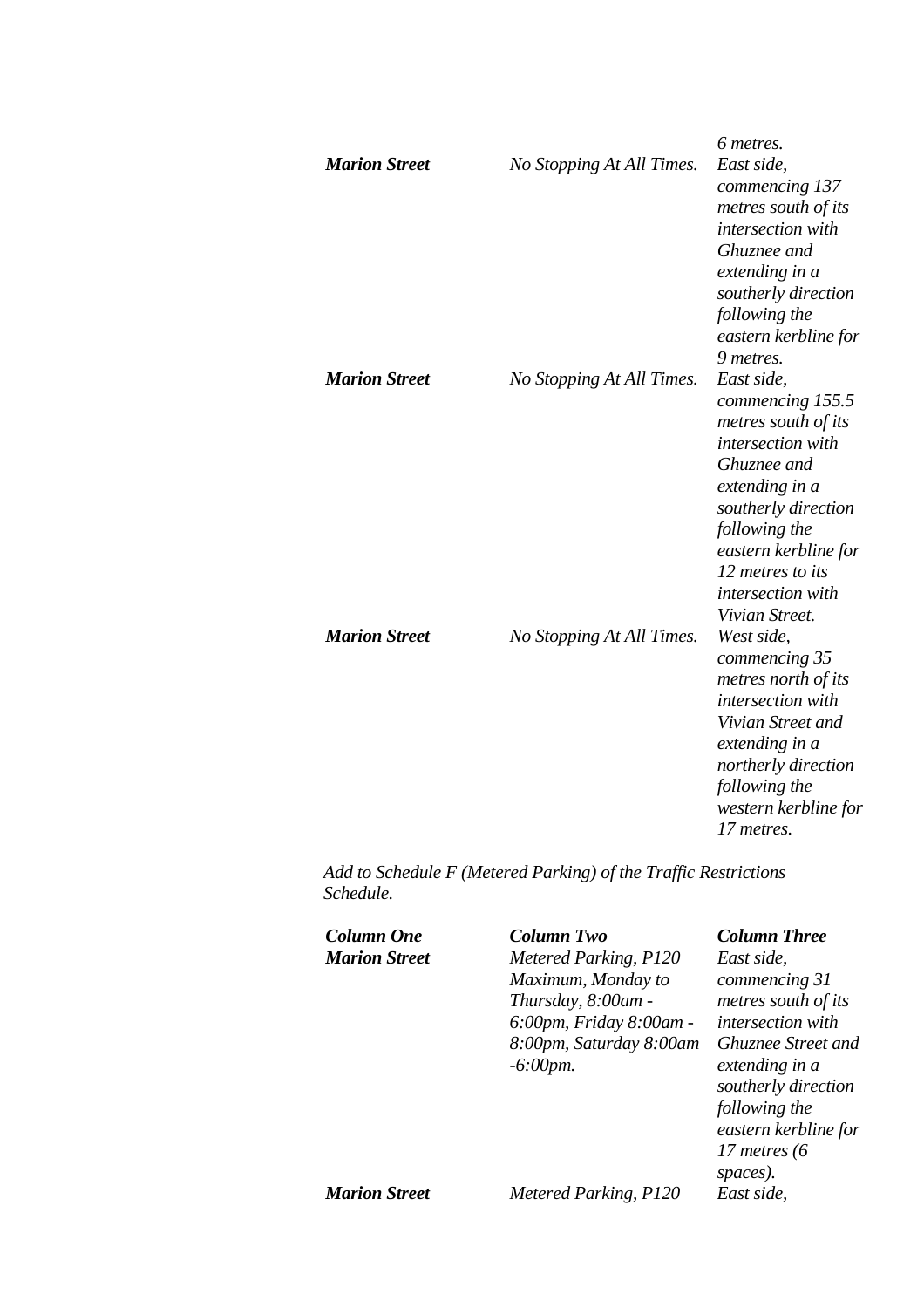|                      | Maximum, Monday to<br>Thursday, 8:00am -<br>6:00pm, Friday 8:00am -<br>8:00pm, Saturday 8:00am<br>$-6:00$ pm.                                  | commencing 55.5<br>metres south of its<br>intersection with<br><b>Ghuznee Street and</b><br>extending in a<br>southerly direction<br>following the<br>eastern kerbline for<br>22 metres (7                                           |
|----------------------|------------------------------------------------------------------------------------------------------------------------------------------------|--------------------------------------------------------------------------------------------------------------------------------------------------------------------------------------------------------------------------------------|
| <b>Marion Street</b> | Metered Parking, P120<br>Maximum, Monday to<br>Thursday, 8:00am -<br>6:00pm, Friday 8:00am -<br>8:00pm, Saturday 8:00am<br>$-6:00$ pm.         | spaces).<br>East side,<br>commencing 86.5<br>metres south of its<br>intersection with<br><b>Ghuznee Street and</b><br>extending in a<br>southerly direction<br>following the<br>eastern kerbline for<br>29.5 metres (10)<br>spaces). |
| <b>Marion Street</b> | Metered Parking, P120<br>Maximum, Monday to<br>Thursday, 8:00am -<br>6:00pm, Friday 8:00am -<br>8:00pm, Saturday 8:00am<br>$-6:00$ pm.         | East side,<br>commencing 122<br>metres south of its<br>intersection with<br><b>Ghuznee Street and</b><br>extending in a<br>southerly direction<br>following the<br>eastern kerbline for<br>15 metres (5<br>spaces).                  |
| <b>Marion Street</b> | Metered Parking, P120<br>Maximum, Monday to<br>Thursday, 8:00am -<br>6:00pm, Friday 8:00am -<br>8:00pm, Saturday 8:00am<br>$-6:00$ <i>pm</i> . | East side,<br>commencing 146<br>metres south of its<br>intersection with<br><b>Ghuznee Street and</b><br>extending in a<br>southerly direction<br>following the<br>eastern kerbline for<br>$9.5$ metres (2)<br>spaces).              |
| <b>Marion Street</b> | Metered Parking, P120<br>Maximum, Monday to<br>Thursday, 8:00am -<br>6:00pm, Friday 8:00am -<br>8:00pm, Saturday 8:00am<br>$-6:00$ pm.         | West side,<br>commencing 6<br>metres north of its<br>intersection with<br>Vivian Street and<br>extending in a<br>northerly direction                                                                                                 |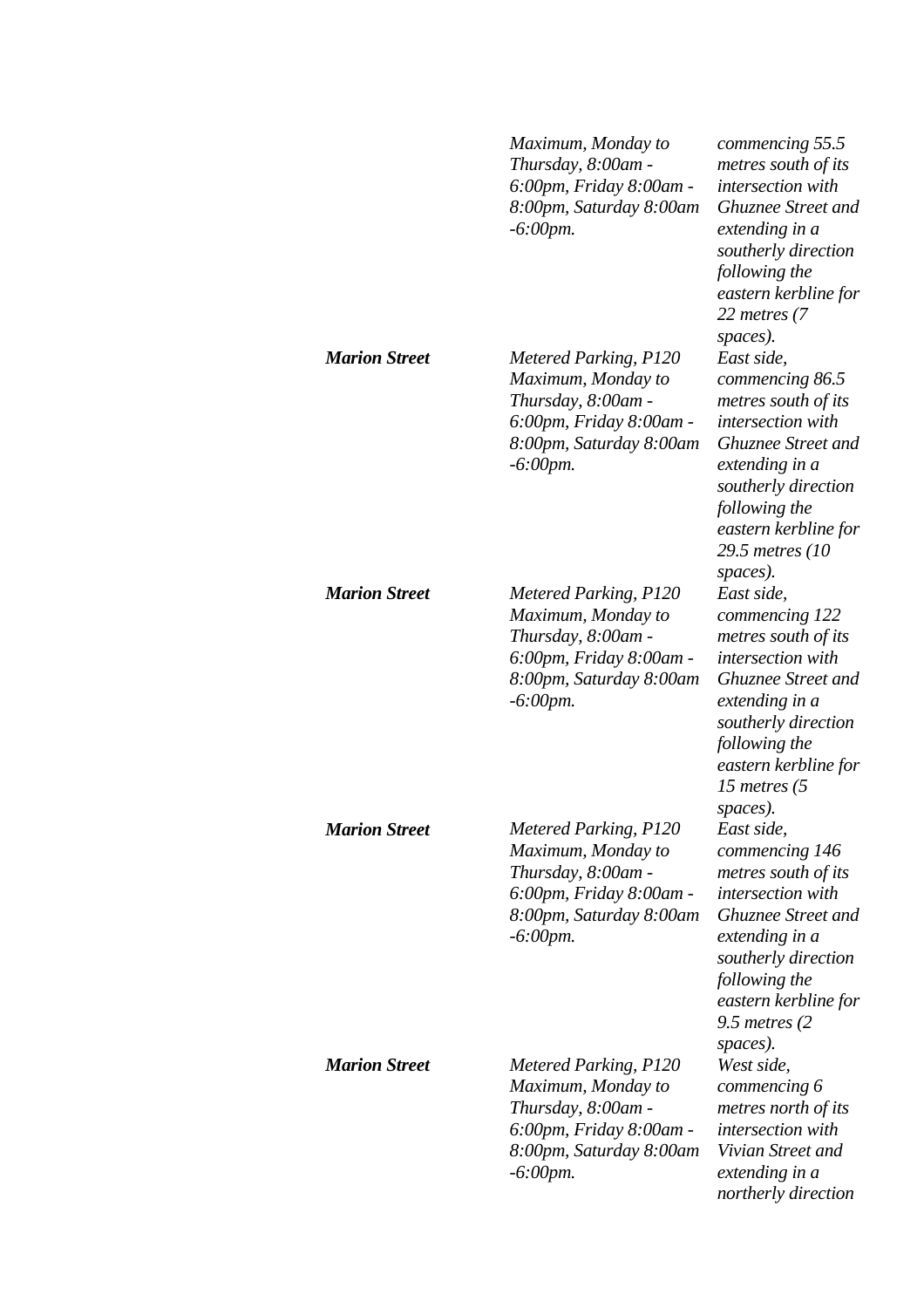*following the western kerbline for 29 metres (7 carparks).* 

### *l) METERED PARKING – MOBILITY PARKING – BALLANCE STREET – LAMBTON (60-08)*

*Delete from Schedule F (Metered Parking) of the Traffic Restrictions Schedule.* 

*Column One Column Two Column Three Ballance Street P120, Monday - Thursday, 8:00am – 6:00pm, Friday 8:00am – 8:00pm, Saturday 8:00am – 1:00pm.* 

*North side, commencing 6 metres east of its intersection with Lambton Quay and extending in an easterly direction following the northern kerbline for 38.5 metres. (12 angle parks)* 

*Add to Schedule B (Restricted Parking) of the Traffic Restrictions Schedule.* 

*Column One Column Two Column Three*

*Ballance Street Vehicles Displaying an Operational Mobility Permit Only, At All Times, P120 Maximum, Monday - Thursday, 8.00am - 6.00pm, Friday, 8.00am - 8.00pm, Saturday, 8.00am - 6.00pm.* 

*North side, commencing 14 metres east of its intersection with Lambton Quay and extending in an easterly direction following the northern kerbline for 3 metres. (one angle park)* 

*Add to Schedule F (Metered Parking) of the Traffic Restrictions Schedule.* 

| Column One             | <b>Column Two</b>             | <b>Column Three</b>      |
|------------------------|-------------------------------|--------------------------|
| <b>Ballance Street</b> | P120, Monday -                | North side,              |
|                        | Thursday, $8:00$ am $-$       | commencing 20            |
|                        | $6:00$ pm, Friday $8:00$ am – | metres east of its       |
|                        | 8:00pm, Saturday 8:00am       | <i>intersection with</i> |
|                        | $-6:00$ pm.                   | Lambton Quay and         |
|                        |                               | extending in an          |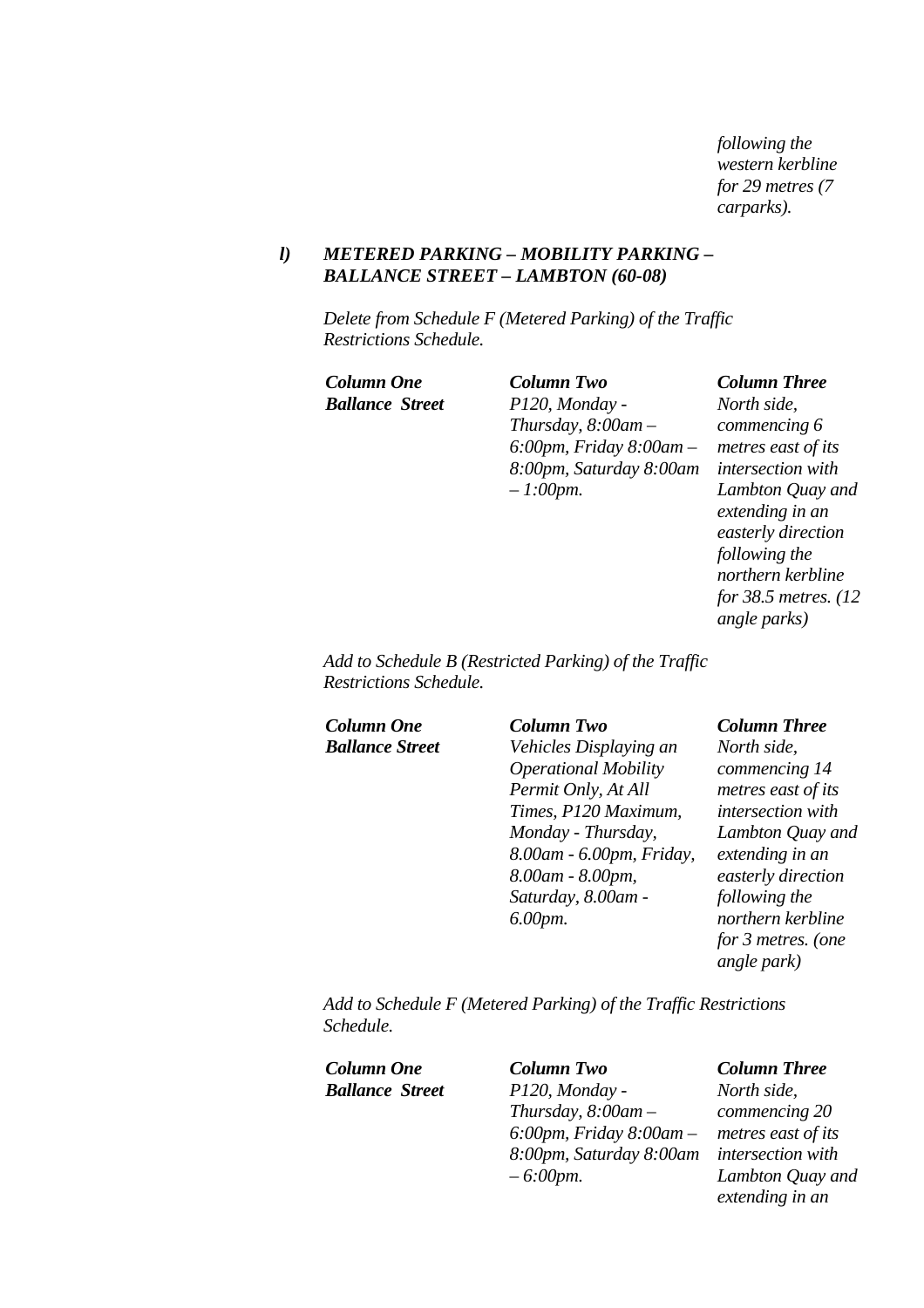*easterly direction following the northern kerbline for 25.5 metres. (9 angle parks)* 

### *m) NO STOPPING RESTRICTION – RESIDENTS PARKING – BULLER STREET – TE ARO (61-08)*

*Delete from Schedule B (Restricted Parking) of the Traffic Restrictions Schedule.* 

| Column One<br><b>Buller Street</b> | <b>Column Two</b><br>No Stopping Except for<br><b>Authorised Resident</b><br>Vehicles, Monday to<br>Friday, $8:00$ am $-$<br>$6:00$ pm. | Column Three<br>West side,<br>commencing 10.5<br>metres from its<br><i>intersection with</i><br>Vivian Street and<br>extending in a<br>northerly direction<br>following the<br>western kerbline for<br>110 metres. |
|------------------------------------|-----------------------------------------------------------------------------------------------------------------------------------------|--------------------------------------------------------------------------------------------------------------------------------------------------------------------------------------------------------------------|
| Vivian Street                      | No Stopping Except for<br><b>Authorised Resident</b><br>Vehicles, Monday to<br>Friday, $8:00$ am $-$<br>6:00pm.                         | North side,<br>commencing 14.5<br>metres east of its<br><i>intersection with</i><br><b>Buller Street and</b><br>extending in an<br>easterly direction<br>following the<br>northern kerbline<br>for 40 metres.      |

*Delete from Schedule D (No Stopping Restrictions) of the Traffic Restrictions Schedule.* 

| Column One           | Column Two                | <b>Column Three</b>      |
|----------------------|---------------------------|--------------------------|
| <b>Buller Street</b> | No Stopping At All Times. | East side,               |
|                      |                           | commencing from          |
|                      |                           | its intersection with    |
|                      |                           | Vivian Street and        |
|                      |                           | extending in a           |
|                      |                           | northerly direction      |
|                      |                           | following the            |
|                      |                           | eastern kerbline for     |
|                      |                           | 177.5 metres to its      |
|                      |                           | <i>intersection with</i> |
|                      |                           | <i>Ghuznee Street.</i>   |
| <b>Buller Street</b> | No Stopping At All Times. | West side.               |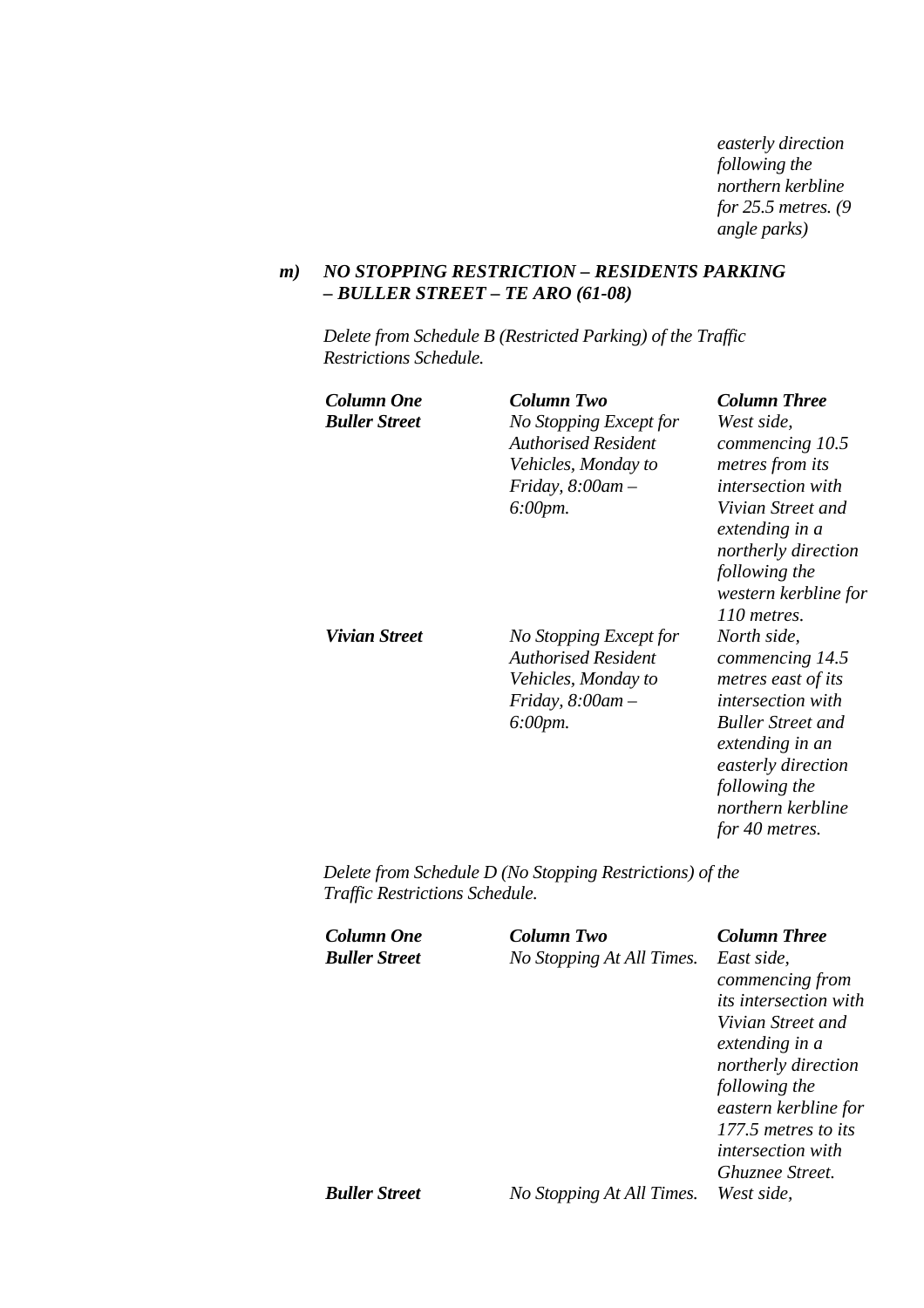|                      |                           | commencing 140<br>metres from its<br>intersection with<br>Vivian Street and<br>extending in a<br>northerly direction<br>following the<br>western kerbline for<br>42 metres to                                                                                 |
|----------------------|---------------------------|---------------------------------------------------------------------------------------------------------------------------------------------------------------------------------------------------------------------------------------------------------------|
| <b>Buller Street</b> | No Stopping At All Times. | Ghuznee Street.<br>West side,<br>commencing from<br><i>its intersection with</i><br>Vivian Street and<br>extending in a<br>northerly direction<br>following the<br>western kerbline for<br>10.5 metres.                                                       |
| <b>Vivian Street</b> | No Stopping At All Times. | North side,<br>commencing 54.5<br>metres east of its<br>intersection with<br><b>Buller Street and</b><br>extending in an<br>easterly direction<br>following the<br>northern kerbline<br>for 17.5 metres to<br><i>its intersection with</i><br>Motorway North. |
| <b>Vivian Street</b> | No Stopping At All Times. | North side,<br>commencing from<br><i>its intersection with</i><br><b>Buller Road and</b><br>extending in an<br>easterly direction<br>following the<br>northern kerbline<br>for 14.5 metres.                                                                   |

*Add to Schedule B (Restricted Parking) of the Traffic Restrictions Schedule.* 

*Column One Column Two Column Three Buller Street No Stopping Except for Authorised Resident Vehicles, Monday to Friday, 8:00am – 6:00pm.* 

*East side, commencing 14 metres north of its intersection with the northern kerbline*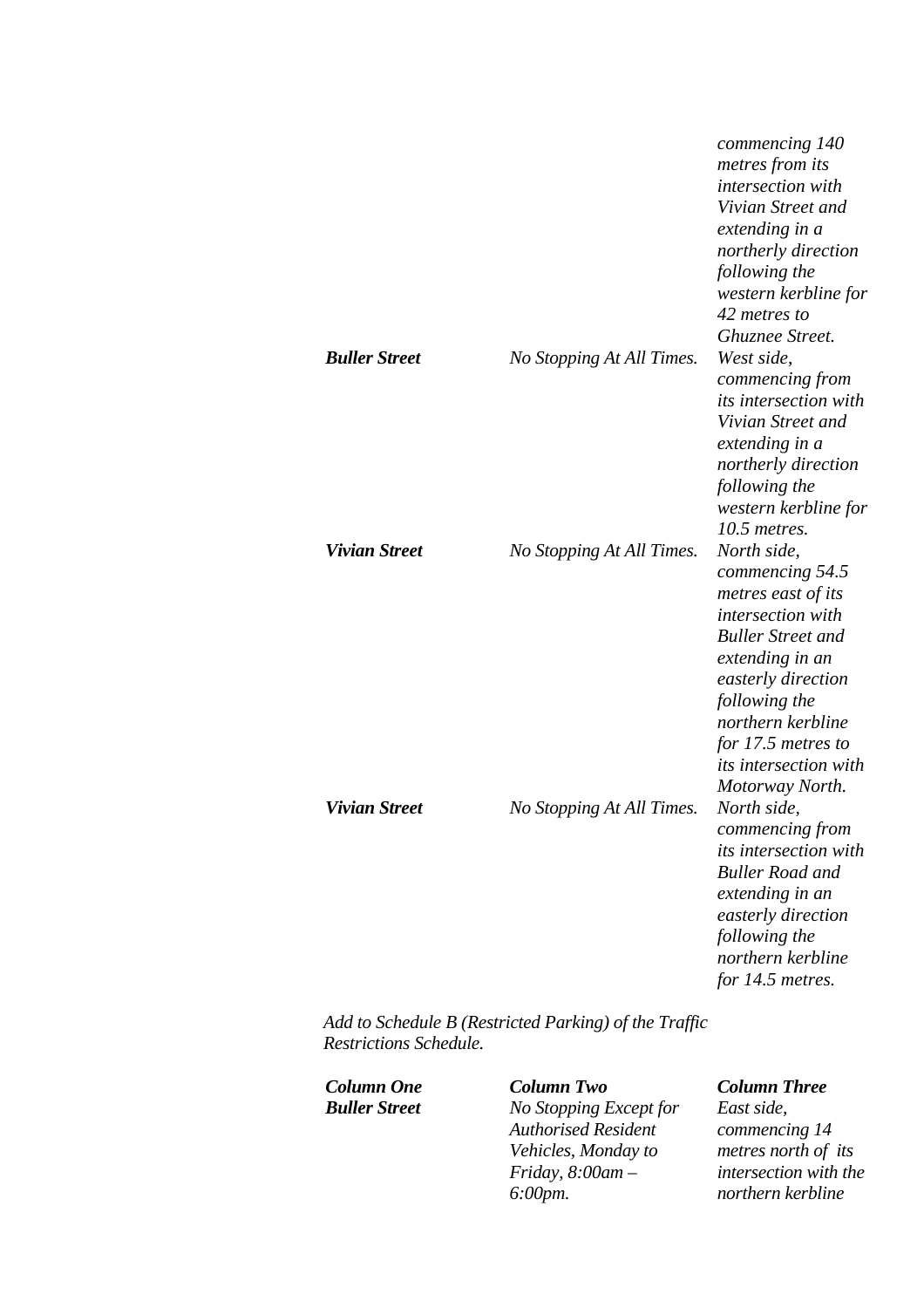|                      |                                                                                                                              | and extending in a<br>northerly direction<br>following the<br>eastern kerbline for<br>43 metres.                                                                                                              |
|----------------------|------------------------------------------------------------------------------------------------------------------------------|---------------------------------------------------------------------------------------------------------------------------------------------------------------------------------------------------------------|
| <b>Buller Street</b> | No Stopping Except for<br><b>Authorised Resident</b><br>Vehicles, Monday to<br>Friday, $8:00$ am $-$<br>$6:00 \, \text{pm}.$ | East side.<br>commencing 64.5<br>metres north of its<br><i>intersection with the</i><br>northern kerbline<br>and extending in a<br>northerly direction<br>following the<br>eastern kerbline for<br>35 metres. |

*Add to Schedule D (No Stopping Restrictions) of the Traffic Restrictions Schedule.* 

| <b>Column One</b><br><b>Buller Street</b> | <b>Column Two</b><br>No Stopping At All Times. | <b>Column Three</b><br>North side,<br>commencing from<br><i>its intersection with</i><br>the eastern kerbline<br>and extending in an<br>easterly direction<br>following the<br>northern kerbline<br>for 36.5 metres.                                                                                                                    |
|-------------------------------------------|------------------------------------------------|-----------------------------------------------------------------------------------------------------------------------------------------------------------------------------------------------------------------------------------------------------------------------------------------------------------------------------------------|
| <b>Buller Street</b>                      | No Stopping At All Times.                      | North side,<br>commencing 48<br>metres east of its<br>intersection with the<br>eastern kerbline and<br>extending in a<br>northerly direction<br>for 5 metres then<br>easterly direction<br>for 4.5 metres then<br>southerly direction<br>for 12 metres then<br>westerly direction<br>for 54.5 metres, all<br>following the<br>kerbline. |
| <b>Buller Street</b>                      | No Stopping At All Times.                      | North side,<br>commencing 55.5<br>metres east of its<br>intersection with the<br>eastern kerbline                                                                                                                                                                                                                                       |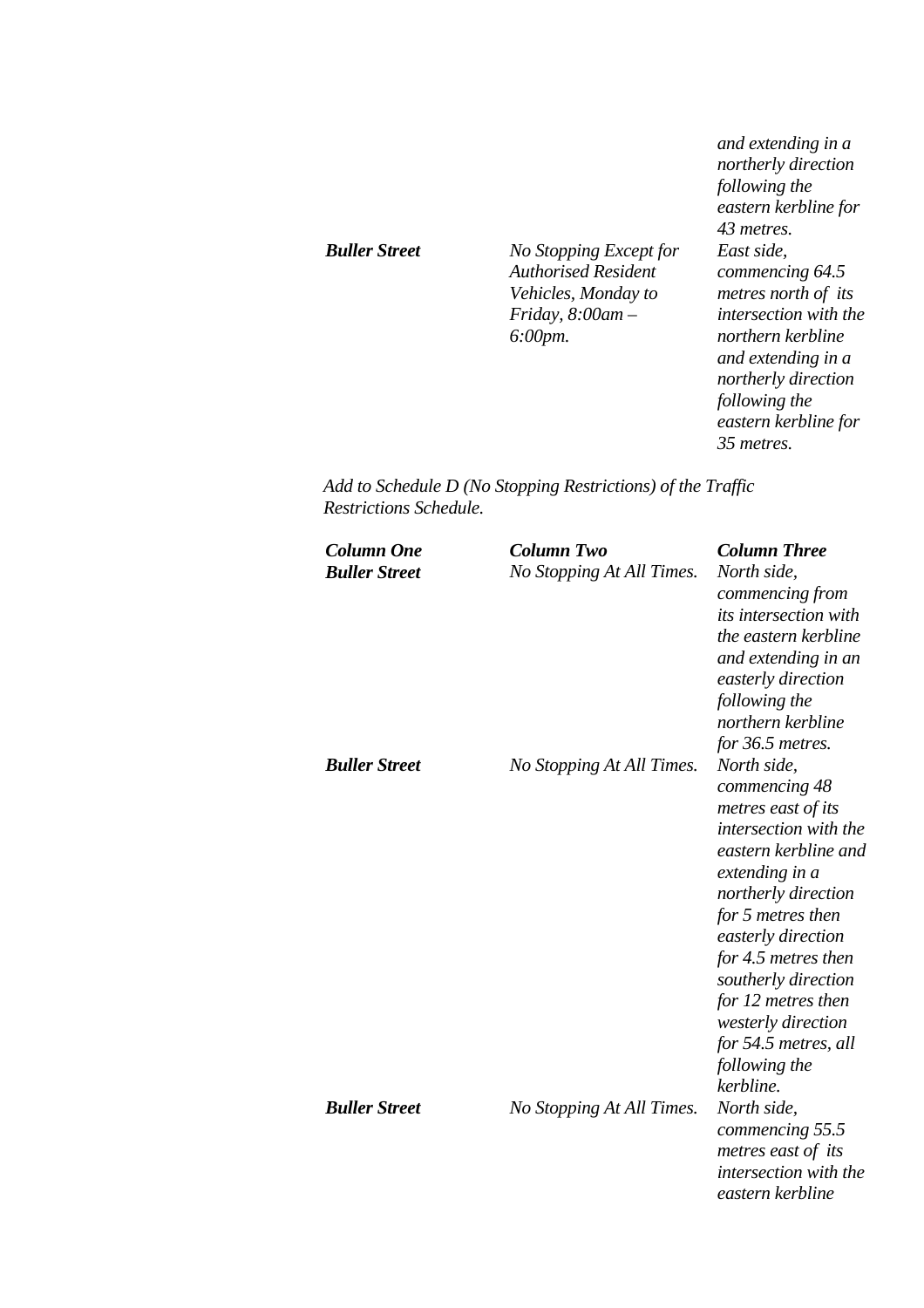| <b>Buller Street</b> | No Stopping At All Times. | and extending in an<br>easterly direction<br>following the<br>northern kerbline<br>for 18 metres.<br>West side,<br>commencing from<br><i>its intersection with</i><br>the northern<br>kerbline and<br>extending in a<br>northerly direction<br>following the<br>western kerbline for |
|----------------------|---------------------------|--------------------------------------------------------------------------------------------------------------------------------------------------------------------------------------------------------------------------------------------------------------------------------------|
| <b>Buller Street</b> | No Stopping At All Times. | 174.5 metres to its<br>intersection with<br>Ghuznee Street.<br>West side of the<br>motorway,<br>commencing 17<br>metres northeast<br>from the intersection<br>of the northern and<br>eastern kerblines                                                                               |
| <b>Buller Street</b> | No Stopping At All Times. | and extending in a<br>northerly direction<br>following the<br>kerbline for 51.5<br>metres.<br>East side,<br>commencing from<br><i>its intersection with</i><br>the northern<br>kerbline and                                                                                          |
| <b>Buller Street</b> | No Stopping At All Times. | extending in a<br>northerly direction<br>following the<br>eastern kerbline for<br>14 metres.<br>East side,<br>commencing 99.5<br>metres north of its<br>intersection with the<br>northern kerbline<br>and extending in a<br>northerly direction                                      |
|                      |                           | following the<br>eastern kerbline for<br>73.5 metres.                                                                                                                                                                                                                                |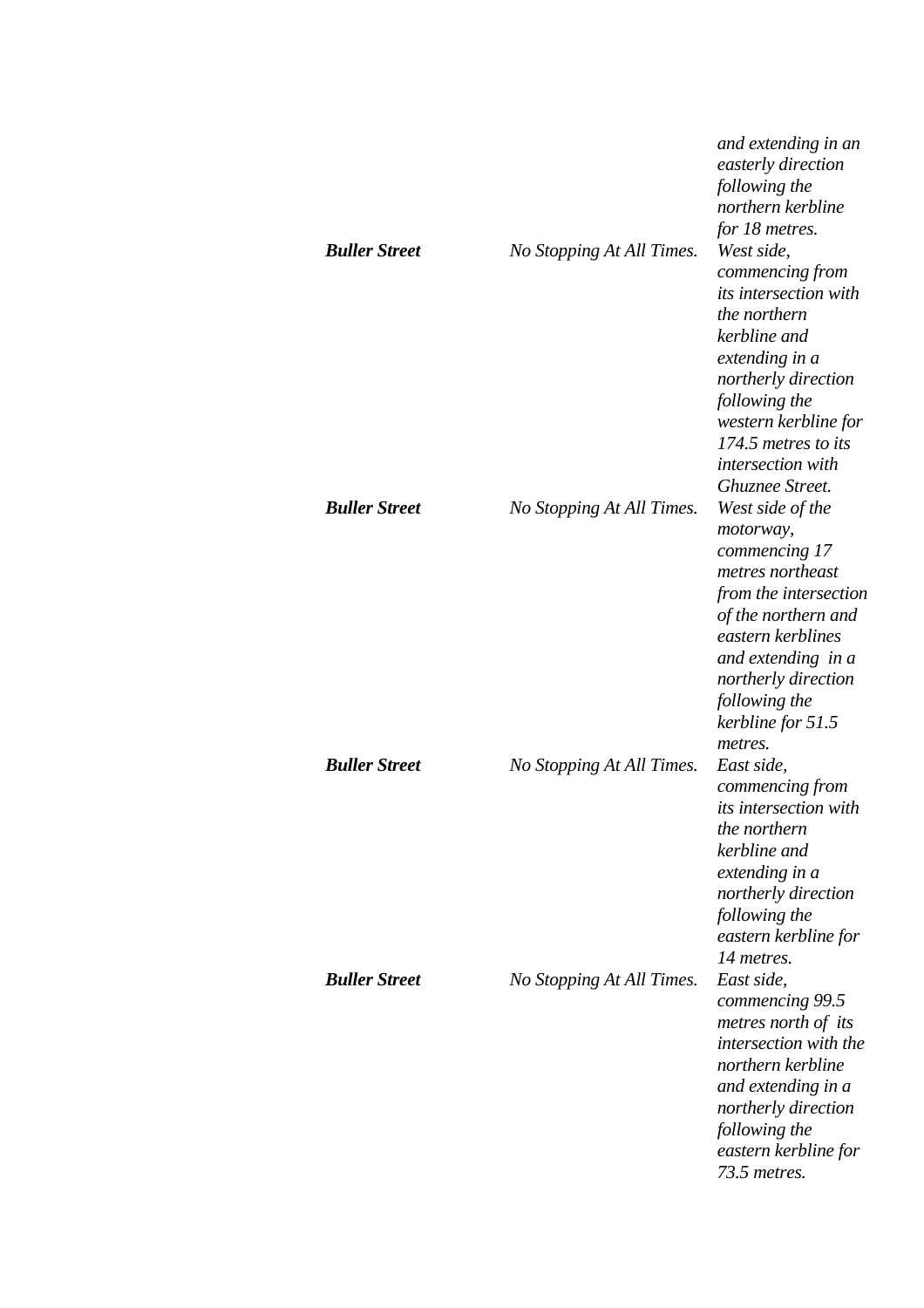### *n) NO STOPPING RESTRICTION - METERED PARKING - RESTRICTED PARKING – CHAFFERS STREET – TE ARO (62-08)*

*Delete from Schedule B (Restricted Parking) of the Traffic Restrictions Schedule.* 

*Column One Column Two Column Three Chaffers Street No Stopping, At All Times except WCC Drainage Vehicles.* 

*East side, commencing 35 metres north of its intersection with Wakefield Street and extending in a northerly direction following the eastern kerbline for 5.5 metres.* 

*Delete from Schedule D (No Stopping Restrictions) of the Traffic Restrictions Schedule.* 

| Column One             | <b>Column Two</b>   | <b>Column Three</b>      |
|------------------------|---------------------|--------------------------|
| <b>Chaffers Street</b> | No Stopping, At All | East side,               |
|                        | Times.              | commencing 3             |
|                        |                     | metres north of its      |
|                        |                     | intersection with        |
|                        |                     | Cable Street and         |
|                        |                     | extending in a           |
|                        |                     | northerly direction      |
|                        |                     | following the            |
|                        |                     | eastern kerbline for     |
|                        |                     | $16.5$ metres.           |
| <b>Chaffers Street</b> | No Stopping, At All | East side,               |
|                        | Times.              | commencing 30.5          |
|                        |                     | metres north of its      |
|                        |                     | <i>intersection</i> with |
|                        |                     | Cable Street and         |
|                        |                     | extending in a           |
|                        |                     | northerly direction      |
|                        |                     | following the            |
|                        |                     | eastern kerbline for     |
|                        |                     | 6.5 metres.              |
| <b>Chaffers Street</b> | No Stopping, At All | East side,               |
|                        | Times.              | commencing 40.5          |
|                        |                     | metres north of its      |
|                        |                     | <i>intersection with</i> |
|                        |                     | Wakefield Street and     |
|                        |                     | extending in a           |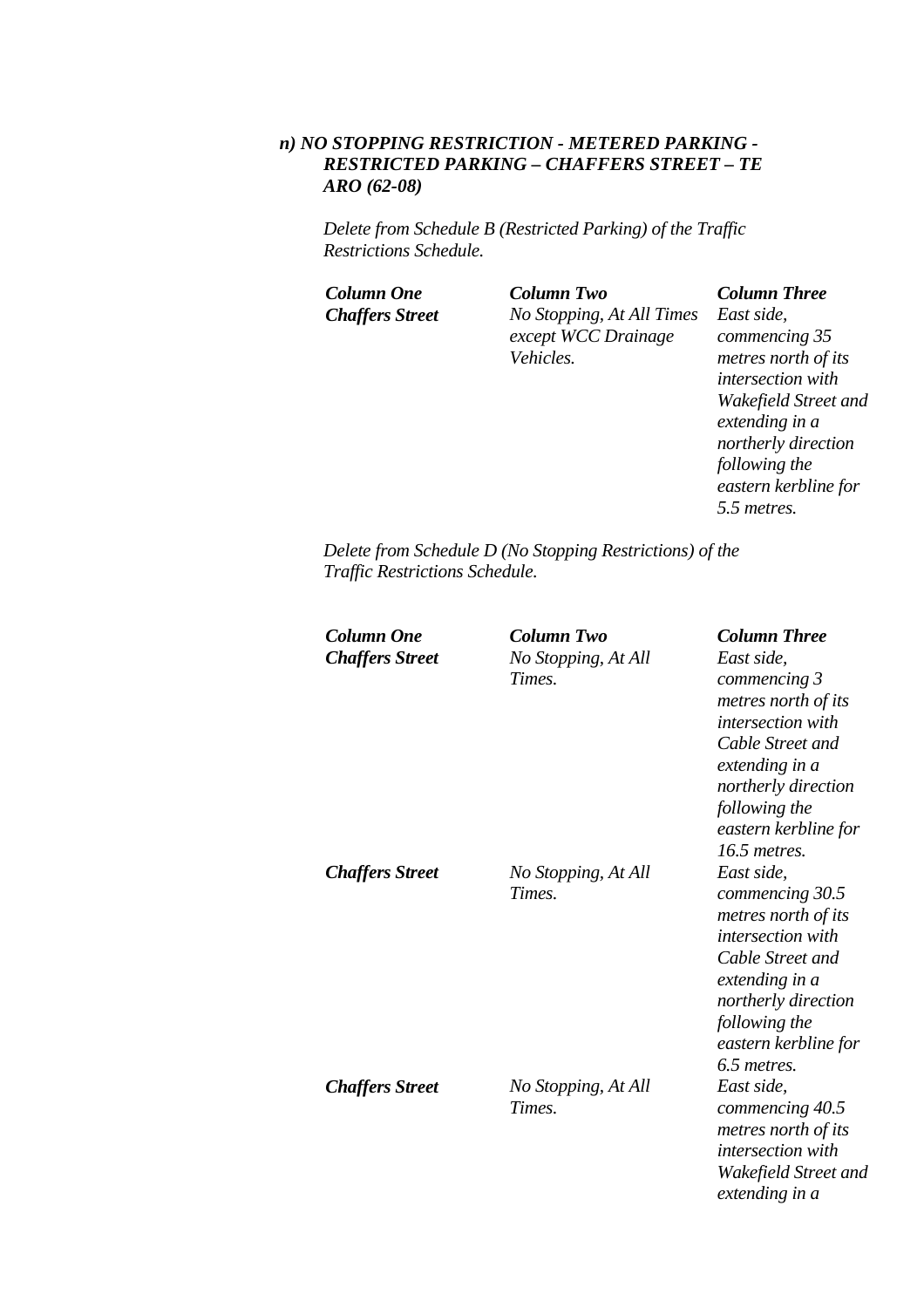|                        |                               | northerly direction<br>following the<br>eastern kerbline for<br>11.5 metres.                                                                                                                       |
|------------------------|-------------------------------|----------------------------------------------------------------------------------------------------------------------------------------------------------------------------------------------------|
| <b>Chaffers Street</b> | No Stopping, At All<br>Times. | East side,<br>commencing 46<br>metres south of its<br>intersection with<br><b>Herd Street and</b><br>extending in a<br>southerly direction<br>following the<br>eastern kerbline for<br>4.5 metres. |
| <b>Chaffers Street</b> | No Stopping, At All<br>Times. | East side,<br>commencing 68.5<br>metres north of its<br>intersection with<br>Wakefield Street and<br>extending in a<br>northerly direction<br>following the<br>eastern kerbline for<br>5 metres.   |
| <b>Chaffers Street</b> | No Stopping, At All<br>Times. | East side,<br>commencing from<br><i>its intersection with</i><br>Wakefield Street and<br>extending in a<br>northerly direction<br>following the<br>eastern kerbline for<br>10 metres.              |
| <b>Chaffers Street</b> | No Stopping, At All<br>Times. | North side,<br>commencing 51<br>metres east of its<br>intersection with<br>Tory Street and<br>extending in a<br>easterly direction<br>following the<br>northern kerbline<br>for 23 metres.         |
| <b>Chaffers Street</b> | No Stopping, At All<br>Times. | West side,<br>commencing 21.5<br>metres south of its<br>intersection with<br>Cable Street and<br>extending in a<br>southerly direction                                                             |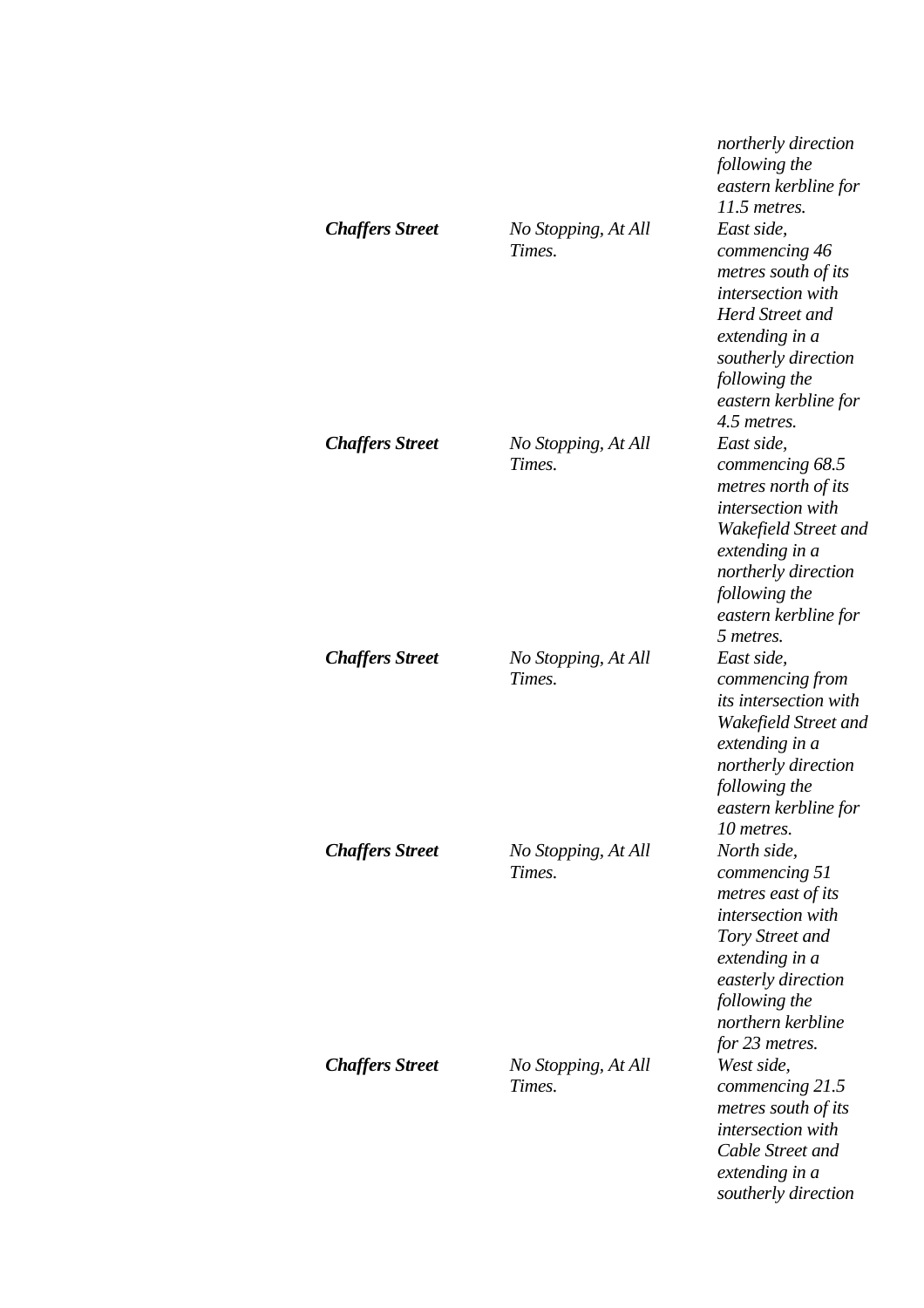| <b>Chaffers Street</b> | No Stopping, At All<br>Times. | following the<br>western kerbline for<br>7.5 metres.<br>West side,<br>commencing 4.5<br>metres south of its<br>intersection with<br>Cable Street and<br>extending in a<br>southerly direction<br>following the<br>western kerbline for<br>5.5 metres. |
|------------------------|-------------------------------|-------------------------------------------------------------------------------------------------------------------------------------------------------------------------------------------------------------------------------------------------------|
| <b>Chaffers Street</b> | No Stopping, At All<br>Times. | West side.<br>commencing 66<br>metres south of its<br>intersection with<br>Cable Street and<br>extending in a<br>southerly direction<br>following the<br>western kerbline for<br>13.5 metres.                                                         |
| <b>Chaffers Street</b> | No Stopping, At All<br>Times. | West side,<br>commencing at its<br>intersection with<br>Cable Street and<br>extending in a<br>northerly direction<br>following the<br>western kerbline for<br>6 metres.                                                                               |

*Delete from Schedule F (Metered Parking) of the Traffic Restrictions Schedule.* 

| Column One<br><b>Chaffers Street</b> | Column Two<br>Parking Meters P10<br>Hours Maximum,<br>Monday to Friday,<br>8:00am - 6:00pm. | <b>Column Three</b><br>East side,<br>commencing 11<br>metres south of its<br><i>intersection with</i><br>Herd Street and<br>extending in a<br>southerly direction<br>following the<br>eastern kerbline for<br>35 metres. $(6)$ |
|--------------------------------------|---------------------------------------------------------------------------------------------|--------------------------------------------------------------------------------------------------------------------------------------------------------------------------------------------------------------------------------|
| <b>Chaffers Street</b>               | <b>Parking Meters P10</b>                                                                   | carparks).<br>East side,                                                                                                                                                                                                       |
|                                      | Hours Maximum,                                                                              | commencing 19.5                                                                                                                                                                                                                |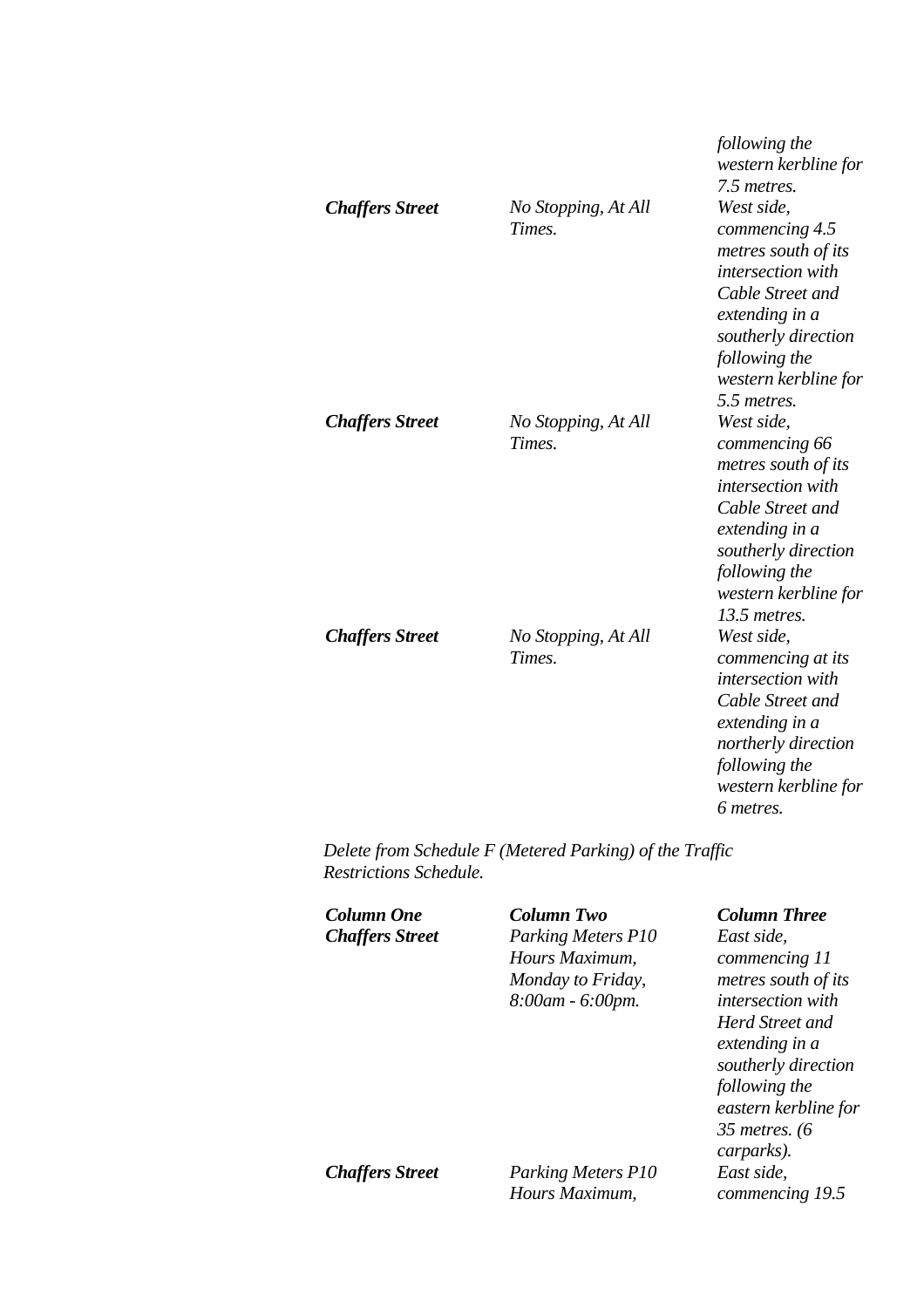|                        | Monday to Friday,<br>8:00am - 6:00pm.                                                                                                       | metres north of its<br><i>intersection</i> with<br>Cable Street and<br>extending in a<br>northerly direction<br>following the<br>eastern kerbline for<br>11 metres. $(2)$<br>carparks).                                      |
|------------------------|---------------------------------------------------------------------------------------------------------------------------------------------|------------------------------------------------------------------------------------------------------------------------------------------------------------------------------------------------------------------------------|
| <b>Chaffers Street</b> | <b>Parking Meters P120</b><br>Maximum, Monday to<br>Thursday, 8:00am -<br>6:00pm, Friday 8:00am -<br>8:00pm, Saturday 8:00am<br>$-1:00$ pm. | East side,<br>commencing 10<br>metres north of its<br>intersection with<br>Wakefield Street and<br>extending in a<br>northerly direction<br>following the<br>eastern kerbline for<br>25 metres. $(5)$<br>carparks).          |
| <b>Chaffers Street</b> | <b>Parking Meters P120</b><br>Maximum, Monday to<br>Thursday, 8:00am -<br>6:00pm, Friday 8:00am -<br>8:00pm, Saturday 8:00am<br>$-1:00$ pm. | East side,<br>commencing 52<br>metres north of its<br><i>intersection</i> with<br>Wakefield Street and<br>extending in a<br>northerly direction<br>following the<br>eastern kerbline for<br>16.5 metres. $(3)$<br>carparks). |
| <b>Chaffers Street</b> | <b>Parking Meters P120</b><br>Maximum, Monday to<br>Thursday, 8:00am -<br>6:00pm, Friday 8:00am -<br>8:00pm, Saturday 8:00am<br>$-1:00$ pm. | West side,<br>commencing 10<br>metres south of its<br>intersection with<br>Cable Street and<br>extending in a<br>southerly direction<br>following the<br>western kerbline for<br>11.5 metres. (2)<br>carparks).              |
| <b>Chaffers Street</b> | <b>Parking Meters P120</b><br>Maximum, Monday to<br>Thursday, 8:00am -<br>6:00pm, Friday 8:00am -<br>8:00pm, Saturday 8:00am<br>$-1:00$ pm. | West side,<br>commencing 29<br>metres south of its<br>intersection with<br>Cable Street and<br>extending in a<br>southerly direction<br>following the                                                                        |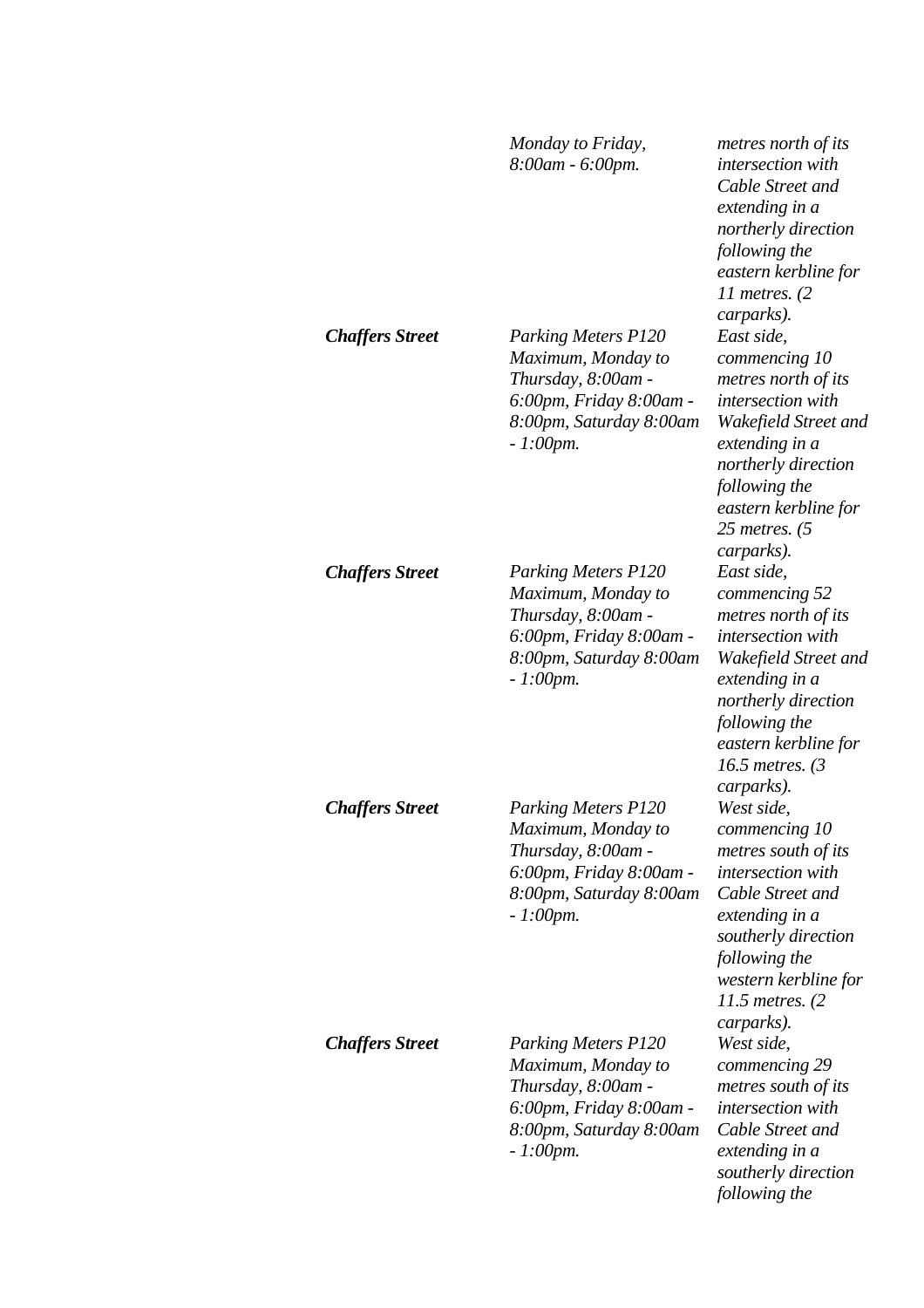| <b>Chaffers Street</b> | <b>Parking Meters P120</b><br>Maximum, Monday to<br>Thursday, 8:00am -<br>6:00pm, Friday 8:00am -<br>8:00pm, Saturday 8:00am<br>$-1:00$ pm. | western kerbline for<br>15.5 metres. $(3)$<br>carparks)<br>West side,<br>commencing 55<br>metres south of its<br>intersection with<br>Cable Street and<br>extending in a<br>southerly direction<br>following the |
|------------------------|---------------------------------------------------------------------------------------------------------------------------------------------|------------------------------------------------------------------------------------------------------------------------------------------------------------------------------------------------------------------|
| <b>Chaffers Street</b> | Pay and Display At All<br>Times.                                                                                                            | western kerbline for<br>11 metres. $(2)$<br>carparks).<br>East side,<br>commencing 37<br>metres north of its<br>intersection with<br>Cable Street and<br>extending in a                                          |
| <b>Chaffers Street</b> | Pay and Display At All<br>Times.                                                                                                            | northerly direction<br>following the<br>western kerbline to<br>intersection with<br>Herd Street.<br>West side,<br>commencing 29<br>metres north of its<br>intersection with<br>Cable Street and                  |
| <b>Chaffers Street</b> | Pay and Display Parking<br><b>At All Times</b>                                                                                              | extending in a<br>northerly direction<br>following the<br>western kerbline for<br>73.5 metres<br>West side,<br>commencing 6<br>metres north of its<br>intersection with<br>Cable Street and                      |
|                        | dd to Schodule D (Destricted Darking) of the Traffic                                                                                        | extending in a<br>northerly direction<br>following the<br>western kerbline for<br>20 metres.                                                                                                                     |

*Add to Schedule B (Restricted Parking) of the Traffic Restrictions Schedule.* 

*Column One Column Two Column Three*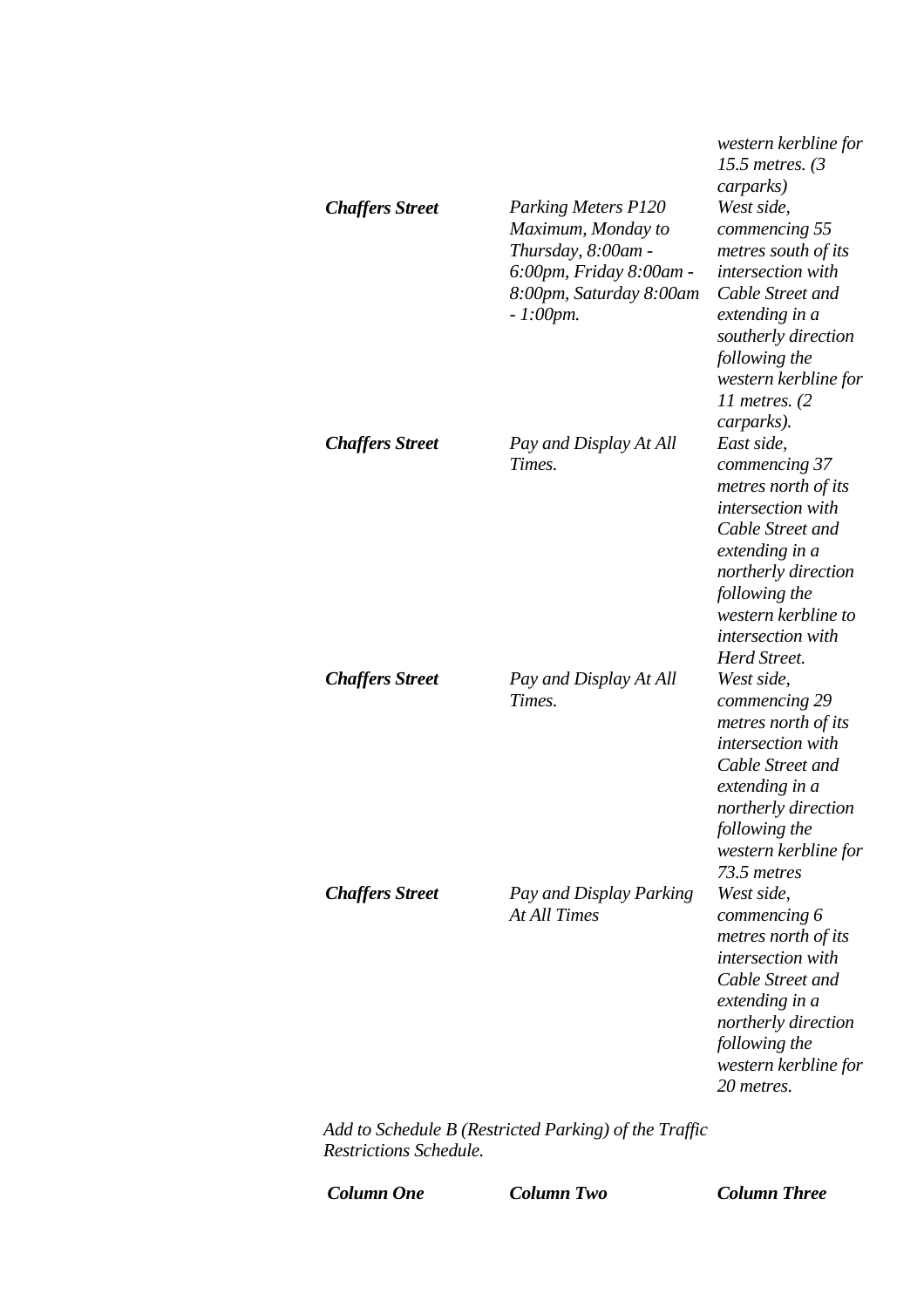*Chaffers Street No Stopping, At All Times except WCC Drainage Vehicles.* 

*East side, commencing 33.5 metres north of its intersection with Wakefield Street and extending in a northerly direction following the eastern kerbline for 5.5 metres.* 

*Add to Schedule D (No Stopping Restrictions) of the Traffic Restrictions Schedule.* 

| <b>Column One</b><br><b>Chaffers Street</b> | <b>Column Two</b><br>No Stopping, At All<br>Times. | <b>Column Three</b><br>East side,<br>commencing at its<br>intersection with<br>Wakefield Street and<br>extending in a<br>northerly direction<br>following the<br>eastern kerbline for<br>9 metres.                                            |
|---------------------------------------------|----------------------------------------------------|-----------------------------------------------------------------------------------------------------------------------------------------------------------------------------------------------------------------------------------------------|
| <b>Chaffers Street</b>                      | No Stopping, At All<br>Times.                      | East side,<br>commencing 24<br>metres north of its<br><i>intersection</i> with<br>Wakefield Street and<br>extending in a<br>northerly direction<br>following the<br>eastern kerbline for<br>9.5 metres.                                       |
| <b>Chaffers Street</b>                      | No Stopping, At All<br>Times.                      | East side,<br>commencing 64.5<br>metres north of its<br>intersection with<br>Wakefield Street and<br>extending in a<br>northerly direction<br>following the<br>eastern kerbline for<br>10 metres to its<br>intersection with<br>Cable Street. |
| <b>Chaffers Street</b>                      | No Stopping, At All<br>Times.                      | West side,<br>commencing at its<br>intersection with<br>Wakefield Street and                                                                                                                                                                  |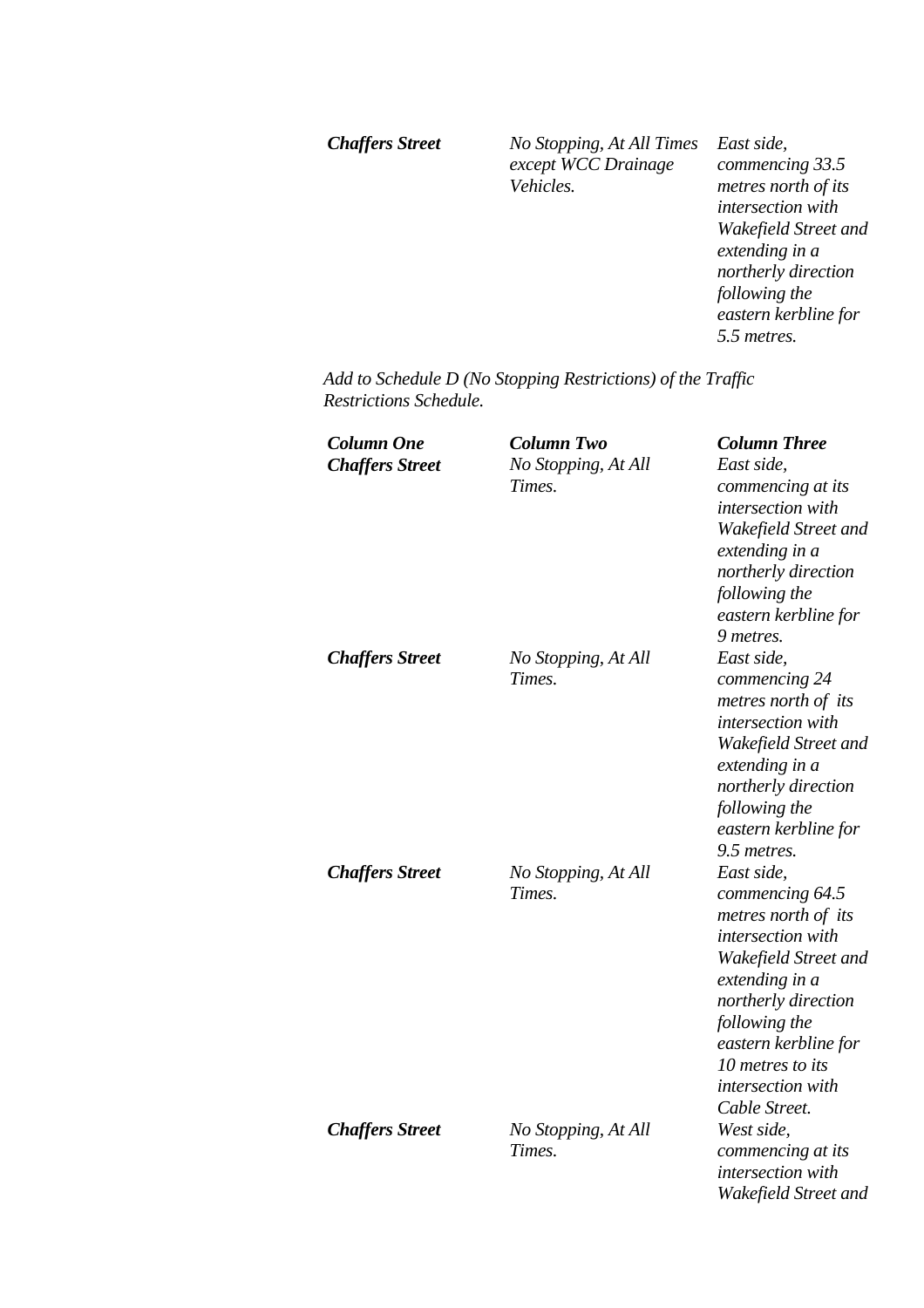| <b>Chaffers Street</b> | No Stopping, At All<br><b>Times</b> | extending in a<br>northerly direction<br>following the<br>western kerbline for<br>14.5 metres.<br>West side,<br>commencing 51<br>metres north of its<br>intersection with<br>Wakefield Street and<br>extending in a<br>northerly direction<br>following the<br>western kerbline for |
|------------------------|-------------------------------------|-------------------------------------------------------------------------------------------------------------------------------------------------------------------------------------------------------------------------------------------------------------------------------------|
| <b>Chaffers Street</b> | No Stopping, At All<br>Times.       | 8 metres.<br>West side,<br>commencing 69<br>metres north of its<br><i>intersection</i> with<br>Wakefield Street and<br>extending in a<br>northerly direction<br>following the<br>western kerbline for<br>13 metres to its<br><i>intersection with</i><br>Cable Street.              |

*Add to Schedule F (Metered Parking) of the Traffic Restrictions Schedule.* 

| <b>Column One</b><br><b>Chaffers Street</b> | <b>Column Two</b><br><b>Parking Meters P120</b><br>Maximum, Monday to<br>Thursday, 8:00am -<br>6:00pm, Friday 8:00am -<br>8:00pm, Saturday 8:00am<br>$-6:00$ pm. | <b>Column Three</b><br>East side,<br>commencing 9<br>metres north of its<br><i>intersection with</i><br>Wakefield Street and<br>extending in a<br>northerly direction<br>following the<br>eastern kerbline for<br>24.5 metres (4<br>carparks). |
|---------------------------------------------|------------------------------------------------------------------------------------------------------------------------------------------------------------------|------------------------------------------------------------------------------------------------------------------------------------------------------------------------------------------------------------------------------------------------|
| <b>Chaffers Street</b>                      | <b>Parking Meters P120</b><br>Maximum, Monday to<br>Thursday, 8:00am -<br>6:00pm, Friday 8:00am -<br>8:00pm, Saturday 8:00am<br>$-6:00$ pm.                      | East side,<br>commencing 48.5<br>metres north of its<br><i>intersection</i> with<br>Wakefield Street and<br>extending in a<br>northerly direction                                                                                              |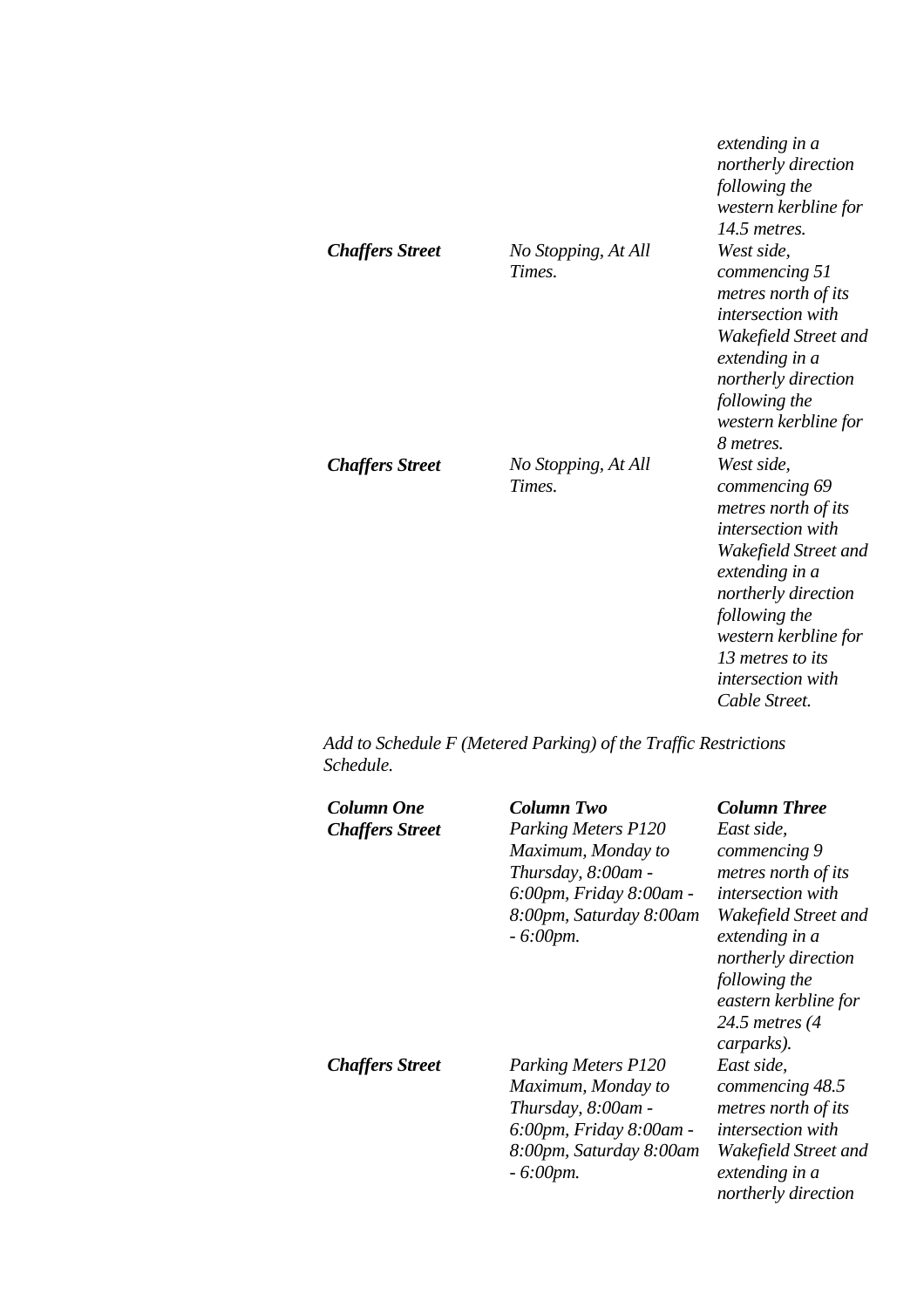|                        |                                                                                                                                             | following the<br>eastern kerbline for<br>16 metres $(3)$<br>carparks).                                                                                                                                               |
|------------------------|---------------------------------------------------------------------------------------------------------------------------------------------|----------------------------------------------------------------------------------------------------------------------------------------------------------------------------------------------------------------------|
| <b>Chaffers Street</b> | <b>Parking Meters P120</b><br>Maximum, Monday to<br>Thursday, 8:00am -<br>6:00pm, Friday 8:00am -<br>8:00pm, Saturday 8:00am<br>$-6:00$ pm. | West side,<br>commencing 14.5<br>metres north of its<br>intersection with<br>Wakefield Street and<br>extending in a<br>northerly direction<br>following the<br>eastern kerbline for<br>10 metres $(2)$<br>carparks). |
| <b>Chaffers Street</b> | <b>Parking Meters P120</b><br>Maximum, Monday to<br>Thursday, 8:00am -<br>6:00pm, Friday 8:00am -<br>8:00pm, Saturday 8:00am<br>$-6:00$ pm. | West side,<br>commencing 35<br>metres north of its<br>intersection with<br>Wakefield Street and<br>extending in a<br>northerly direction<br>following the<br>eastern kerbline for<br>16 metres $(3)$<br>carparks).   |
| <b>Chaffers Street</b> | <b>Parking Meters P120</b><br>Maximum, Monday to<br>Thursday, 8:00am -<br>6:00pm, Friday 8:00am -<br>8:00pm, Saturday 8:00am<br>$-6:00$ pm. | West side,<br>commencing 35<br>metres north of its<br>intersection with<br>Wakefield Street and<br>extending in a<br>northerly direction<br>following the<br>eastern kerbline for<br>10 metres $(2)$<br>carparks).   |

### *o) NO STOPPING RESTRICTION - RESTRICTED PARKING – METERED PARKING – CABLE STREET – TE ARO (63-08)*

*Delete from Schedule A (Time Limited Parking) of the Traffic Restrictions Schedule.* 

*Column One Column Two Column Three Cable Street P120 Maximum, Monday – Saturday, 8:00am - 6:00pm.* 

*North side commencing 42 metres from its intersection Barnett*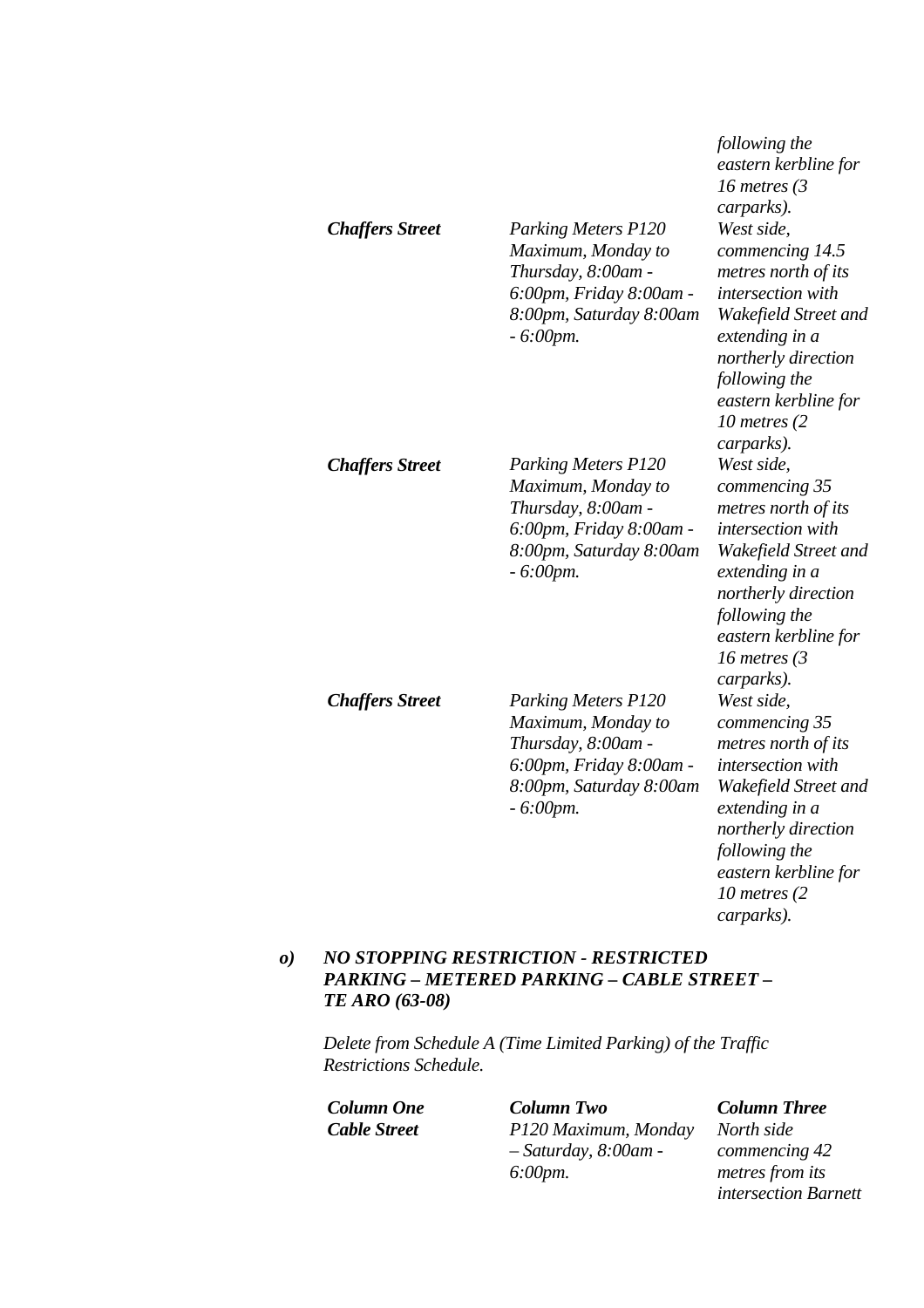*street and extending in a westerly direction for 85 metres.* 

*Delete from Schedule B (Restricted Parking) of the Traffic Restrictions Schedule.* 

*Column One Column Two Column Three Cable Street Bus Stop At All Times North side,* 

*commencing 81.5 metres east of its intersection with Chaffers Street and extending in a easterly direction following the northern kerbline for 19 metres.* 

*Delete from Schedule D (No Stopping Restrictions) of the Traffic Restrictions Schedule.* 

| <b>Column One</b><br><b>Cable Street</b> | Column Two<br>No Stopping At All Times. | <b>Column Three</b><br>North side,<br>commencing 84<br>metres east of its<br><i>intersection</i> with<br>Chaffers Street and<br>extending in a<br>easterly direction<br>following the<br>northern kerbline<br>for 54 metres. |
|------------------------------------------|-----------------------------------------|------------------------------------------------------------------------------------------------------------------------------------------------------------------------------------------------------------------------------|
| <b>Cable Street</b>                      | No Stopping At All Times.               | North side,<br>commencing 142<br>metres east of its<br><i>intersection with</i><br><b>Chaffers Street and</b><br>extending in an<br>easterly direction<br>following the<br>northern kerbline<br>for 11 metres.               |
| <b>Cable Street</b>                      | No Stopping At All Times.               | North side,<br>commencing 74.5<br>from its intersection<br>with Chaffers Street<br>and extending in an<br>easterly direction                                                                                                 |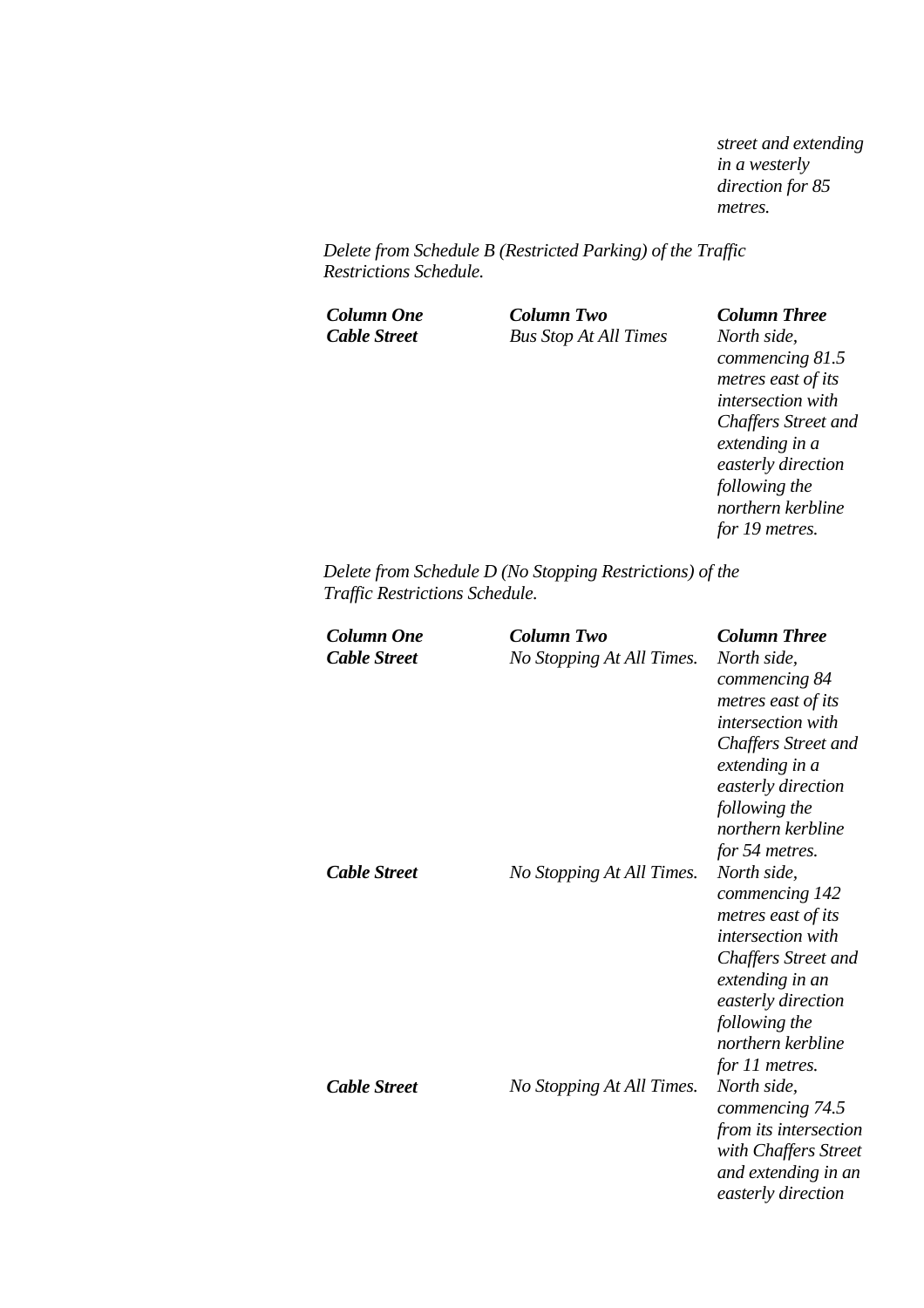| <b>Cable Street</b> | No Stopping At All Times. | following the<br>northern kerbline<br>for 17.5 metres.<br>North side,<br>commencing from<br><i>its intersection with</i><br>Chaffers Street and<br>extending in an<br>easterly direction<br>following the<br>northern kerbline<br>for 9.5 metres. |
|---------------------|---------------------------|---------------------------------------------------------------------------------------------------------------------------------------------------------------------------------------------------------------------------------------------------|
| <b>Cable Street</b> | No Stopping At All Times. | North side,<br>commencing 22<br>metres east of its<br>intersection with<br><b>Chaffers Street and</b><br>extending in an<br>easterly direction<br>following the<br>southern kerbline<br>for 28.5 metres.                                          |
| <b>Cable Street</b> | No Stopping At All Times. | South side,<br>commencing 36<br>metres west of its<br>intersection with<br><b>Chaffers Street and</b><br>extending in a<br>westerly direction<br>following the<br>southern kerbline<br>for 15.5 metres.                                           |
| <b>Cable Street</b> | No Stopping At All Times. | South side,<br>commencing 56.5<br>metres west of its<br>intersection with<br><b>Chaffers Street and</b><br>extending in a<br>westerly direction<br>following the<br>southern kerbline<br>for 10 metres.                                           |
| <b>Cable Street</b> | No Stopping At All Times. | South side,<br>commencing 103.5<br>metres west of its<br>intersection with<br><b>Chaffers Street and</b><br>extending in a<br>westerly direction<br>following the                                                                                 |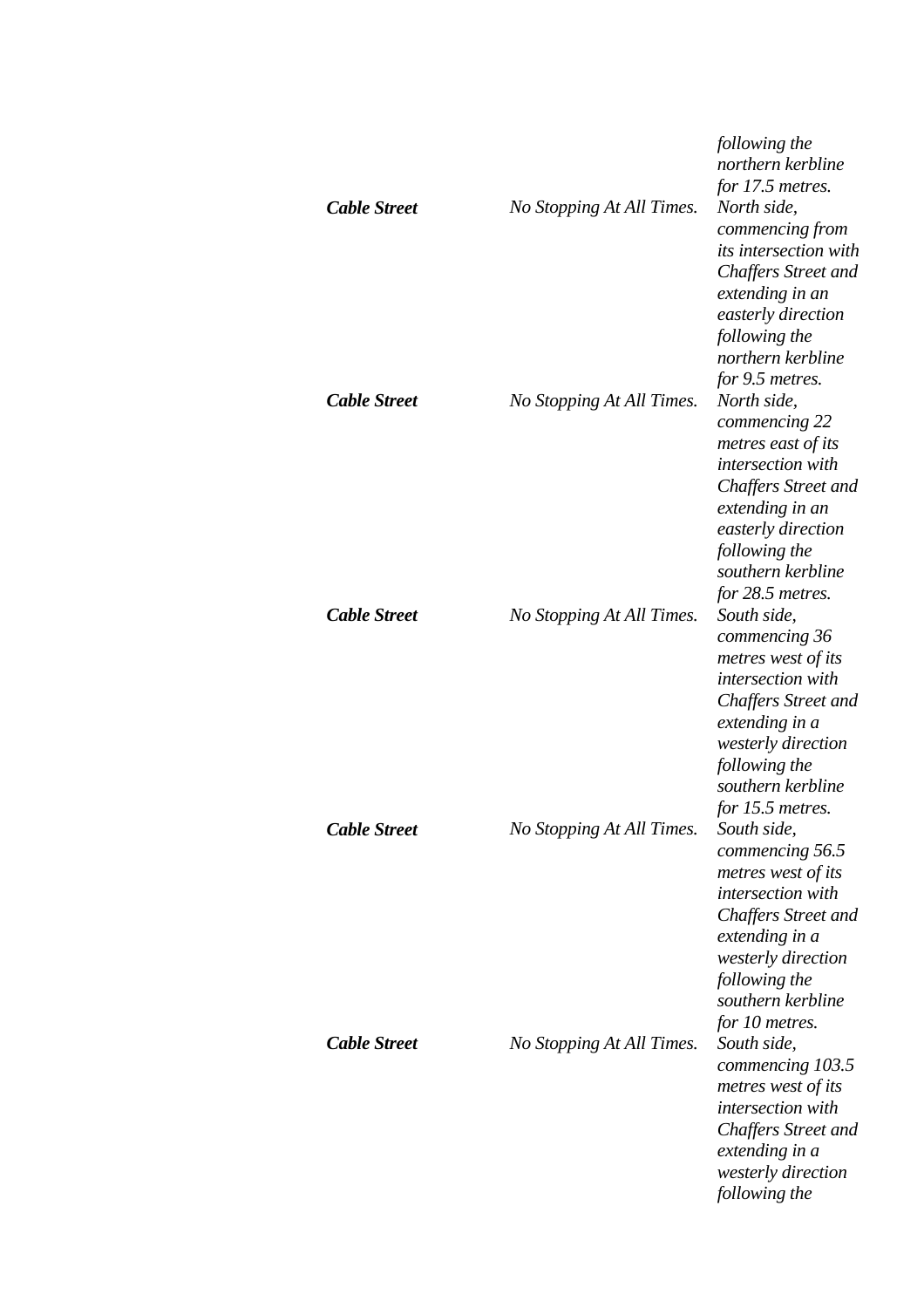| <b>Cable Street</b> | No Stopping At All Times. | southern kerbline<br>for 7.5 metres to its<br><i>intersection</i> with<br>Tory street.<br>South side,<br>commencing from<br><i>its intersection with</i><br>Tory Street and<br>extending in a<br>westerly direction                           |
|---------------------|---------------------------|-----------------------------------------------------------------------------------------------------------------------------------------------------------------------------------------------------------------------------------------------|
| <b>Cable Street</b> | No Stopping At All Times. | following the<br>southern kerbline<br>for 9.5 metres.<br>South side,<br>commencing 49.5<br>metres west of its<br>intersection with<br>Tory Street and                                                                                         |
| <b>Cable Street</b> | No Stopping At All Times. | extending in a<br>westerly direction<br>following the<br>southern kerbline<br>for 7.5 metres.<br>South side,<br>commencing 190.5<br>metres west of its<br><i>intersection with</i><br>Tory Street and<br>extending in a<br>westerly direction |
| <b>Cable Street</b> | No Stopping At All Times. | following the<br>southern kerbline<br>for 11 metres.<br>North side<br>commencing at its<br>intersection with<br>Taranaki Street and                                                                                                           |
| <b>Cable Street</b> | No Stopping At All Times. | extending in an<br>easterly direction<br>for 127 metres.<br>North side<br>commencing at its<br>intersection with<br><b>Barnett Street and</b>                                                                                                 |
| <b>Cable Street</b> | No Stopping At All Times. | extending in a<br>westerly direction<br>for 42 metres.<br>South side,<br>commencing from<br><i>its intersection with</i>                                                                                                                      |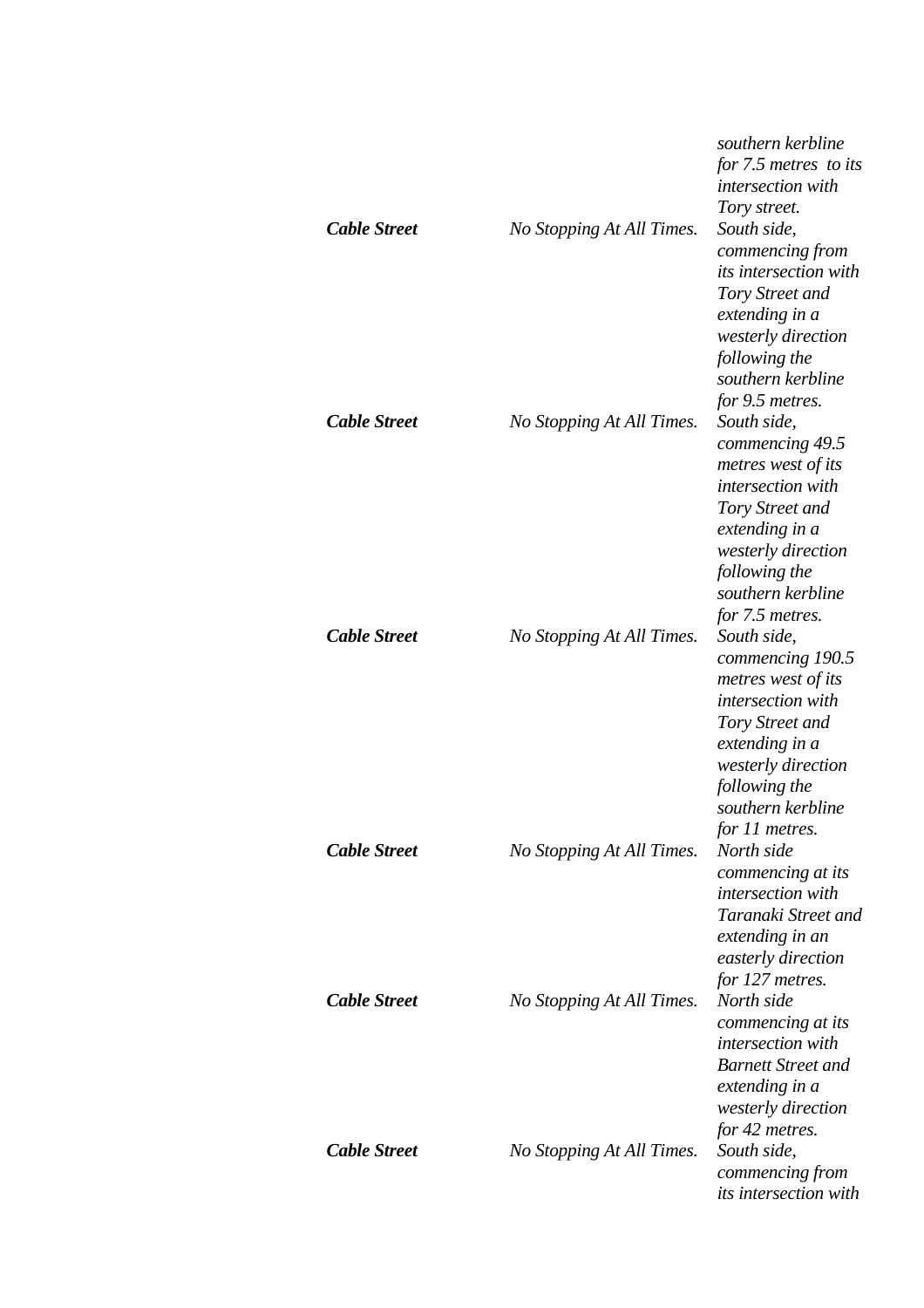|                     |                           | <b>Chaffers Street and</b><br>extending in an<br>easterly direction<br>following the<br>southern kerbline<br>for 50.5 metres. |
|---------------------|---------------------------|-------------------------------------------------------------------------------------------------------------------------------|
| <b>Cable Street</b> | No Stopping At All Times. | South side,<br>commencing 151<br>metres west of its<br><i>intersection</i> with<br>Tory Street and                            |
|                     |                           | extending in a<br>westerly direction<br>following the<br>southern kerbline<br>for 28 metres                                   |

*Delete from Schedule F (Metered Parking) of the Traffic Restrictions Schedule.* 

| <b>Column One</b><br><b>Cable Street</b> | <b>Column Two</b><br>Parking Meters, P10<br>Hours Maximum,<br>Monday to Friday,<br>8:00am - 6:00pm.                                         | <b>Column Three</b><br>North side,<br>commencing 18<br>metres west of its<br>intersection with<br>Chaffers Street and<br>extending in a<br>westerly direction<br>following the<br>northern kerbline<br>for 56.5 metres. (10)<br>carparks) |
|------------------------------------------|---------------------------------------------------------------------------------------------------------------------------------------------|-------------------------------------------------------------------------------------------------------------------------------------------------------------------------------------------------------------------------------------------|
| <b>Cable Street</b>                      | Parking Meters, P10<br>Hours Maximum,<br>Monday to Friday,<br>8:00am - 6:00pm.                                                              | North side,<br>commencing 9.5<br>metres east of its<br>intersection with<br>Chaffers Street and<br>extending in an<br>easterly direction<br>following the<br>northern kerbline<br>for $72$ metres. $(12)$<br>carparks)                    |
| <b>Cable Street</b>                      | <b>Parking Meters P120</b><br>Maximum, Monday to<br>Thursday, 8:00am -<br>6:00pm, Friday 8:00am -<br>8:00pm, Saturday 8:00am<br>$-1:00$ pm. | South side,<br>commencing 12.5<br>metres west of its<br>intersection with<br><b>Chaffers Street and</b><br>extending in a<br>westerly direction                                                                                           |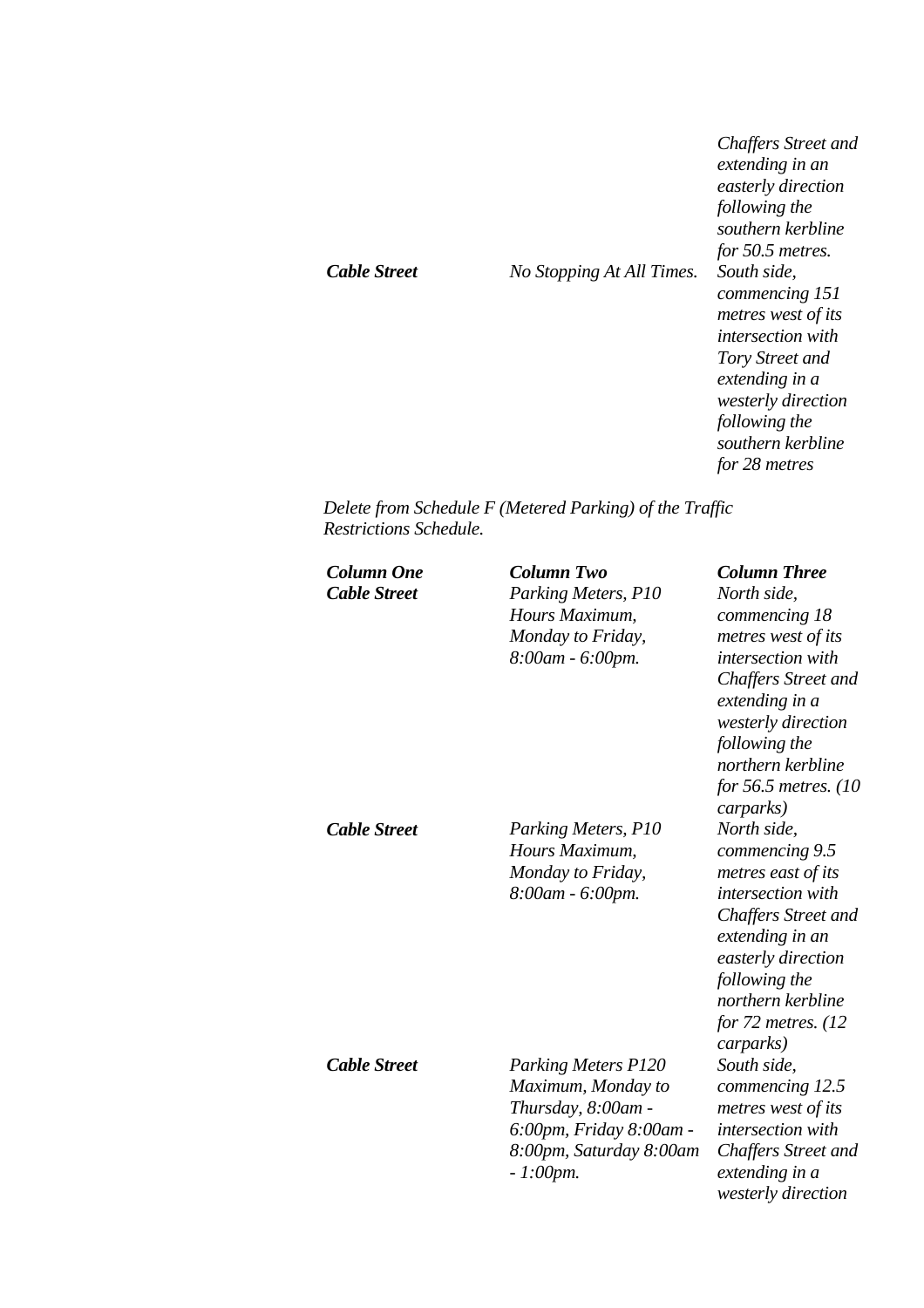| <b>Cable Street</b> | <b>Parking Meters P120</b><br>Maximum, Monday to<br>Thursday, 8:00am -<br>6:00pm, Friday 8:00am -<br>8:00pm, Saturday 8:00am<br>$-1:00$ pm. | following the<br>southern kerbline<br>for $23.5$ metres. $(4)$<br><i>carparks</i> )<br>South side,<br>commencing 66.5<br>metres west of its<br>intersection with<br>Chaffers Street and<br>extending in a<br>westerly direction<br>following the<br>southern kerbline<br>for 37 metres. $(7)$<br>carparks) |
|---------------------|---------------------------------------------------------------------------------------------------------------------------------------------|------------------------------------------------------------------------------------------------------------------------------------------------------------------------------------------------------------------------------------------------------------------------------------------------------------|
| <b>Cable Street</b> | <b>Parking Meters P120</b><br>Maximum, Monday to<br>Thursday, 8:00am -<br>6:00pm, Friday 8:00am -<br>8:00pm, Saturday 8:00am<br>$-1:00$ pm. | South side,<br>commencing 50.5<br>metres east of its<br>intersection with<br><b>Chaffers Street and</b><br>extending in an<br>easterly direction<br>following the<br>southern kerbline<br>for 33.5 metres. $(6)$<br>carparks)                                                                              |
| <b>Cable Street</b> | <b>Parking Meters P120</b><br>Maximum, Monday to<br>Thursday, 8:00am -<br>6:00pm, Friday 8:00am -<br>8:00pm, Saturday 8:00am<br>$-1:00$ pm. | South side,<br>commencing 9.5<br>metres west of its<br>intersection with<br>Tory Street and<br>extending in a<br><i>westerly direction</i><br>following the<br>southern kerbline<br>for $31.5$ metres. (6)<br>carparks)                                                                                    |
| <b>Cable Street</b> | <b>Parking Meters P120</b><br>Maximum, Monday to<br>Thursday, 8:00am -<br>6:00pm, Friday 8:00am -<br>8:00pm, Saturday 8:00am<br>$-1:00$ pm. | South side,<br>commencing 71.5<br>metres west of its<br><i>intersection</i> with<br>Tory Street and<br>extending in a<br>westerly direction<br>following the<br>southern kerbline<br>for 29 metres. $(5)$<br>carparks)                                                                                     |
| <b>Cable Street</b> | Parking Meters P120<br>Maximum, Monday to                                                                                                   | South side,<br>commencing 168                                                                                                                                                                                                                                                                              |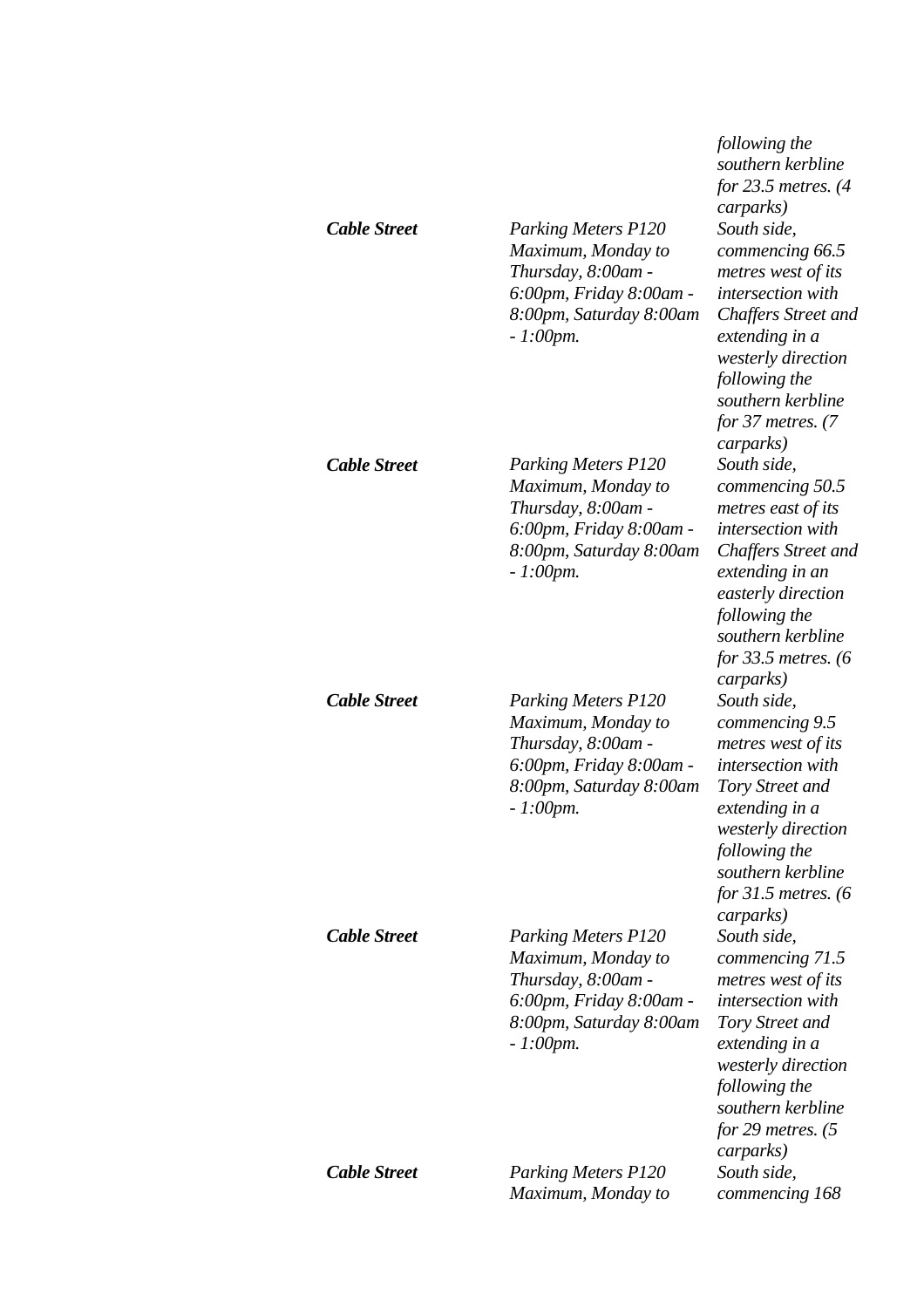|                     | Thursday, 8:00am -<br>6:00pm, Friday 8:00am -<br>8:00pm, Saturday 8:00am<br>$-1:00$ pm.                                                     | metres west of its<br>intersection with<br>Tory Street and<br>extending in a<br>westerly direction<br>following the<br>southern kerbline<br>for $7.5$ metres. $(1)$<br>carpark)                                    |
|---------------------|---------------------------------------------------------------------------------------------------------------------------------------------|--------------------------------------------------------------------------------------------------------------------------------------------------------------------------------------------------------------------|
| <b>Cable Street</b> | <b>Parking Meters P120</b><br>Maximum, Monday to<br>Thursday, 8:00am -<br>6:00pm, Friday 8:00am -<br>8:00pm, Saturday 8:00am<br>$-1:00$ pm. | South side,<br>commencing 179.5<br>metres west of its<br>intersection with<br>Tory Street and<br>extending in a<br>westerly direction<br>following the<br>southern kerbline<br>for $11$ metres. $(2)$<br>carparks) |
| <b>Cable Street</b> | <b>Parking Meters P120</b><br>Maximum, Monday to<br>Thursday, 8:00am -<br>6:00pm, Friday 8:00am -<br>8:00pm, Saturday 8:00am<br>$-1:00$ pm. | South side,<br>commencing 110<br>metres west of its<br>intersection with<br>Tory Street and<br>extending in a<br>westerly direction<br>following the<br>southern kerbline<br>for 41 metres. $(7)$<br>carparks)     |

*Add to Schedule B (Restricted Parking) of the Traffic Restrictions Schedule.* 

*Column One Column Two Column Three Cable Street Bus Stop At All Times. North side,* 

*commencing 173.5 metres east of its intersection with Barnett Street and extending in a easterly direction following the northern kerbline for 22 metres.* 

*Add to Schedule D (No Stopping Restrictions) of the Traffic Restrictions Schedule.*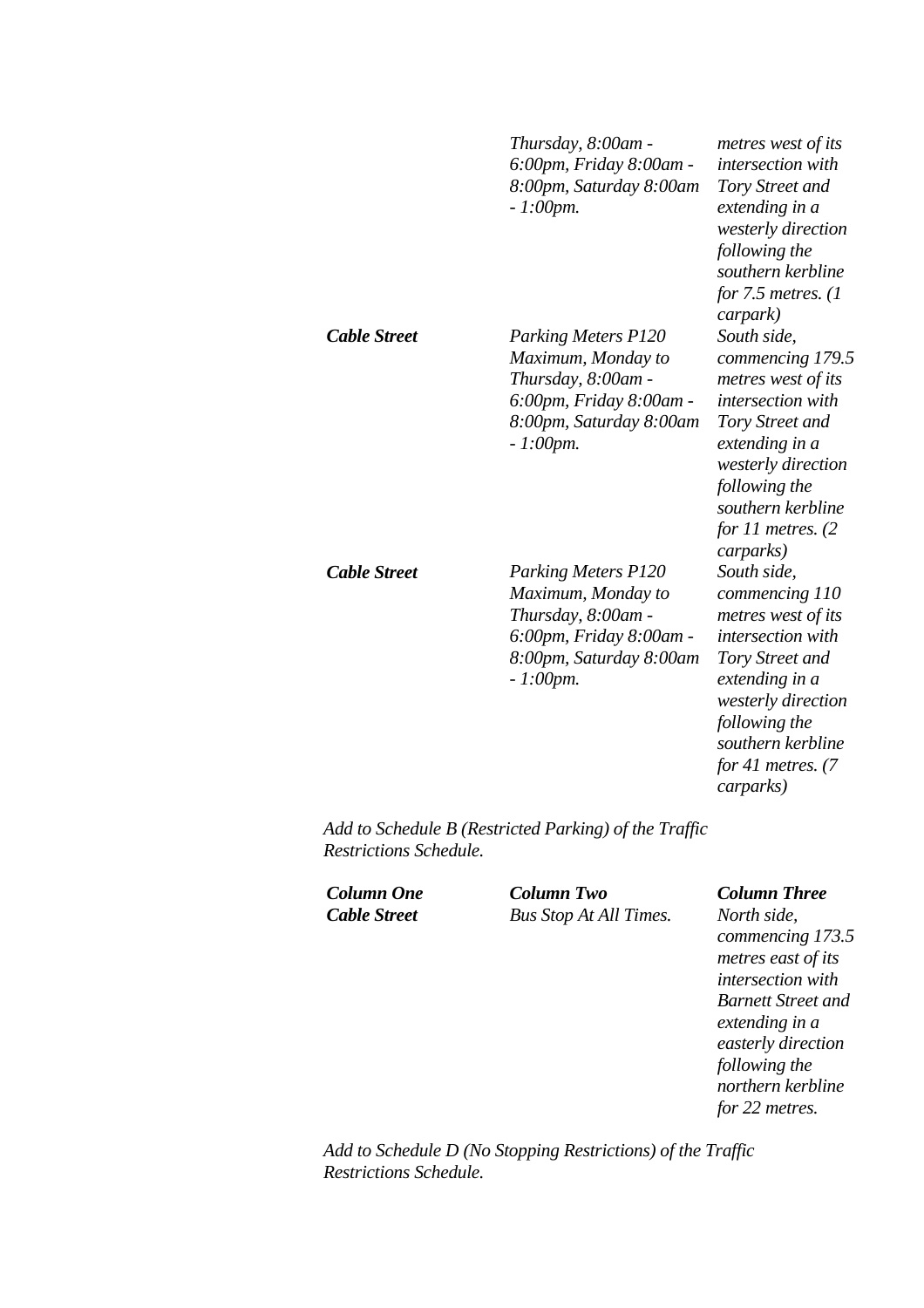| <b>Column One</b><br><b>Cable Street</b> | Column Two<br>No Stopping At All Times. | <b>Column Three</b><br>North side,<br>commencing at its<br>intersection with<br>Taranaki Street and<br>extending in an<br>easterly direction<br>following the<br>northern kerbline<br>for 237 metres to its<br>intersection with<br><b>Barnett Street.</b> |
|------------------------------------------|-----------------------------------------|------------------------------------------------------------------------------------------------------------------------------------------------------------------------------------------------------------------------------------------------------------|
| <b>Cable Street</b>                      | No Stopping At All Times.               | North side,<br>commencing at its<br>intersection with<br><b>Barnett Street and</b><br>extending in an<br>easterly direction<br>following the<br>northern kerbline<br>for 7.5 metres.                                                                       |
| <b>Cable Street</b>                      | No Stopping At All Times.               | North side,<br>commencing 69.5<br>metres east of its<br>intersection with<br><b>Barnett Street and</b><br>extending in an<br>easterly direction<br>following the<br>northern kerbline<br>for 20 metres.                                                    |
| <b>Cable Street</b>                      | No Stopping At All Times.               | North side,<br>commencing 195.5<br>metres east of its<br>intersection with<br><b>Barnett Street and</b><br>extending in an<br>easterly direction<br>following the<br>northern kerbline<br>for 67 metres into<br>Oriental Parade.                           |
| <b>Cable Street</b>                      | No Stopping At All Times.               | South side,<br>commencing at its<br>intersection with<br>Taranaki Street and<br>extending in an<br>easterly direction<br>following the<br>southern kerbline                                                                                                |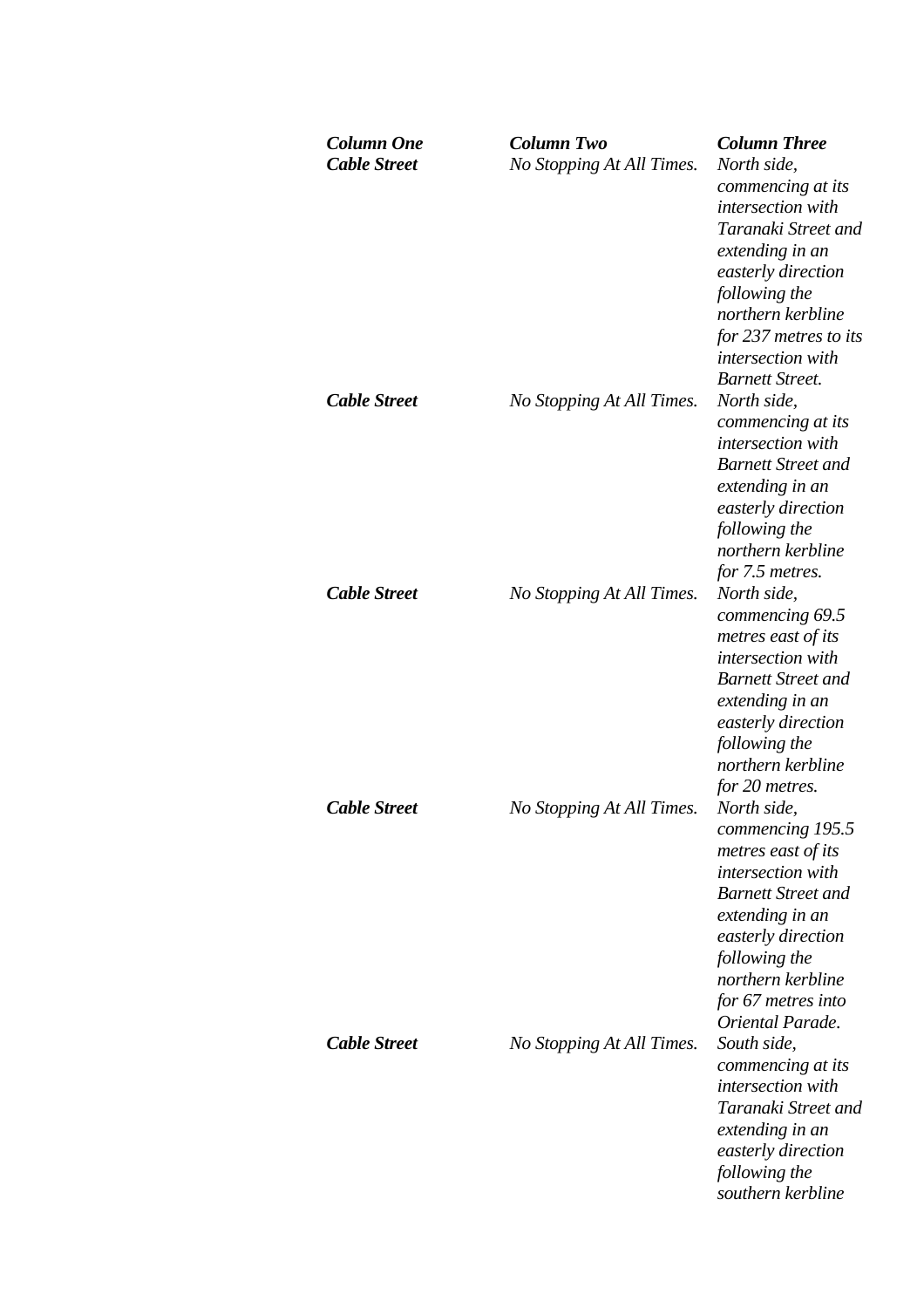| <b>Cable Street</b>                        | No Stopping At All Times. | for 23 metres.<br>South side,                                                                                                                                                                                   |
|--------------------------------------------|---------------------------|-----------------------------------------------------------------------------------------------------------------------------------------------------------------------------------------------------------------|
|                                            |                           | commencing at a<br>point 34.5 metres<br>east of its<br>intersection with<br>Taranaki Street and<br>extending in an<br>easterly direction<br>following the<br>southern kerbline<br>for 3 metres.                 |
| <b>Cable Street</b><br><b>Cable Street</b> | No Stopping At All Times. | South side,<br>commencing at a<br>point 48 metres east<br>of its intersection<br>with Taranaki Street<br>and extending in an<br>easterly direction<br>following the<br>southern kerbline<br>for 17 metres.      |
|                                            | No Stopping At All Times. | South side,<br>commencing at a<br>point 103 metres<br>east of its<br>intersection with<br>Taranaki Street and<br>extending in an<br>easterly direction<br>following the<br>southern kerbline<br>for 9.5 metres. |
| <b>Cable Street</b>                        | No Stopping At All Times. | South side,<br>commencing at a<br>point 141 metres<br>east of its<br>intersection with<br>Taranaki Street and<br>extending in an<br>easterly direction<br>following the<br>southern kerbline<br>for 12 metres.  |
| <b>Cable Street</b>                        | No Stopping At All Times. | South side,<br>commencing at a<br>point 156.5 metres<br>east of its<br>intersection with<br>Taranaki Street and                                                                                                 |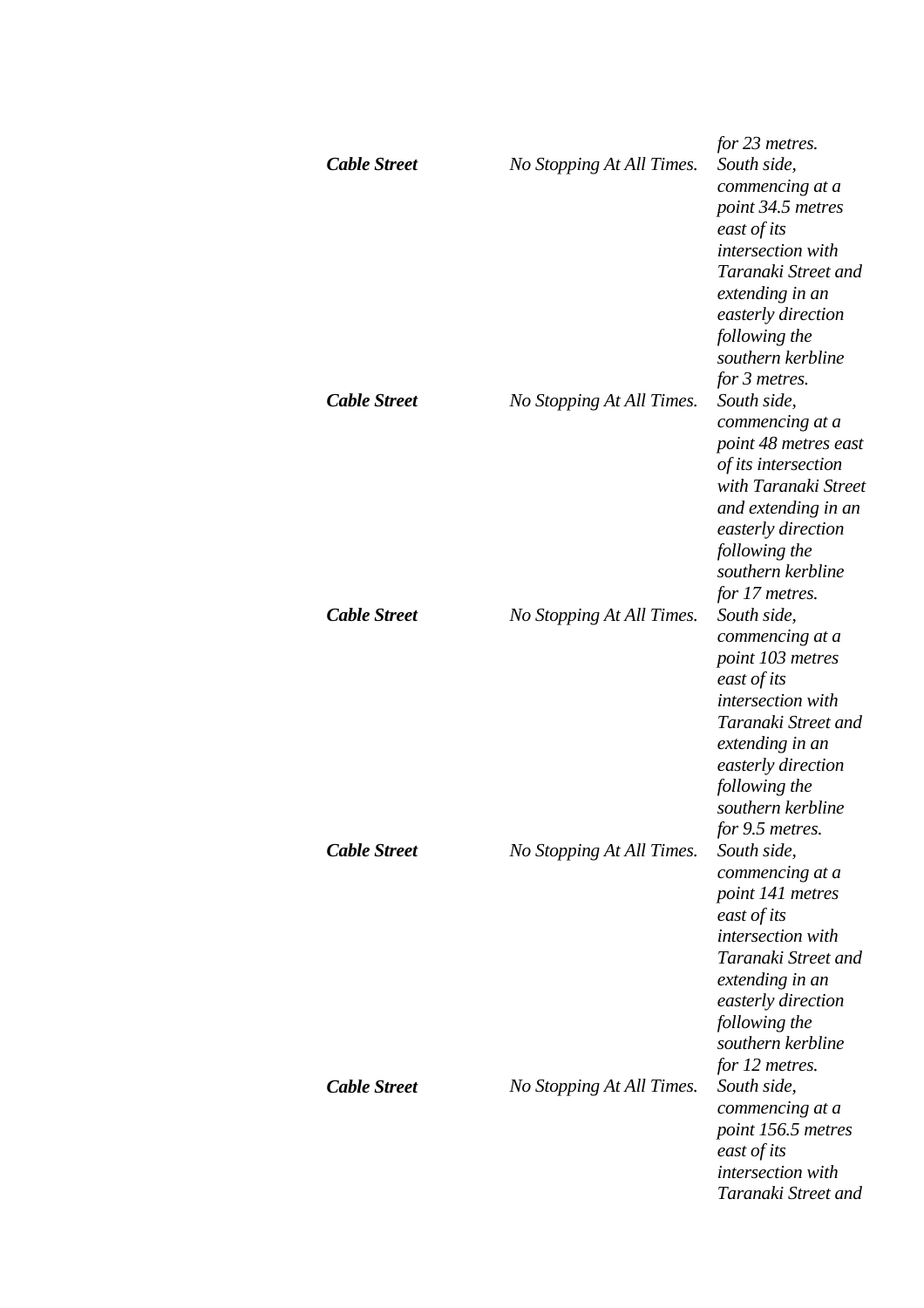| <b>Cable Street</b> | No Stopping At All Times. | extending in an<br>easterly direction<br>following the<br>southern kerbline<br>for 9 metres.<br>South side,<br>commencing at a<br>point 197 metres<br>east of its<br><i>intersection</i> with<br>Taranaki Street and<br>extending in an<br>easterly direction<br>following the<br>southern kerbline<br>for 15.5 metres to its<br><i>intersection</i> with<br>Tory Street. |
|---------------------|---------------------------|---------------------------------------------------------------------------------------------------------------------------------------------------------------------------------------------------------------------------------------------------------------------------------------------------------------------------------------------------------------------------|
| <b>Cable Street</b> | No Stopping At All Times. | South side,<br>commencing at its<br>intersection with<br>Tory Street and<br>extending in an<br>easterly direction<br>following the<br>southern kerbline<br>for 11.5 metres.                                                                                                                                                                                               |
| <b>Cable Street</b> | No Stopping At All Times. | South side,<br>commencing at a<br>point 23.5 metres<br>east of its<br>intersection with<br>Tory Street and<br>extending in an<br>easterly direction<br>following the<br>southern kerbline                                                                                                                                                                                 |
| <b>Cable Street</b> | No Stopping At All Times. | for 13.5 metres.<br>South side,<br>commencing at a<br>point 63.5 metres<br>east of its<br><i>intersection</i> with<br>Tory Street and<br>extending in an<br>easterly direction<br>following the<br>southern kerbline<br>for 15.5 metres.                                                                                                                                  |
| <b>Cable Street</b> | No Stopping At All Times. | South side,                                                                                                                                                                                                                                                                                                                                                               |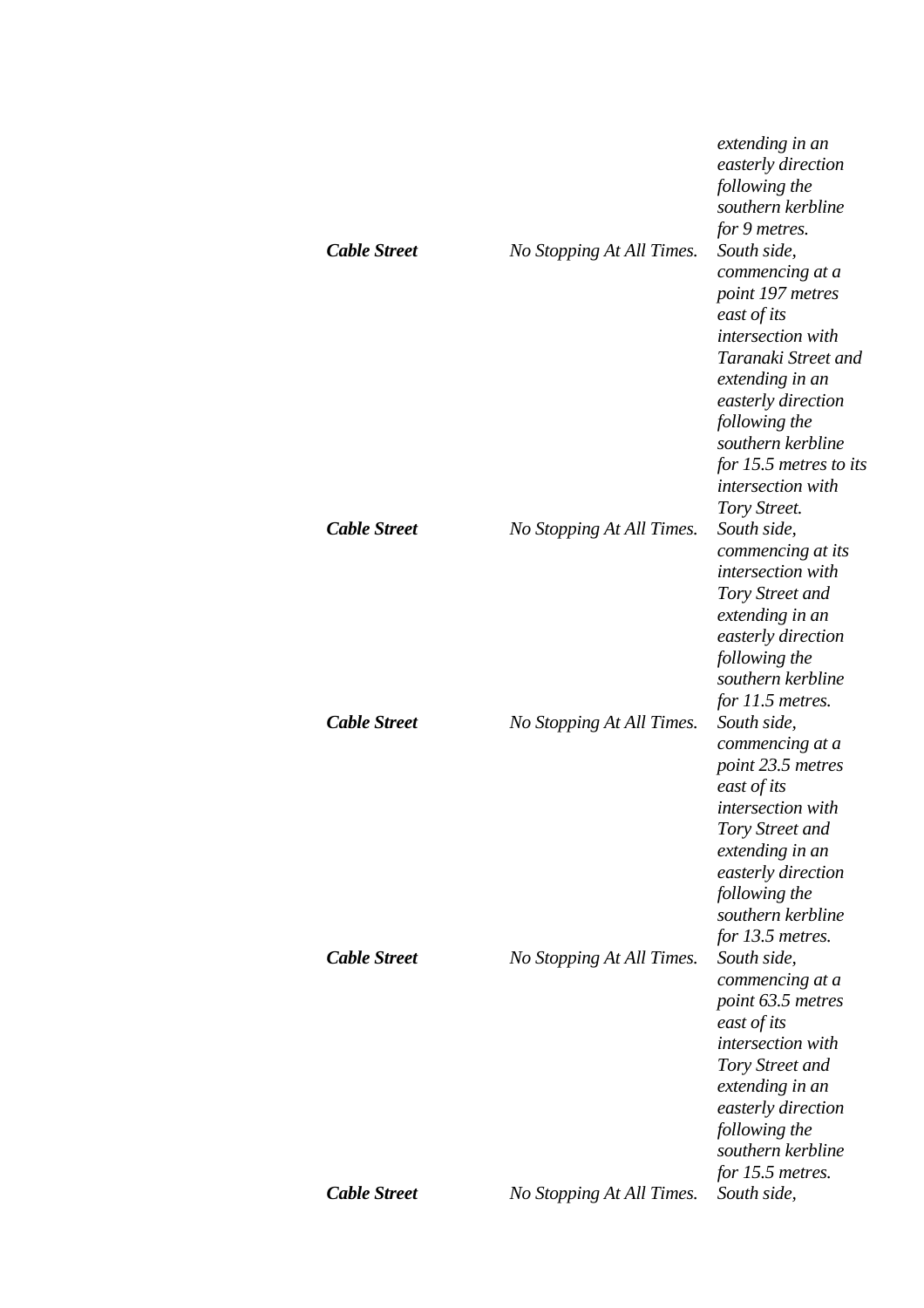*commencing at a point 102 metres east of its intersection with Tory Street and extending in an easterly direction following the southern kerbline for 13 metres to its intersection with Chaffers Street.* 

*Add to Schedule F (Metered Parking) of the Traffic Restrictions Schedule.* 

| Column One<br><b>Cable Street, inset</b><br>parking lay-by | <b>Column Two</b><br>Parking Meters, P120<br>Maximum, Monday to<br>Thursday, 8:00am -<br>6:00pm, Friday 8:00am -<br>8:00pm, Saturday 8:00am<br>$-6:00$ pm. | <b>Column Three</b><br>North side,<br>commencing 131<br>metres east of its<br>intersection with<br>Taranaki Street and<br>extending in an<br>easterly direction<br>following the<br>northern kerbline<br>for $67.5$ metres (11)<br>spaces). |
|------------------------------------------------------------|------------------------------------------------------------------------------------------------------------------------------------------------------------|---------------------------------------------------------------------------------------------------------------------------------------------------------------------------------------------------------------------------------------------|
| <b>Cable Street</b>                                        | Parking Meters, P120<br>Maximum, Monday to<br>Thursday, 8:00am -<br>6:00pm, Friday 8:00am -<br>8:00pm, Saturday 8:00am<br>$-6:00$ pm.                      | North side,<br>commencing 10<br>metres east of its<br>intersection with<br><b>Barnett Street and</b><br>extending in an<br>easterly direction<br>following the<br>northern kerbline<br>for 59.5 metres (10)<br>spaces).                     |
| <b>Cable Street</b>                                        | Parking Meters, P120<br>Maximum, Monday to<br>Thursday, 8:00am -<br>6:00pm, Friday 8:00am -<br>8:00pm, Saturday 8:00am<br>$-6:00$ pm.                      | North side,<br>commencing 89.5<br>metres east of its<br>intersection with<br><b>Barnett Street and</b><br>extending in an<br>easterly direction<br>following the<br>northern kerbline<br>for 84 metres $(14)$<br>spaces).                   |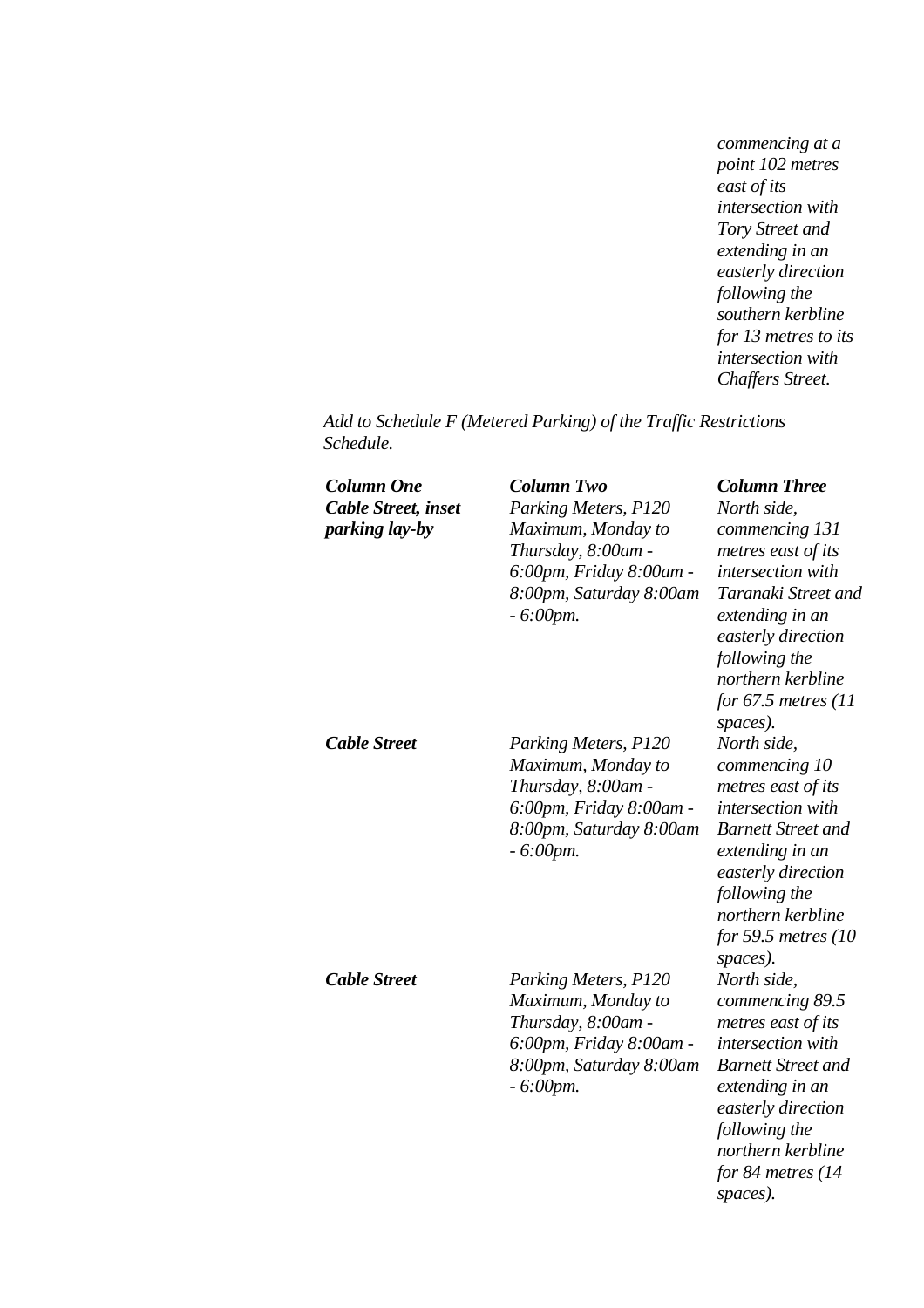| <b>Cable Street</b> | Parking Meters, P120<br>Maximum, Monday to<br>Thursday, 8:00am -<br>6:00pm, Friday 8:00am -<br>8:00pm, Saturday 8:00am<br>$-6:00$ pm. | South side,<br>commencing 23<br>metres east of its<br>intersection with<br>Taranaki Street and<br>extending in an<br>easterly direction<br>following the<br>southern kerbline<br>for $11.5$ metres $(2)$                           |
|---------------------|---------------------------------------------------------------------------------------------------------------------------------------|------------------------------------------------------------------------------------------------------------------------------------------------------------------------------------------------------------------------------------|
| <b>Cable Street</b> | Parking Meters, P120<br>Maximum, Monday to<br>Thursday, 8:00am -<br>6:00pm, Friday 8:00am -<br>8:00pm, Saturday 8:00am<br>$-6:00$ pm. | spaces).<br>South side,<br>commencing 37.5<br>metres east of its<br>intersection with<br>Taranaki Street and<br>extending in an<br>easterly direction<br>following the<br>southern kerbline<br>for $10.5$ metres $(2)$<br>spaces). |
| <b>Cable Street</b> | Parking Meters, P120<br>Maximum, Monday to<br>Thursday, 8:00am -<br>6:00pm, Friday 8:00am -<br>8:00pm, Saturday 8:00am<br>$-6:00$ pm. | South side,<br>commencing 65<br>metres east of its<br>intersection with<br>Taranaki Street and<br>extending in an<br>easterly direction<br>following the<br>southern kerbline<br>for 38 metres $(6)$<br>spaces).                   |
| <b>Cable Street</b> | Parking Meters, P120<br>Maximum, Monday to<br>Thursday, 8:00am -<br>6:00pm, Friday 8:00am -<br>8:00pm, Saturday 8:00am<br>$-6:00$ pm. | South side,<br>commencing 112.5<br>metres east of its<br>intersection with<br>Taranaki Street and<br>extending in an<br>easterly direction<br>following the<br>southern kerbline<br>for $38$ metres $(5)$<br>spaces).              |
| <b>Cable Street</b> | Parking Meters, P120<br>Maximum, Monday to<br>Thursday, 8:00am -<br>6:00pm, Friday 8:00am -<br>8:00pm, Saturday 8:00am<br>$-6:00$ pm. | South side,<br>commencing 165.5<br>metres east of its<br>intersection with<br>Taranaki Street and<br>extending in an                                                                                                               |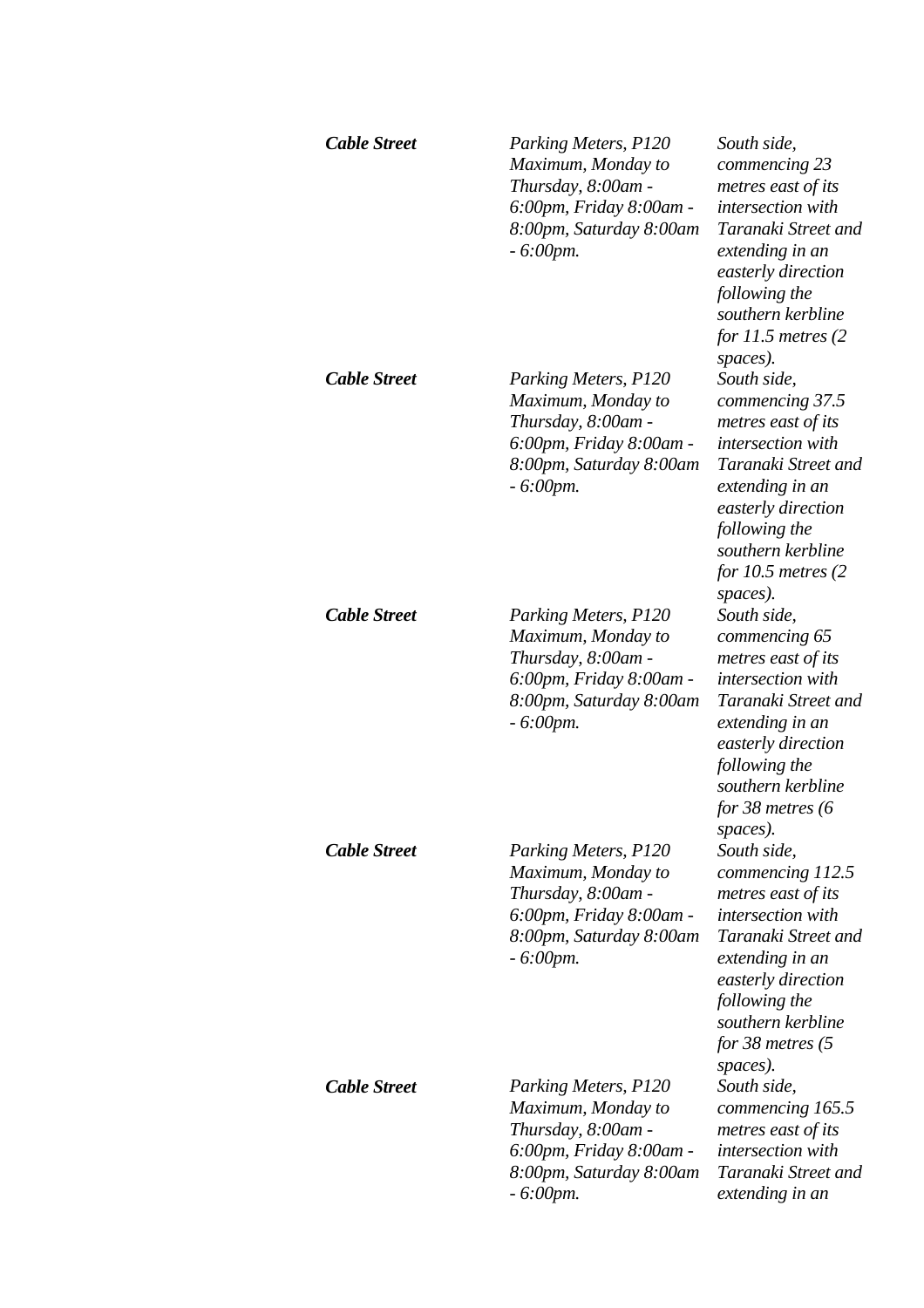| <b>Cable Street</b> | Parking Meters, P120<br>Maximum, Monday to<br>Thursday, 8:00am -<br>6:00pm, Friday 8:00am -<br>8:00pm, Saturday 8:00am<br>$-6:00$ pm. | following the<br>southern kerbline<br>for $31.5$ metres (5<br>spaces).<br>South side,<br>commencing 11.5<br>metres east of its<br>intersection with<br>Tory Street and<br>extending in an<br>easterly direction<br>following the<br>southern kerbline<br>for 12 metres (2 |
|---------------------|---------------------------------------------------------------------------------------------------------------------------------------|---------------------------------------------------------------------------------------------------------------------------------------------------------------------------------------------------------------------------------------------------------------------------|
| <b>Cable Street</b> | Parking Meters, P120<br>Maximum, Monday to<br>Thursday, 8:00am -<br>6:00pm, Friday 8:00am -<br>8:00pm, Saturday 8:00am<br>$-6:00$ pm. | spaces).<br>South side,<br>commencing 37<br>metres east of its<br>intersection with<br>Tory Street and<br>extending in an<br>easterly direction<br>following the<br>southern kerbline                                                                                     |
| <b>Cable Street</b> | Parking Meters, P120<br>Maximum, Monday to<br>Thursday, 8:00am -<br>6:00pm, Friday 8:00am -<br>8:00pm, Saturday 8:00am<br>$-6:00$ pm. | for $26.5$ metres $(5)$<br>spaces).<br>South side,<br>commencing 79<br>metres east of its<br>intersection with<br>Tory Street and<br>extending in an<br>easterly direction<br>following the<br>southern kerbline<br>for $23$ metres $(4)$<br>spaces).                     |

## *p) NO STOPPING RESTRICTION – METERED PARKING – TIME LIMITED PARKING – DUNLOP TERRACE – TE ARO (72-08)*

*Delete from Schedule A (Time Limited Parking) of the Traffic Restrictions Schedule.* 

*Column One Column Two Column Three Dunlop Terrace P10 At All Times. West side,* 

*commencing 36.5 metres south of its* 

*easterly direction*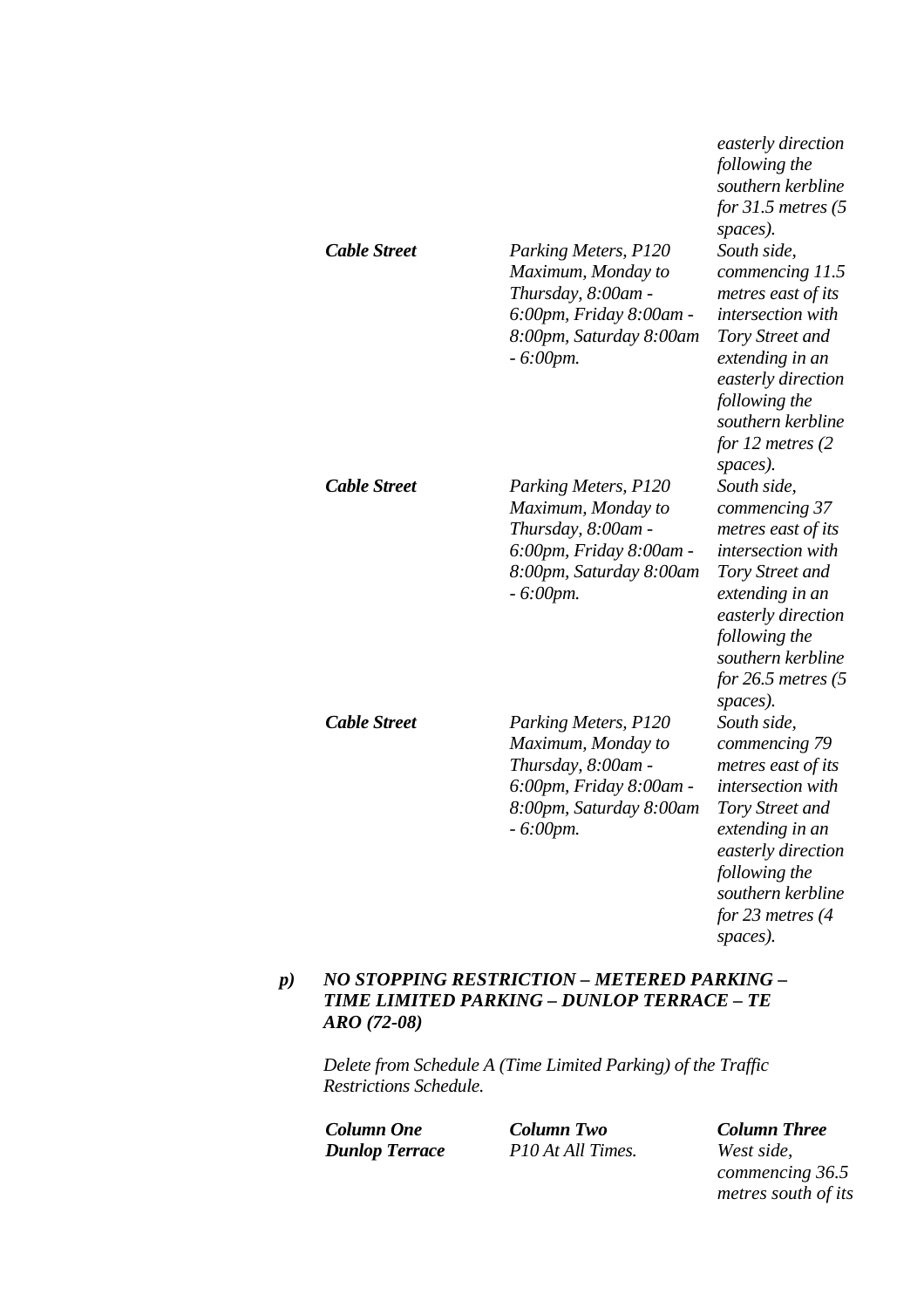*intersection with Vivian Street and extending in a southerly direction following the western kerbline for 25.5 metres.* 

*Delete from Schedule D (No Stopping Restrictions) of the Traffic Restrictions Schedule.* 

| Column One<br><b>Dunlop Terrace</b> | Column Two<br>No Stopping At All Times. | <b>Column Three</b><br>East side,<br>commencing from<br>its intersection with<br>Vivian Street and<br>extending in a<br>southerly direction<br>following the<br>eastern kerbline for<br>82 metres. |
|-------------------------------------|-----------------------------------------|----------------------------------------------------------------------------------------------------------------------------------------------------------------------------------------------------|
| <b>Dunlop Terrace</b>               | No Stopping At All Times.               | West side,<br>commencing 79<br>metres west of its<br><i>intersection with</i><br>Vivian Street and<br>extending in a<br>southerly direction<br>following the<br>western kerbline for<br>4 metres.  |

*Delete from Schedule F (Metered Parking) of the Traffic Restrictions Schedule.* 

| Column One<br><b>Dunlop Terrace</b> | Column Two<br>P120 Maximum, Monday<br>to Thursday, 8:00am -<br>6:00pm, Friday 8:00am -<br>8:00pm, Saturday<br>$8:00$ am - 1:00pm | <b>Column Three</b><br>West side,<br>commencing 25.5<br>metres south of its<br><i>intersection with</i><br>Vivian Street and<br>extending in a<br>southerly direction<br>following the<br>western kerbline<br>for $11$ metres $(2)$ |
|-------------------------------------|----------------------------------------------------------------------------------------------------------------------------------|-------------------------------------------------------------------------------------------------------------------------------------------------------------------------------------------------------------------------------------|
| <b>Dunlop Terrace</b>               | P120 Maximum, Monday<br>to Thursday, 8:00am -                                                                                    | carparks).<br>West side,<br>commencing 57.5                                                                                                                                                                                         |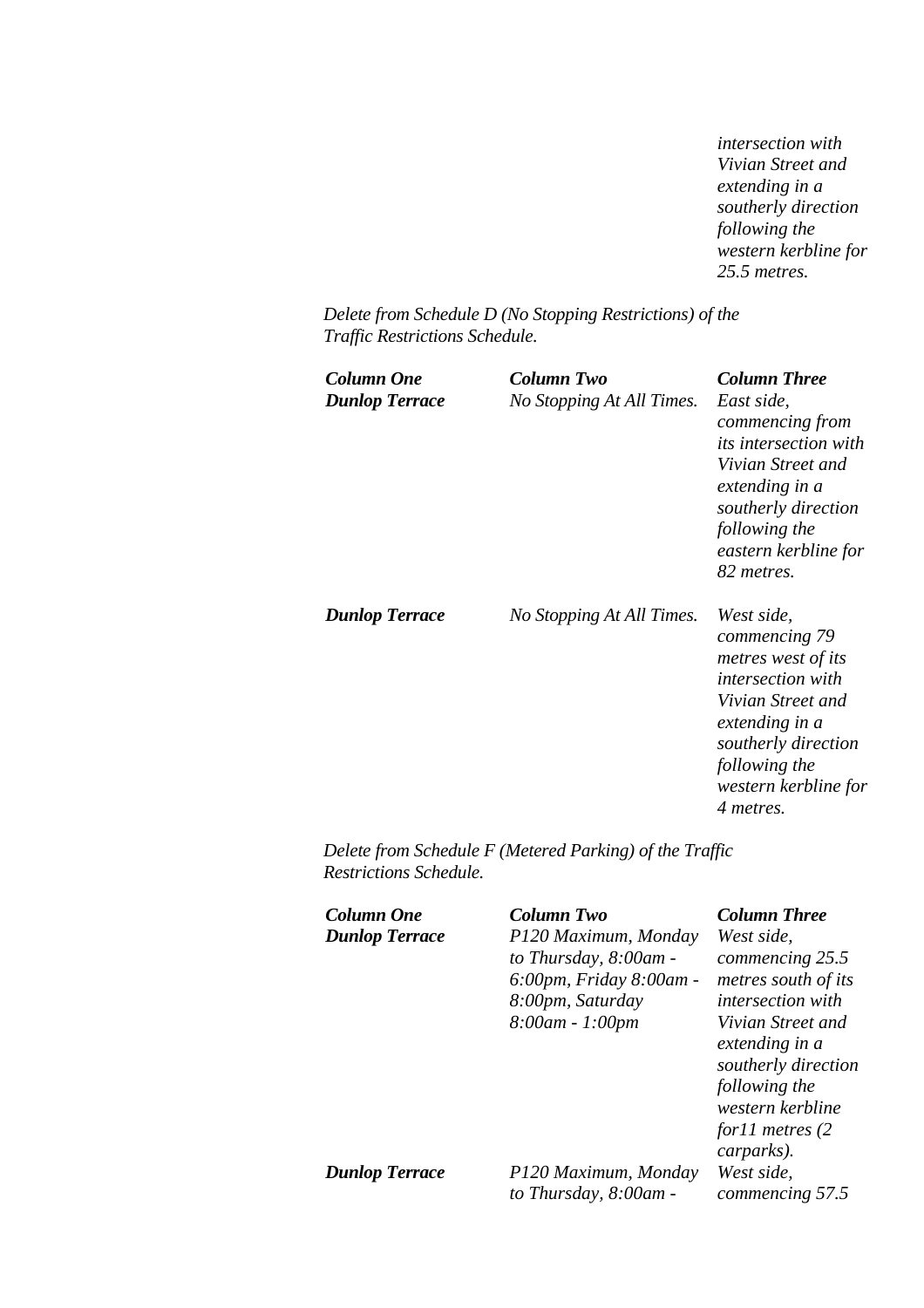*6:00pm, Friday 8:00am - 8:00pm, Saturday 8:00am - 1:00pm* 

*metres south of its intersection with Vivian Street and extending in a southerly direction following the western kerbline for 21.5 metres (4 carparks).* 

*Add to Schedule A (Time Limited Parking) of the Traffic Restrictions Schedule.* 

*Dunlop Terrace P10 At All Times West side,* 

*Column One Column Two Column Three commencing 56 metres south of its intersection with Vivian Street and extending in a southerly direction following the western kerbline for 7.5 metres.* 

*Add to Schedule D (No Stopping Restrictions) of the Traffic Restrictions Schedule.* 

*Column One Column Two Column Three*

*Dunlop Terrace No Stopping At All Times. East side,* 

*commencing from its intersection with Vivian Street and extending in a southerly direction then westerly direction following the eastern and southern kerblines, respectively, for 87.5 metres.* 

*Add to Schedule F (Metered Parking) of the Traffic Restrictions Schedule.* 

| Column One            | <b>Column Two</b>       | <b>Column Three</b>      |
|-----------------------|-------------------------|--------------------------|
| <b>Dunlop Terrace</b> | P120 Maximum, Monday    | West side,               |
|                       | to Thursday, 8:00am -   | commencing 25.5          |
|                       | 6:00pm, Friday 8:00am - | metres south of its      |
|                       | 8:00pm, Saturday        | <i>intersection with</i> |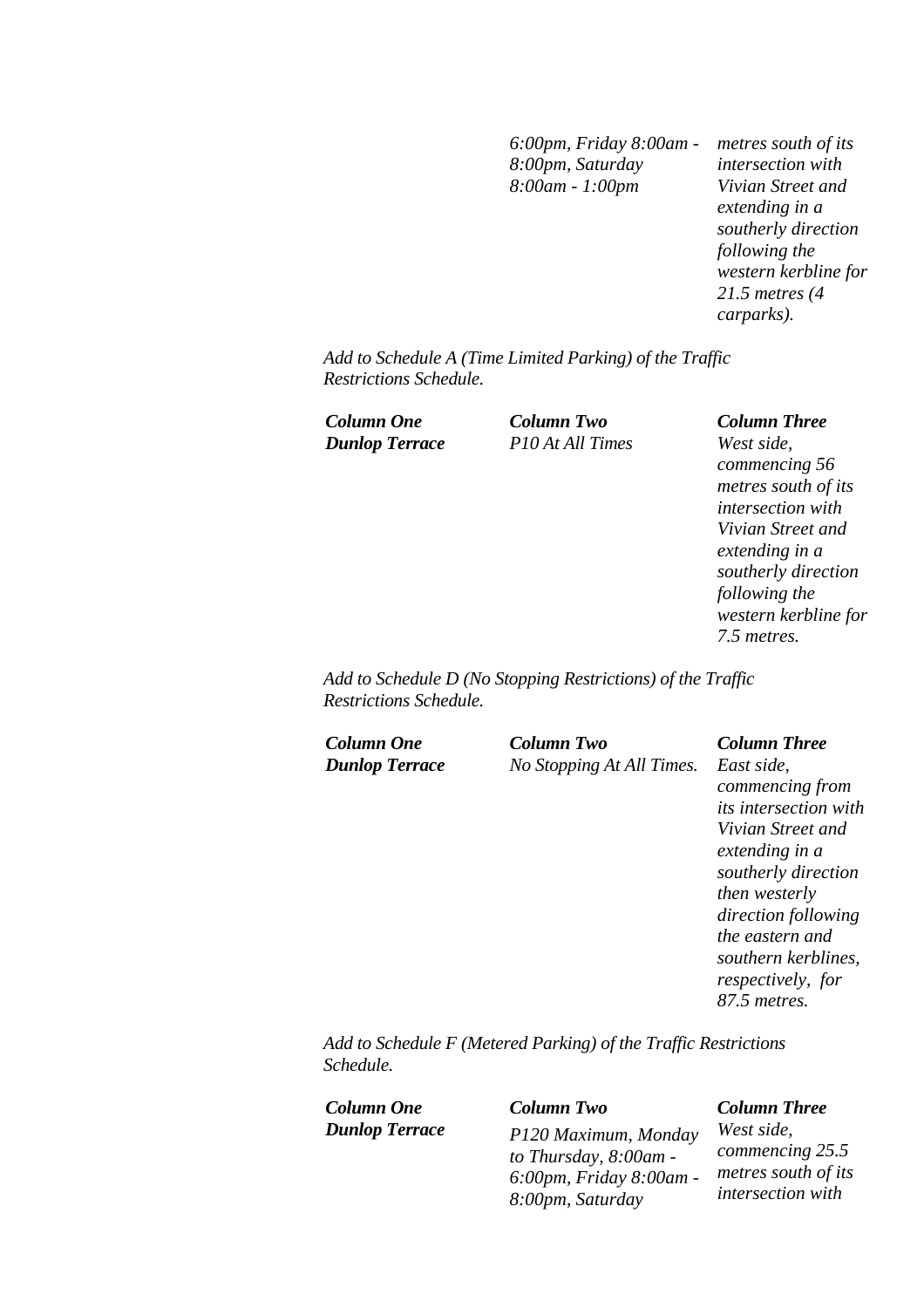| Dunlop Terrace | 8:00am - 6:00pm<br>P120 Maximum, Monday<br>to Thursday, 8:00am -<br>6:00pm, Friday 8:00am -<br>8:00pm, Saturday<br>8:00am - 6:00pm | Vivian Street and<br>extending in a<br>southerly direction<br>following the<br>western kerbline for<br>29 metres $(5)$<br>carparks).<br>West side.<br>commencing 70.5<br>metres south of its<br><i>intersection with</i> |
|----------------|------------------------------------------------------------------------------------------------------------------------------------|--------------------------------------------------------------------------------------------------------------------------------------------------------------------------------------------------------------------------|
|                |                                                                                                                                    | Vivian Street and<br>extending in a<br>southerly direction<br>following the<br>western kerbline for<br>11 metres $(2)$<br>carparks).                                                                                     |

### *q) NO STOPPING RESTRICTION – METERED PARKING – RESTRICTED PARKING – LAMBTON QUAY - LAMBTON (84-08)*

*Delete from Schedule B (Restricted Parking), Schedule D (No Stopping Restriction) and Schedule F (Metered Parking) of the Traffic Restrictions Schedule.* 

| <b>Column One</b>   | Column Two                                                                                   | <b>Column Three</b>                                                                                                                                                                                              |
|---------------------|----------------------------------------------------------------------------------------------|------------------------------------------------------------------------------------------------------------------------------------------------------------------------------------------------------------------|
| <b>Lambton Quay</b> | Loading Zone, Goods<br><b>Vehicles And Authorised</b><br>Vehicles Only P10 At<br>Other Times | East side,<br>commencing 55<br>metres north of its<br><i>intersection with</i><br><b>Stout Street and</b><br>extending in a<br>northerly<br>direction<br>following the<br>eastern kerbline<br>for $13.5$ metres. |
| <b>Lambton Quay</b> | No Stopping At All<br>Times.                                                                 | East side,<br>commencing 11<br>metres north of its<br><i>intersection with</i><br><b>Stout Street and</b><br>extending in a<br>northerly<br>direction<br>following the<br>eastern kerbline                       |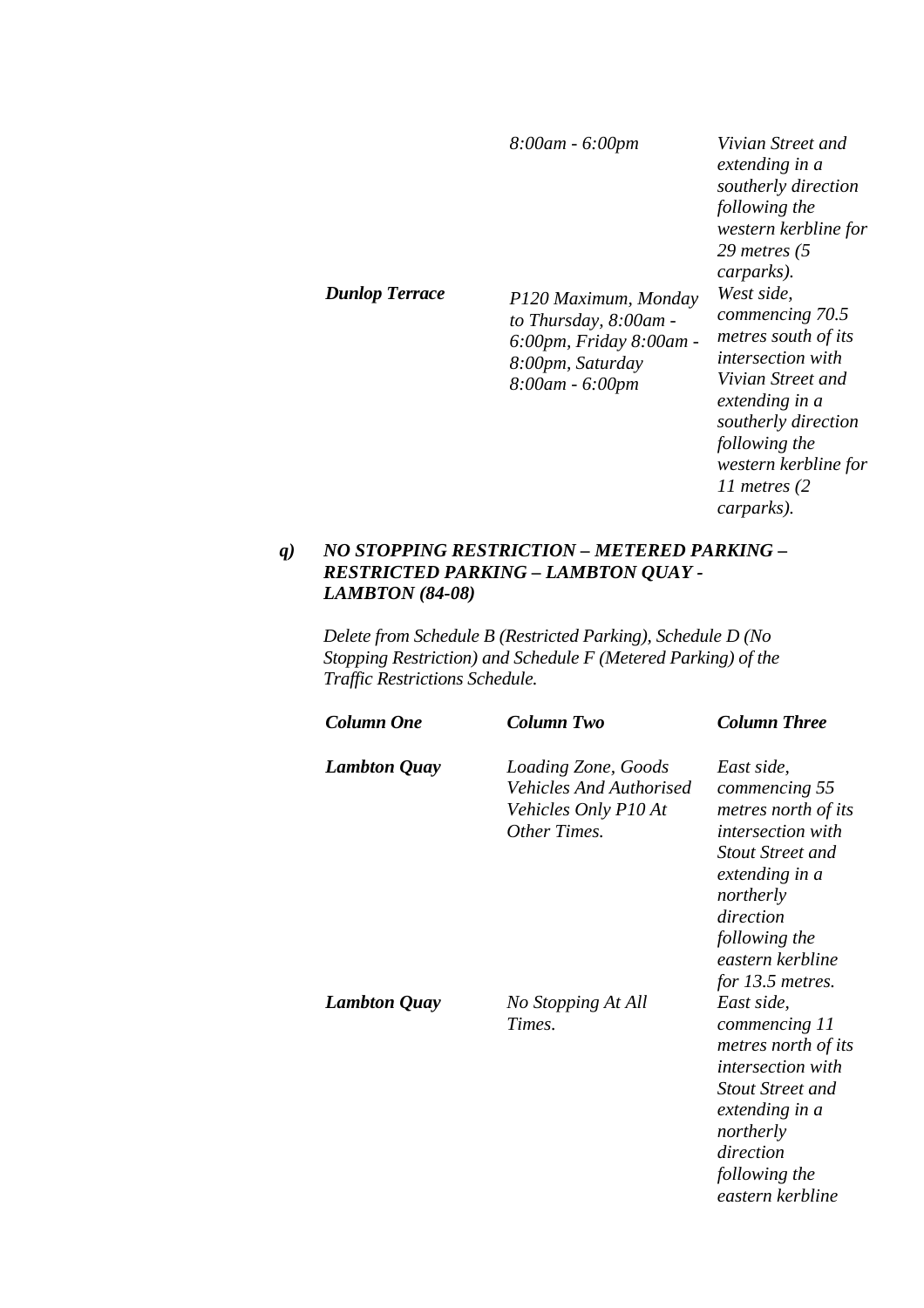*for 12 metres.* 

| <b>Lambton Quay</b> | <b>Bus Stop At All Times.</b> | East side,<br>commencing 23<br>metres north of its<br>intersection with<br><b>Stout Street and</b><br>extending in a<br>northerly<br>direction<br>following the<br>eastern kerbline                                             |
|---------------------|-------------------------------|---------------------------------------------------------------------------------------------------------------------------------------------------------------------------------------------------------------------------------|
| <b>Lambton Quay</b> | No Stopping At All<br>Times.  | for 32 metres.<br>West side,<br>commencing 3<br>metres north of its<br>intersection with<br>Willis Street and<br>extending in a<br>northerly<br>direction<br>following the<br>western kerbline                                  |
| <b>Lambton Quay</b> | No Stopping At All<br>Times.  | for 38.5 metres.<br>West side,<br>commencing 82.5<br>metres north of its<br><i>intersection with</i><br>Willis Street and<br>extending in a<br>northerly<br>direction<br>following the<br>western kerbline<br>for 137.5 metres. |
| <b>Lambton Quay</b> | No Stopping At All<br>Times.  | West side,<br>commencing<br>219.5 metres west<br>of its intersection<br>with Willis Street<br>and extending in a<br>northerly<br>direction<br>following the<br>western kerbline<br>for 20.5 metres.                             |
| <b>Lambton Quay</b> | <b>Bus Stop At All Times.</b> | West side,<br>commencing 243<br>north of its                                                                                                                                                                                    |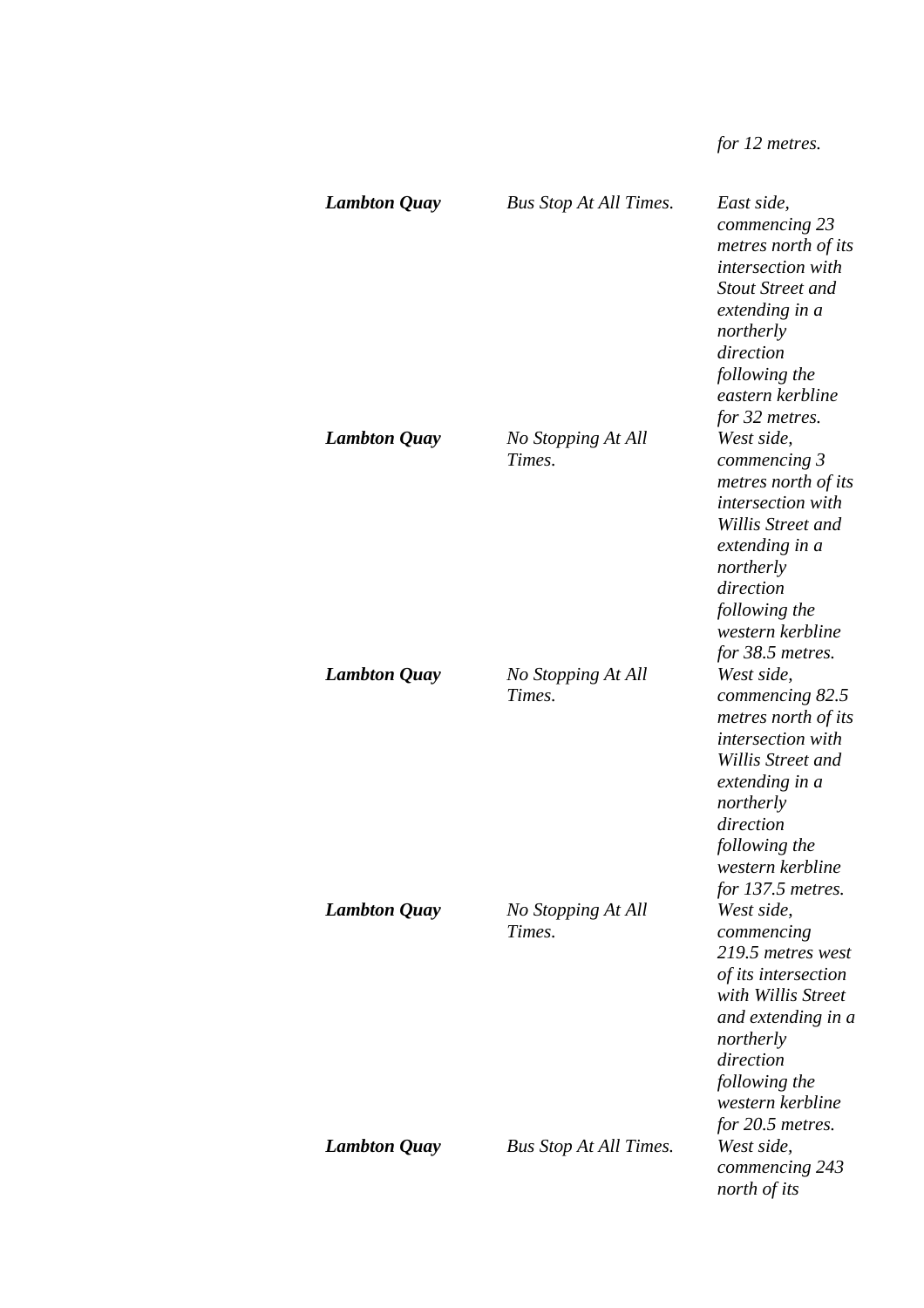| <b>Lambton Quay</b> | Taxi Stand.                  | <i>intersection</i> with<br>Willis Street and<br>extending in a<br>northerly<br>direction<br>following the<br>western kerbline<br>for 52.5 metres.<br>West side,<br>commencing<br>324.5 metres<br>north of its<br>intersection with<br>Willis St and<br>extending in a<br>northerly<br>direction<br>following the<br>western kerbline<br>for 43 metres. |
|---------------------|------------------------------|---------------------------------------------------------------------------------------------------------------------------------------------------------------------------------------------------------------------------------------------------------------------------------------------------------------------------------------------------------|
| <b>Lambton Quay</b> | No Stopping At All<br>Times. | West side,<br>commencing<br>367.5 metres<br>north of its<br>intersection with<br>Willis Street and<br>extending in a<br>northerly<br>direction<br>following the<br>western kerbline<br>for 9 metres.                                                                                                                                                    |
| <b>Lambton Quay</b> | No Stopping At All<br>Times. | West side,<br>commencing 379<br>metres north of its<br>intersection with<br>Willis Street and<br>extending in a<br>northerly<br>direction<br>following the<br>western kerbline<br>for 18 metres.                                                                                                                                                        |
| <b>Lambton Quay</b> | No Stopping At All<br>Times. | West side,<br>commencing 400<br>metres north of its<br>intersection with<br>Willis Street and<br>extending in a<br>northerly                                                                                                                                                                                                                            |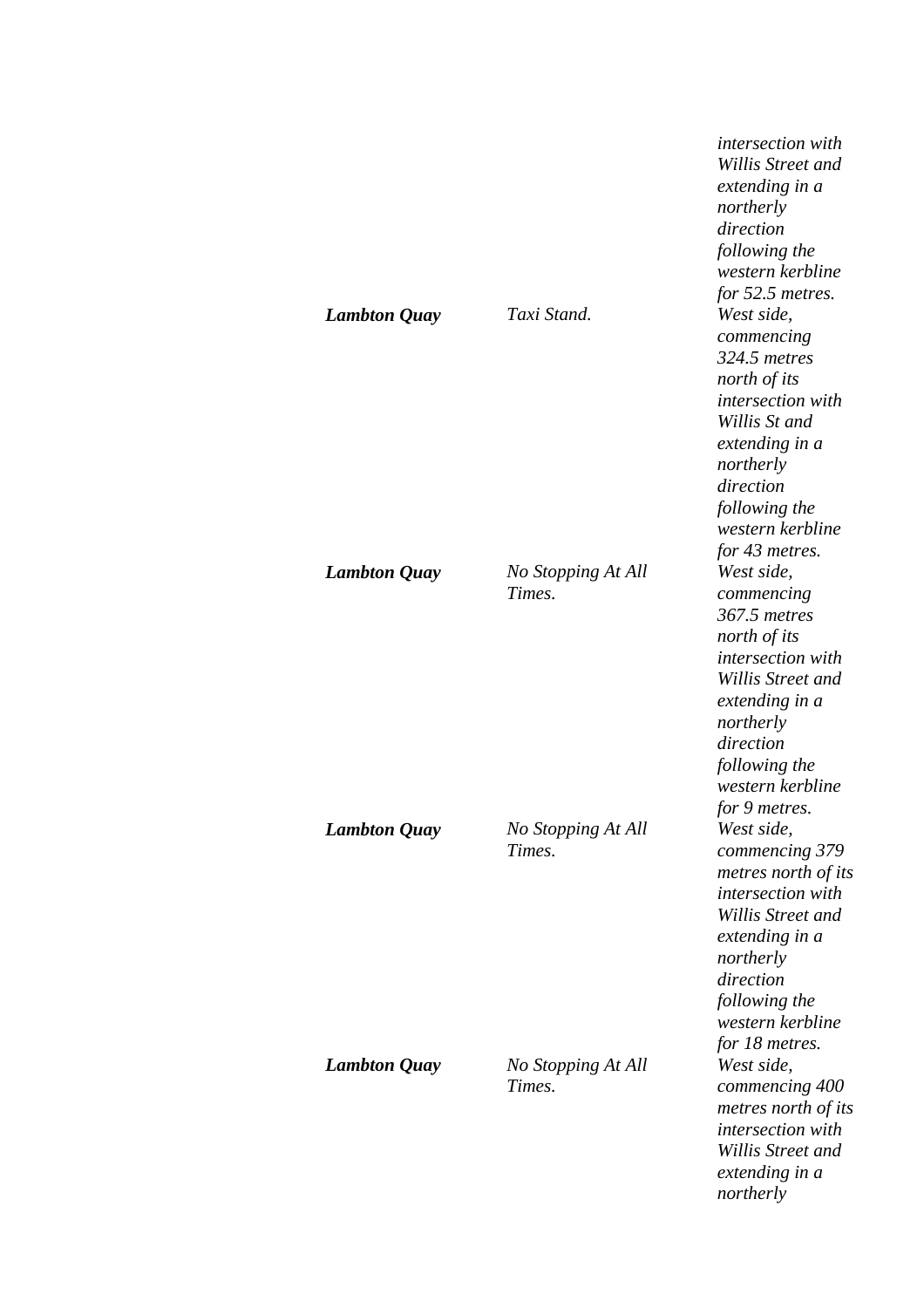|                     |                               | direction<br>following the<br>western kerbline<br>for 7 metres.                                                                                                                                       |
|---------------------|-------------------------------|-------------------------------------------------------------------------------------------------------------------------------------------------------------------------------------------------------|
| <b>Lambton Quay</b> | <b>Bus Stop At All Times.</b> | West side,<br>commencing 407<br>metres north of its<br>intersection with<br>Willis Street and<br>extending in a<br>northerly<br>direction<br>following the<br>western kerbline<br>for 36 metres.      |
| <b>Lambton Quay</b> | No Stopping At All<br>Times.  | West side,<br>commencing 490<br>metres north of its<br>intersection with<br>Willis Street and<br>extending in a<br>northerly<br>direction<br>following the<br>western kerbline<br>for 19 metres.      |
| <b>Lambton Quay</b> | No Stopping At All<br>Times.  | West side,<br>commencing 552<br>metres north of its<br>intersection with<br>Willis Street and<br>extending in a<br>northerly<br>direction<br>following the<br>western kerbline<br>for 19.5 metres.    |
| <b>Lambton Quay</b> | No Stopping At All<br>Times.  | West side,<br>commencing<br>574.5 metres<br>north of its<br>intersection with<br>Willis Street and<br>extending in a<br>northerly<br>direction<br>following the<br>western kerbline<br>for 22 metres. |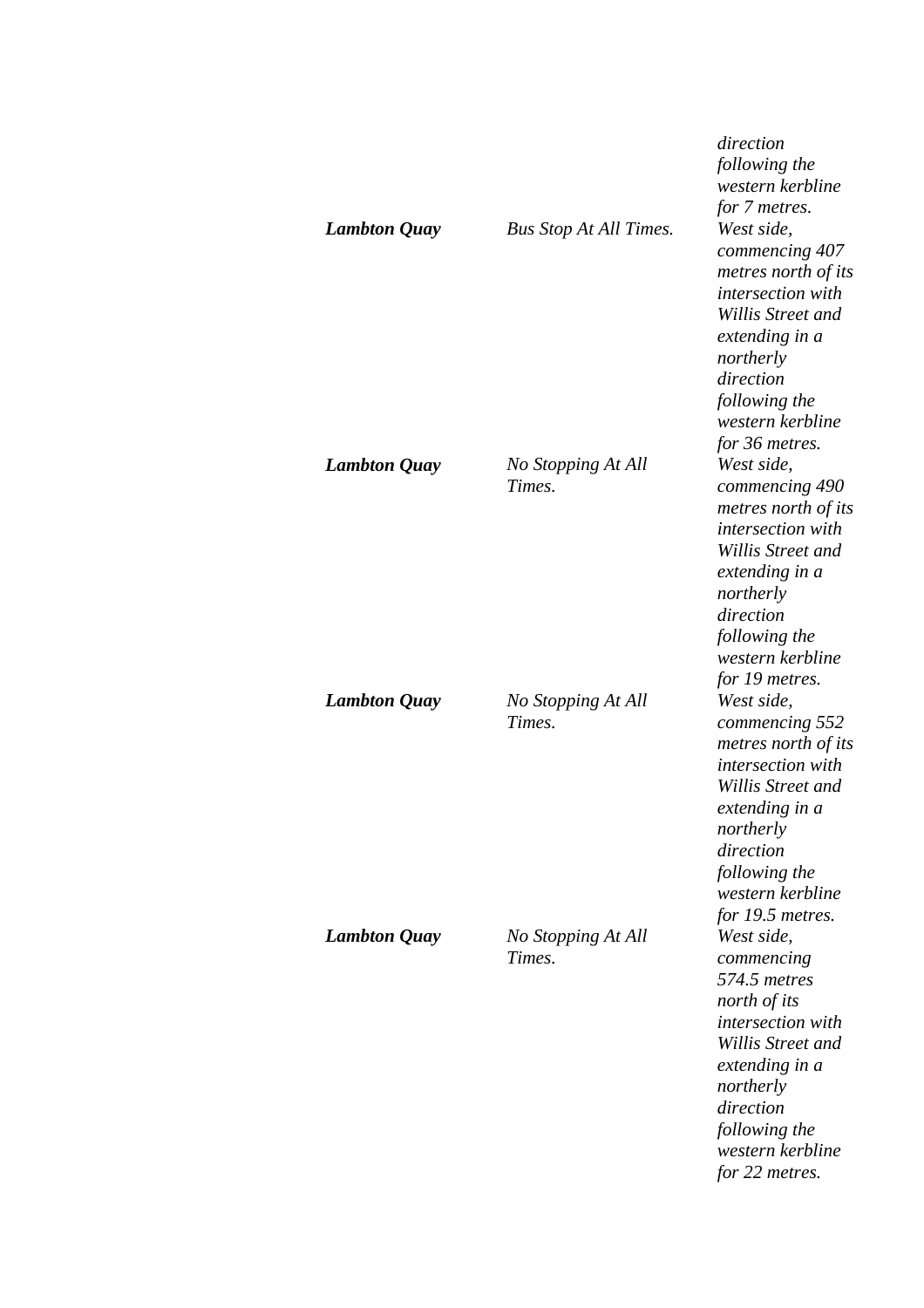| <b>Lambton Quay</b> | <b>Bus Stop At All Times.</b> | West side,<br>commencing<br>719.5 metres<br>north of its<br>intersection with<br>Willis Street and<br>extending in a<br>northerly<br>direction<br>following the<br>western kerbline<br>for $21.5$ metres. |
|---------------------|-------------------------------|-----------------------------------------------------------------------------------------------------------------------------------------------------------------------------------------------------------|
| <b>Lambton Quay</b> | No Stopping At All<br>Times.  | West side,<br>commencing 741<br>metres north of its<br>intersection with<br>Willis Street and<br>extending in a<br>northerly<br>direction<br>following the<br>western kerbline<br>for 3.5 metres.         |
| <b>Lambton Quay</b> | <b>Bus Stop At All Times.</b> | West side,<br>commencing<br>744.5 metres<br>north of its<br>intersection with<br>Willis Street and<br>extending in a<br>northerly<br>direction<br>following the<br>western kerbline<br>for 39.5 metres.   |
| <b>Lambton Quay</b> | Taxi Stand.                   | West side,<br>commencing 798<br>metres north of its<br><i>intersection with</i><br>Willis Street and<br>extending in a<br>northerly<br>direction<br>following the<br>western kerbline<br>for 22 metres.   |
| <b>Lambton Quay</b> | No Stopping At All<br>Times.  | West side,<br>commencing 820<br>metres north of its<br><i>intersection</i> with                                                                                                                           |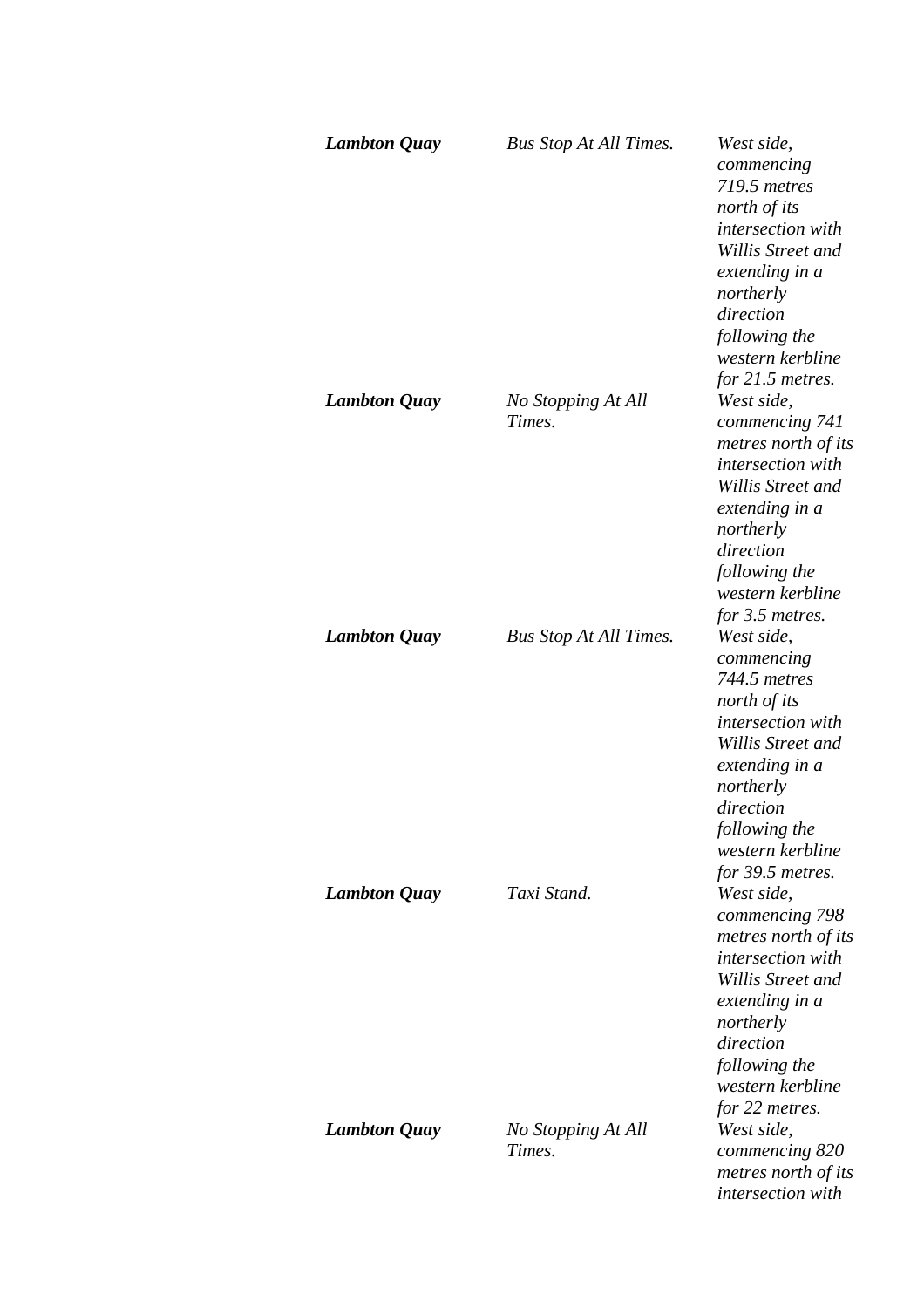|                     |                               | Willis Street and<br>extending in a<br>northerly<br>direction<br>following the<br>western kerbline<br>for 19 metres.                                                                                                                                   |
|---------------------|-------------------------------|--------------------------------------------------------------------------------------------------------------------------------------------------------------------------------------------------------------------------------------------------------|
| <b>Lambton Quay</b> | No Stopping At All<br>Times.  | West side,<br>commencing 839<br>metres north of its<br>intersection with<br>Willis Street and<br>extending in a<br>northerly<br>direction<br>following the<br>western kerbline<br>for 3 metres.                                                        |
| <b>Lambton Quay</b> | <b>Bus Stop At All Times.</b> | East side,<br>commencing 10<br>metres north of its<br>intersection with<br><b>Brandon Street</b><br>and extending in a<br>northerly<br>direction<br>following the<br>eastern kerbline<br>for 42.5 metres.                                              |
| <b>Lambton Quay</b> | No Stopping At All<br>Times.  | East side,<br>commencing 52.5<br>metres east of its<br>intersection with<br><b>Brandon Street</b><br>and extending in a<br>northerly<br>direction<br>following the<br>eastern kerbline<br>for 6 metres to its<br>intersection with<br>Johnston Street. |
| <b>Lambton Quay</b> | No Stopping At All<br>Times.  | East side,<br>commencing from<br>its intersection<br>with Johnston<br>Street and<br>extending in a<br>northerly<br>direction                                                                                                                           |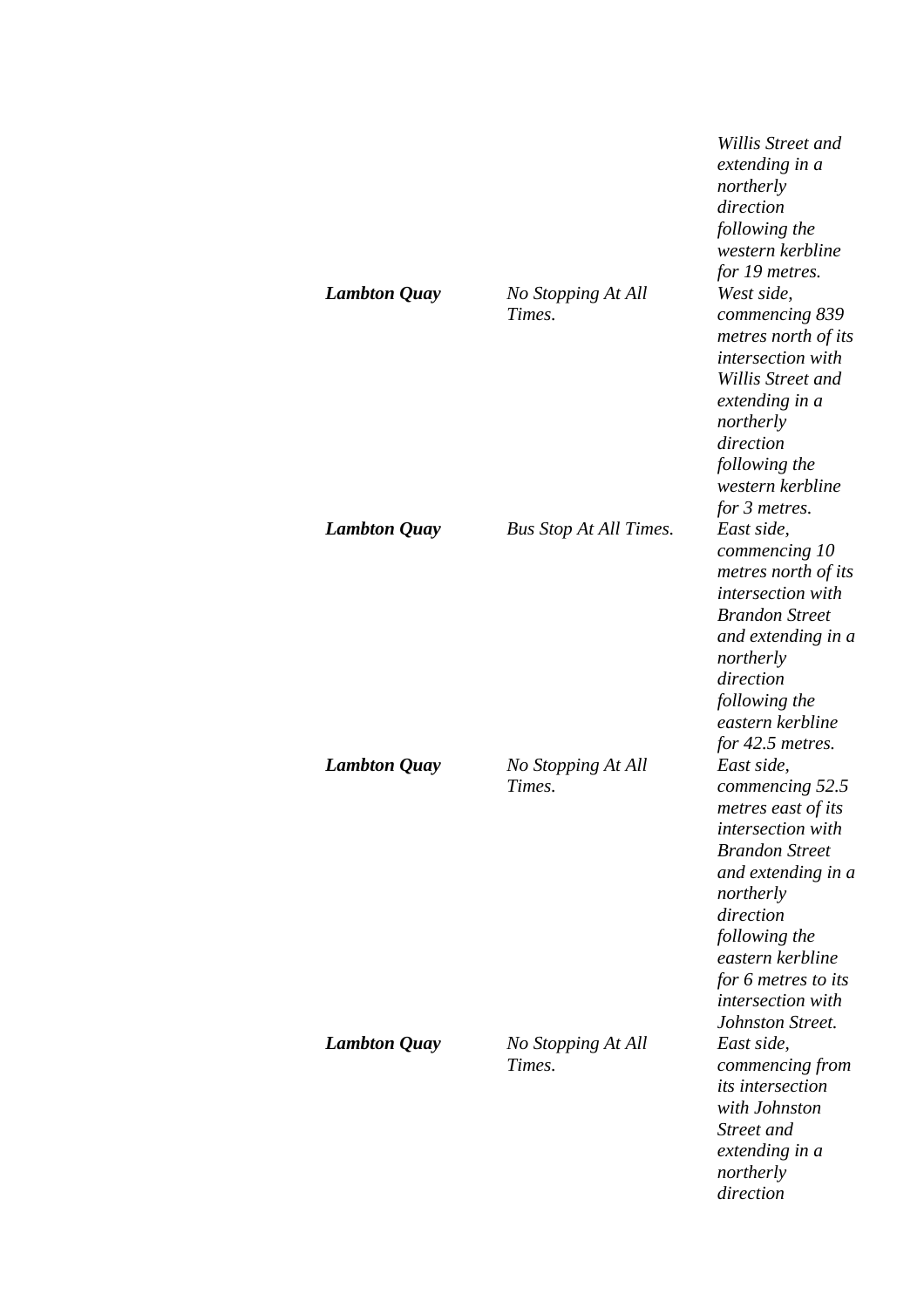| <b>Lambton Quay</b> | Taxi Stand.                  | following the<br>eastern kerbline<br>for 6 metres.<br>East side,<br>commencing 6<br>metres north of its<br>intersection with<br><b>Johnston Street</b><br>and extending in a<br>northerly<br>direction<br>following the<br>eastern kerbline<br>for 13 metres.         |
|---------------------|------------------------------|-----------------------------------------------------------------------------------------------------------------------------------------------------------------------------------------------------------------------------------------------------------------------|
| <b>Lambton Quay</b> | No Stopping At All<br>Times. | East side,<br>commencing 19<br>metres east of its<br>intersection with<br><b>Brandon Street</b><br>and extending in a<br>northerly<br>direction<br>following the<br>eastern kerbline<br>for 14 metres.                                                                |
| <b>Lambton Quay</b> | No Stopping At All<br>Times. | East side,<br>commencing 55.5<br>metres east of its<br>intersection with<br><b>Brandon Street</b><br>and extending in a<br>northerly<br>direction<br>following the<br>eastern kerbline<br>for 4 metres to its<br>intersection with<br><b>Waring Taylor</b><br>Street. |
| <b>Lambton Quay</b> | No Stopping At All<br>Times. | East side,<br>commencing from<br><i>its intersection</i><br>with Waring<br>Taylor Street and<br>extending in a<br>northerly<br>direction<br>following the<br>eastern kerbline<br>for 6.5 metres.                                                                      |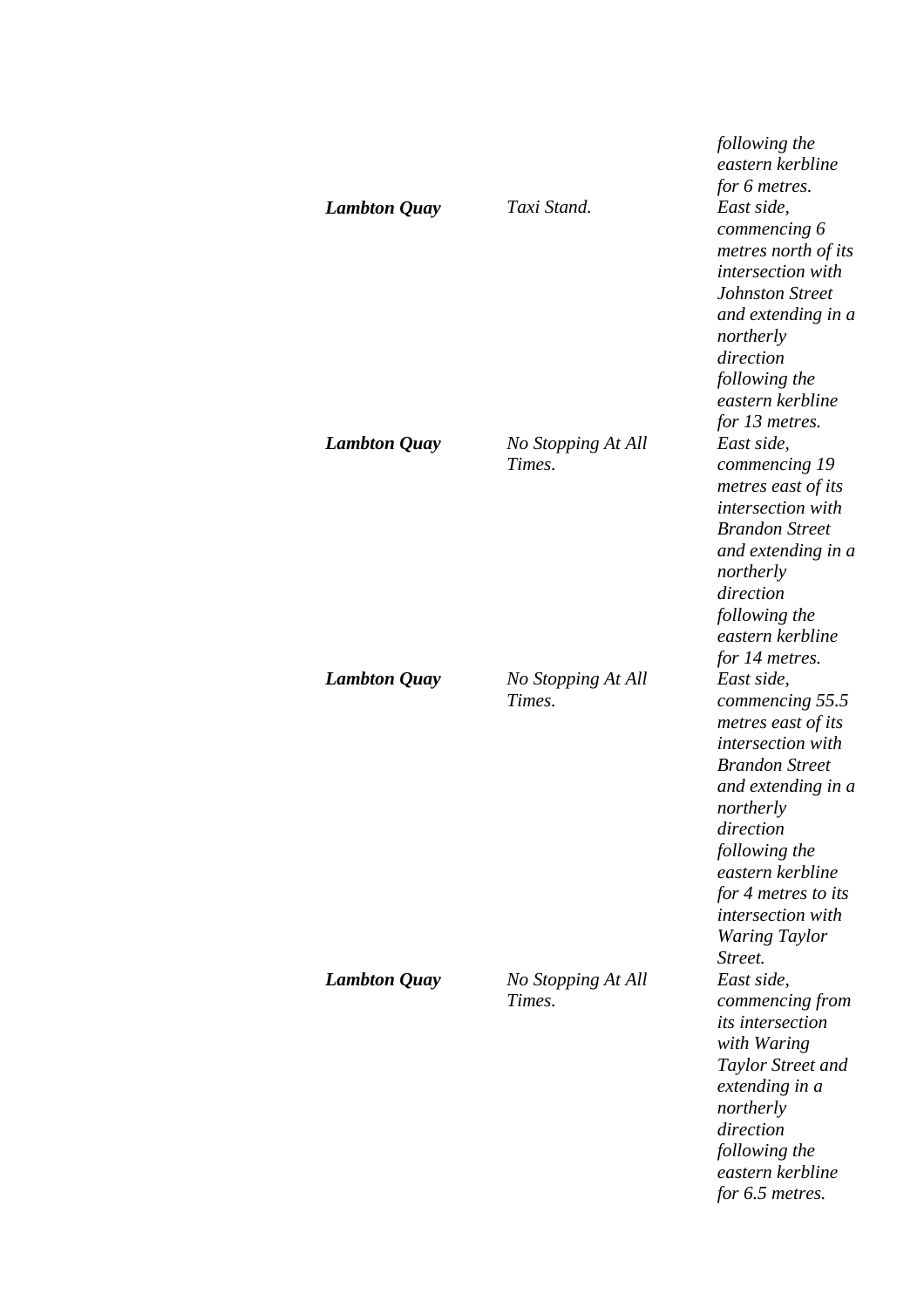| <b>Lambton Quay</b> | No Stopping At All<br>Times.                                                     | East side,<br>commencing 4<br>metres north of its<br>intersection with<br>Customhouse<br>Quay and<br>extending in a<br>northerly<br>direction<br>following the<br>eastern kerbline<br>for 108 metres to<br><i>its intersection</i><br>with Hunter<br>Street. |
|---------------------|----------------------------------------------------------------------------------|--------------------------------------------------------------------------------------------------------------------------------------------------------------------------------------------------------------------------------------------------------------|
| <b>Lambton Quay</b> | No Stopping At All<br>Times.                                                     | East side,<br>commencing from<br>its intersection<br>with Panama<br>Street and<br>extending in a<br>northerly<br>direction<br>following the<br>eastern kerbline<br>for 12 metres.                                                                            |
| <b>Lambton Quay</b> | No Stopping At All<br>Times.                                                     | East side,<br>commencing 52<br>metres north of its<br>intersection with<br>Panama Street<br>and extending in a<br>northerly<br>direction<br>following the<br>eastern kerbline<br>for 3 metres.                                                               |
| <b>Lambton Quay</b> | No Stopping Except for<br>Motorcycles Monday to<br>Saturday, 8:00am -<br>6:00pm. | West side,<br>commencing<br>600.5 metres<br>north of its<br>intersection with<br>Willis Street and<br>extending in a<br>northerly<br>direction<br>following the<br>western kerbline<br>for 18 metres.                                                        |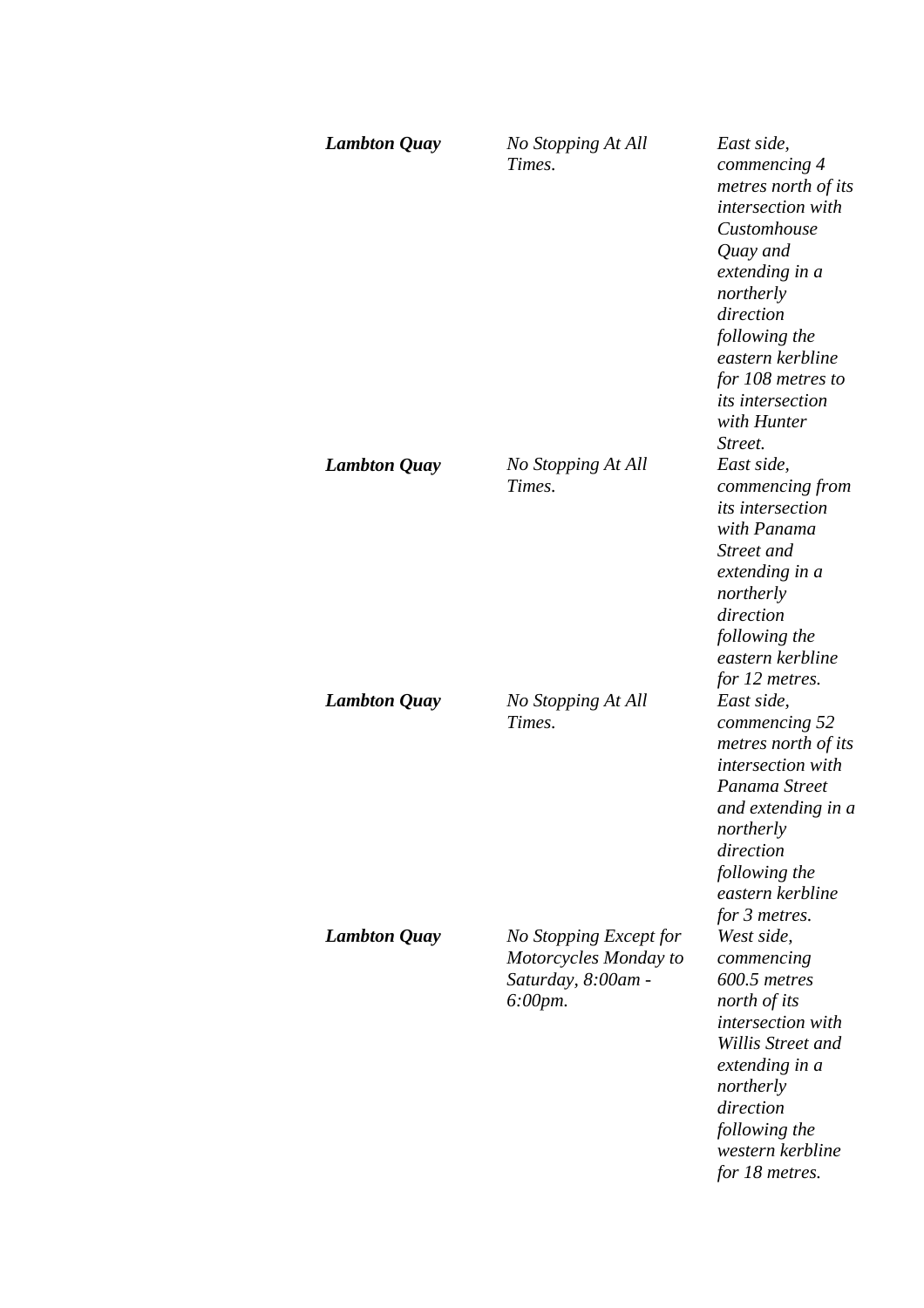| <b>Lambton Quay</b> | <b>Bus Stop Monday to</b><br>Friday, 7:00am -<br>9:00am, 4:00pm -<br>$6:00 \, \text{pm}.$ | East side,<br>commencing 55<br>metres north of its<br>intersection with<br><b>Stout Street and</b><br>extending in a<br>northerly<br>direction<br>following the<br>eastern kerbline<br>for 13.5 metres.                |
|---------------------|-------------------------------------------------------------------------------------------|------------------------------------------------------------------------------------------------------------------------------------------------------------------------------------------------------------------------|
| <b>Lambton Quay</b> | No Stopping At All<br>Times.                                                              | East side,<br>commencing at its<br>intersection with<br><b>Featherston Street</b><br>and extending in a<br>northerly<br>direction<br>following the<br>eastern kerbline<br>for 34 metres.                               |
| <b>Lambton Quay</b> | <b>Bus Stop At All Times.</b>                                                             | East side,<br>commencing 34<br>metres north of its<br>intersection with<br><b>Featherston Street</b><br>and extending in a<br>northerly<br>direction<br>following the<br>eastern kerbline<br>for 38.5 metres.          |
| <b>Lambton Quay</b> | No Stopping At All<br>Times.                                                              | East side,<br>commencing 72.5<br>metres north of its<br><i>intersection with</i><br><b>Featherston Street</b><br>and extending in a<br>northerly<br>direction<br>following the<br>eastern kerbline<br>for 12.5 metres. |
| <b>Lambton Quay</b> | <b>Bus Stop Monday to</b><br>Friday, 4:00pm -<br>$6:00 \, \text{pm}.$                     | West side,<br>commencing 784<br>metres north of its<br>intersection with<br>Willis Street and<br>extending in a<br>northerly                                                                                           |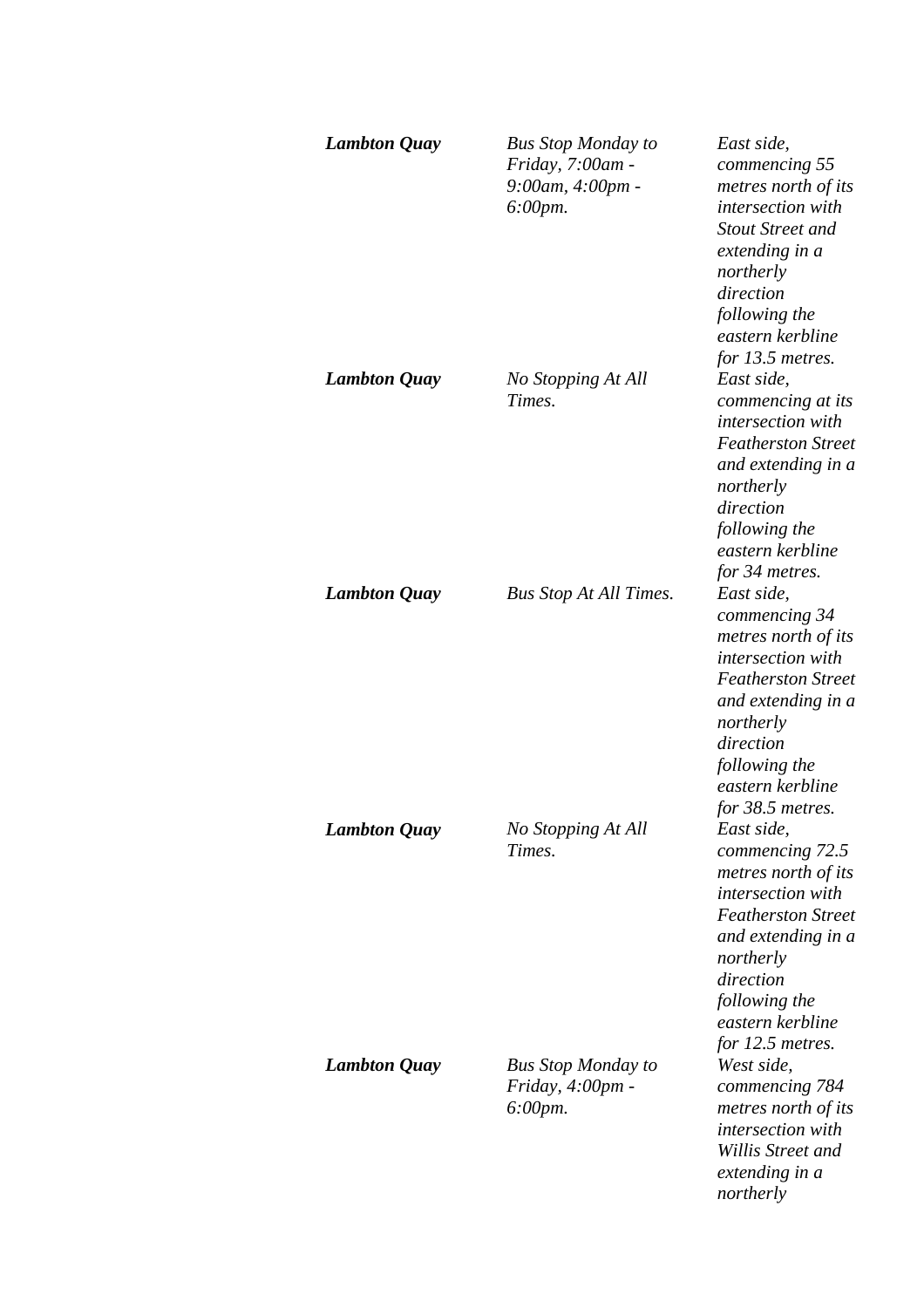| <b>Lambton Quay</b> | <b>Parking Meters P120</b><br>Maximum, Monday to<br>Thursday, 8:00am -<br>6:00pm, Friday 8:00am -<br>8:00pm, Saturday<br>8:00am - 1:00pm. | direction<br>following the<br>western kerbline<br>for 14 metres.<br>East side,<br>commencing 12<br>metres north of its<br><i>intersection with</i><br>Panama Street<br>and extending in a<br>northerly<br>direction<br>following the<br>eastern kerbline<br>for 40 metres.(7<br>Car Parks) |
|---------------------|-------------------------------------------------------------------------------------------------------------------------------------------|--------------------------------------------------------------------------------------------------------------------------------------------------------------------------------------------------------------------------------------------------------------------------------------------|
| <b>Lambton Quay</b> | <b>Parking Meters P120</b><br>Maximum, Monday to<br>Thursday, 8:00am -<br>6:00pm, Friday 8:00am -<br>8:00pm, Saturday<br>8:00am - 1:00pm. | West side,<br>commencing 443<br>metres north of its<br>intersection with<br>Willis Street and<br>extending in a<br>northerly<br>direction<br>following the<br>western kerbline<br>for $35.5$ metres.(6<br>Car Parks)                                                                       |
| <b>Lambton Quay</b> | <b>Parking Meters P120</b><br>Maximum, Monday to<br>Thursday, 8:00am -<br>6:00pm, Friday 8:00am -<br>8:00pm, Saturday<br>8:00am - 1:00pm. | West side,<br>commencing<br>637.5 metres<br>north of its<br><i>intersection</i> with<br>Willis Street and<br>extending in a<br>northerly<br>direction<br>following the<br>western kerbline<br>for $12.5$ metres. $(2)$<br>Car Parks)                                                       |
| <b>Lambton Quay</b> | <b>Parking Meters P120</b><br>Maximum, Monday to<br>Thursday, 8:00am -<br>6:00pm, Friday 8:00am -<br>8:00pm, Saturday<br>8:00am - 1:00pm. | West side,<br>commencing<br>676.5 metres<br>north of its<br>intersection with<br>Willis Street and<br>extending in a<br>northerly<br>direction                                                                                                                                             |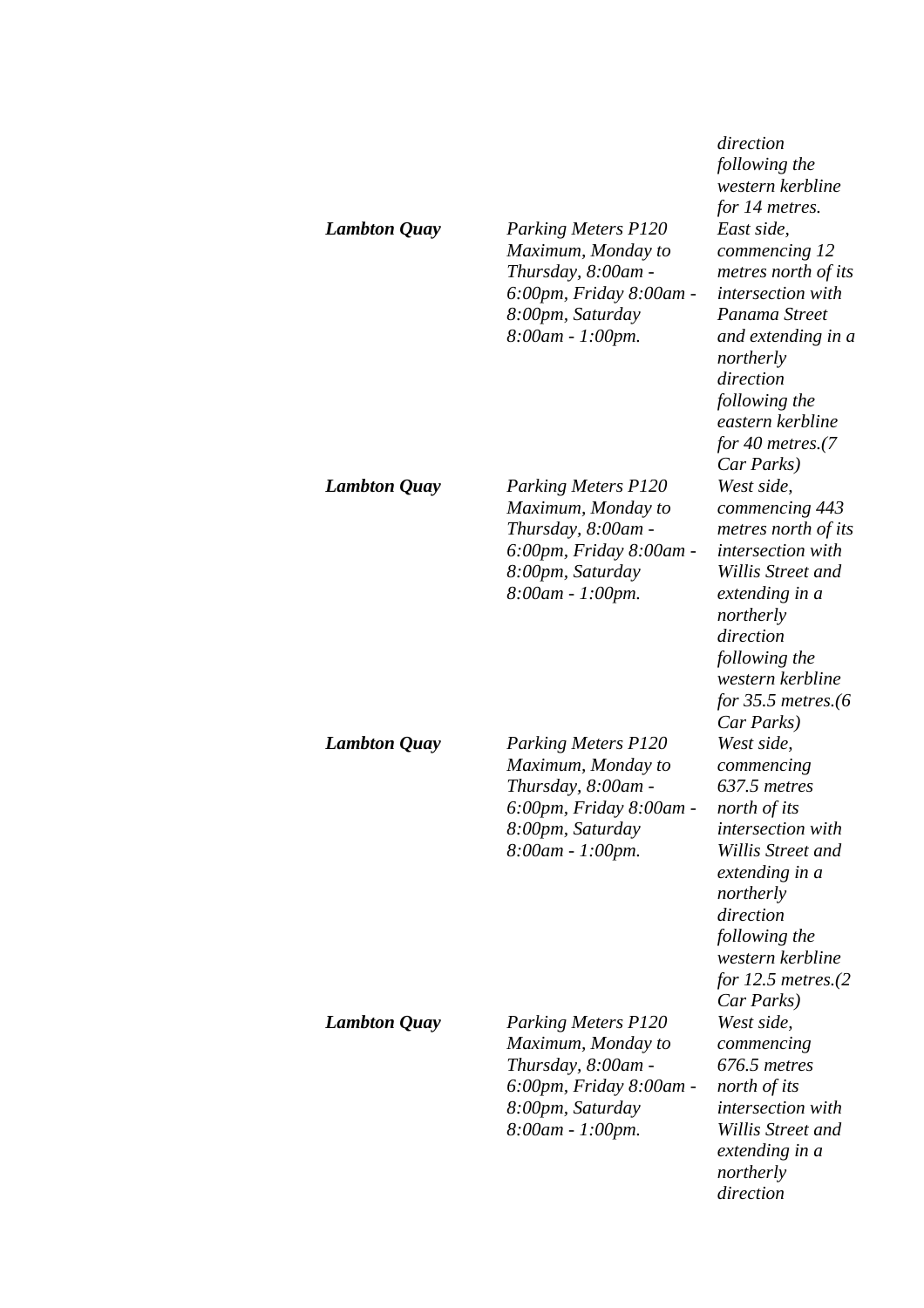| <b>Lambton Quay</b> | <b>Parking Meters P120</b><br>Maximum, Monday to<br>Thursday, 8:00am -<br>6:00pm, Friday 8:00am -<br>8:00pm, Saturday<br>8:00am - 1:00pm. | following the<br>western kerbline<br>for 29 metres. $(5$<br>Car Parks)<br>West side,<br>commencing 312<br>metres north of its<br><i>intersection with</i><br>Willis Street and<br>extending in a<br>northerly<br>direction<br>following the<br>western kerbline |
|---------------------|-------------------------------------------------------------------------------------------------------------------------------------------|-----------------------------------------------------------------------------------------------------------------------------------------------------------------------------------------------------------------------------------------------------------------|
| <b>Lambton Quay</b> | <b>Parking Meters P120</b><br>Maximum, Monday to<br>Thursday, 8:00am -<br>6:00pm, Friday 8:00am -<br>8:00pm, Saturday<br>8:00am - 1:00pm. | for $12.5$ metres. $(2)$<br>Car Parks)<br>East side,<br>commencing 6.5<br>metres north of its<br>intersection with<br><b>Waring Taylor</b><br>Street and<br>extending in a<br>northerly<br>direction                                                            |
| <b>Lambton Quay</b> | <b>Parking Meters P120</b><br>Maximum, Monday to<br>Thursday, 8:00am -<br>6:00pm, Friday 8:00am -<br>8:00pm, Saturday<br>8:00am - 1:00pm. | following the<br>eastern kerbline<br>for $40.5$ metres. $(7)$<br>Car Parks)<br>East side,<br>commencing 33<br>metres north of its<br><i>intersection</i> with<br><b>Johnston Street</b><br>and extending in a<br>northerly                                      |
| <b>Lambton Quay</b> | No Stopping At All<br>Times.                                                                                                              | direction<br>following the<br>eastern kerbline<br>for $22.5$ metres. $(4)$<br>Car Parks)<br>East side,<br>commencing from<br><i>its</i> intersection<br>with Grey Street<br>and extending in a<br>northerly<br>direction<br>following the<br>eastern kerbline   |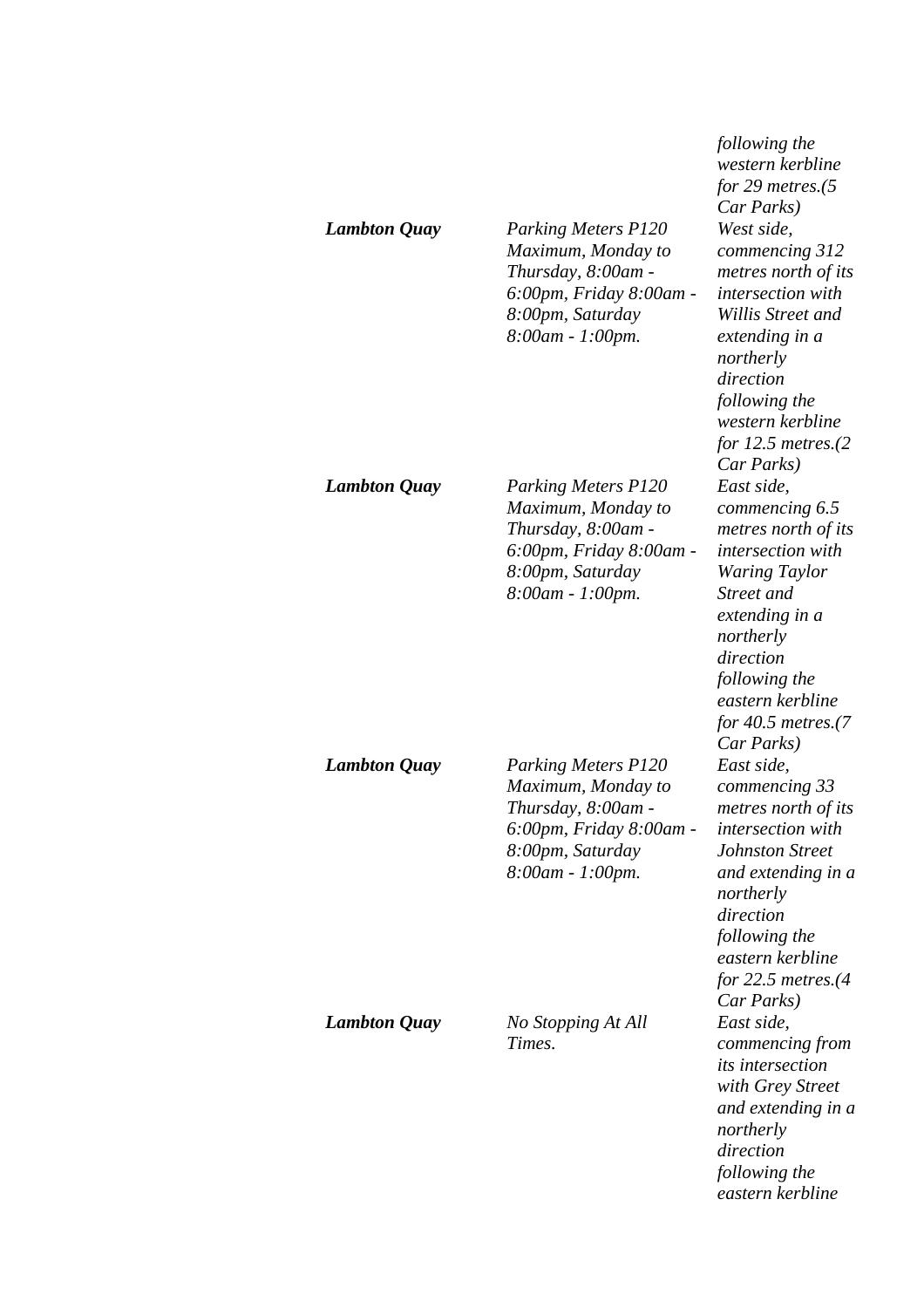# *for 3 metres.*

| <b>Lambton Quay</b> | No Stopping At All<br>Times.                    | East side,<br>commencing 8<br>metres from its<br>intersection with<br>Grey Street and<br>extending in a<br>northerly<br>direction<br>following the<br>eastern kerbline        |
|---------------------|-------------------------------------------------|-------------------------------------------------------------------------------------------------------------------------------------------------------------------------------|
| <b>Lambton Quay</b> | No Stopping At All<br>Times.                    | for 58 metres.<br>East side<br>commencing 55<br>metres from its<br><i>intersection with</i><br>Panama Street<br>and extending in a<br>northerly<br>direction for 6<br>metres. |
| <b>Lambton Quay</b> | P120 Monday to<br>Saturday, 8:00am -<br>6:00pm. | East side<br>commencing 68.5<br>metres from its<br>intersection with<br><b>Stout Street and</b><br>extending in a<br>northerly<br>direction for 59.5<br>metres.               |
| <b>Lambton Quay</b> | No Stopping At All<br>Times.                    | West side<br>commencing 26<br>metres from its<br>intersection with<br><b>Bowen Street and</b><br>extending in a<br>southerly<br>direction for 23<br>metres.                   |
| <b>Lambton Quay</b> | No Stopping At All<br>Times.                    | West side<br>commencing at its<br>intersection with<br>Willis Street and<br>extending in a<br>northerly<br>direction for 43<br>metres.                                        |
| <b>Lambton Quay</b> | No Stopping At All                              | West side                                                                                                                                                                     |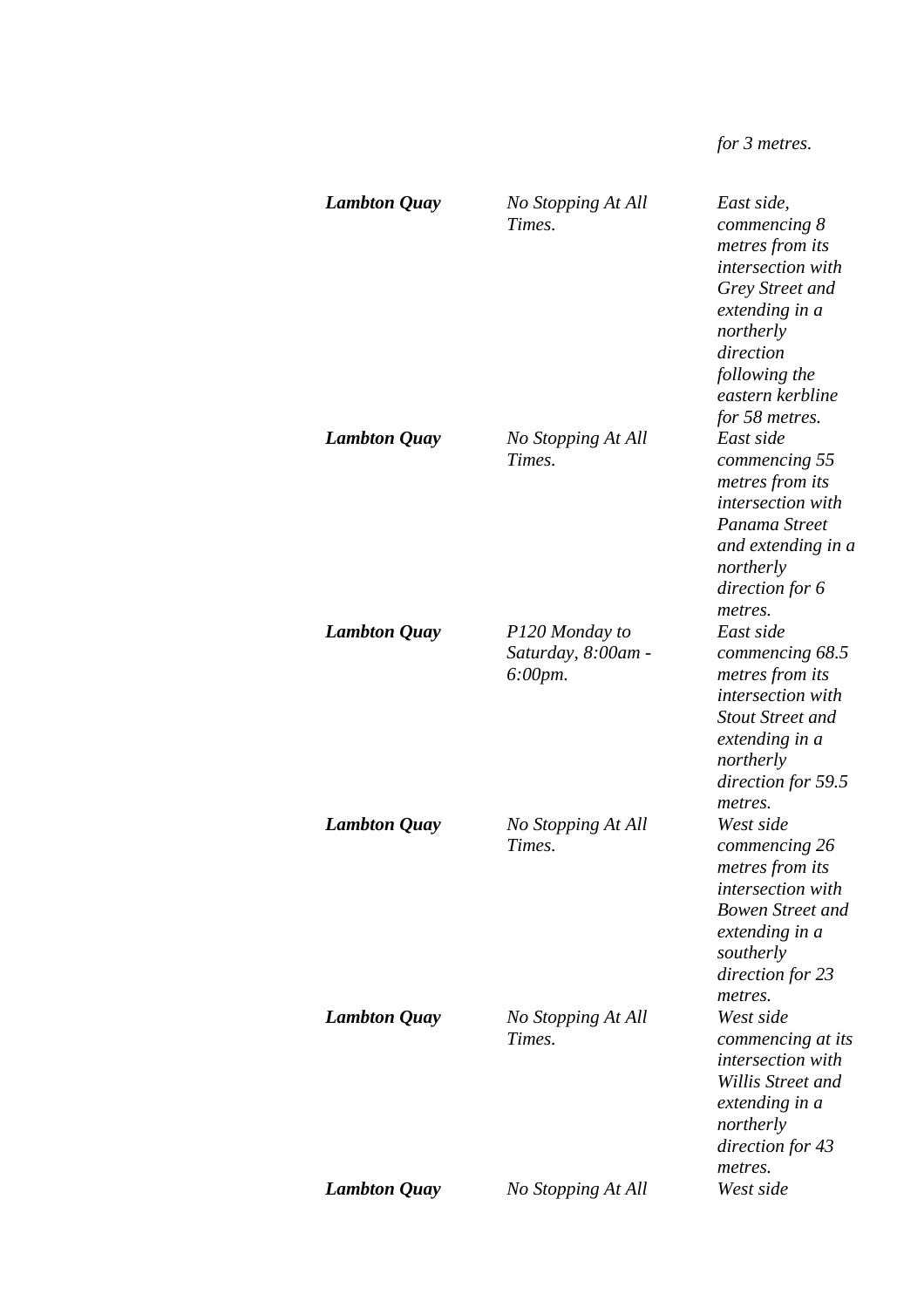|                     | Times.                                                                                                                     | commencing 67<br>metres from its<br>intersection with<br>Willis Street and<br>extending in a<br>northerly<br>direction for 64                                                                            |
|---------------------|----------------------------------------------------------------------------------------------------------------------------|----------------------------------------------------------------------------------------------------------------------------------------------------------------------------------------------------------|
| <b>Lambton Quay</b> | Loading Zone, Goods<br><b>Vehicles And Authorised</b><br>Vehicles Only P10<br>Monday to Saturday,<br>8:00am - 6:00pm Only. | metres.<br>West side,<br>commencing 43<br>metres from its<br>intersection with<br>Willis Street and<br>extending in a<br>northerly<br>direction for 24<br>metres.                                        |
| <b>Lambton Quay</b> | Loading Zone, Goods<br><b>Vehicles And Authorised</b><br>Vehicles Only P10 At<br>Other Times.                              | West side,<br>commencing 784<br>metres north of its<br><i>intersection with</i><br>Willis Street and<br>extending in a<br>northerly<br>direction<br>following the<br>western kerbline<br>for 14 metres.  |
| <b>Lambton Quay</b> | Loading Zone, Goods<br><b>Vehicles And Authorised</b><br>Vehicles Only P10<br>Monday to Saturday,<br>8:00am - 6:00pm Only. | West side,<br>commencing 41.5<br>metres north of its<br><i>intersection</i> with<br>Willis Street and<br>extending in a<br>northerly<br>direction<br>following the<br>western kerbline<br>for 41 metres. |
| <b>Lambton Quay</b> | Loading Zone, Goods<br><b>Vehicles And Authorised</b><br>Vehicles Only P10<br>Monday to Saturday,<br>8:00am - 6:00pm Only. | West side,<br>commencing<br>295.5 metres<br>north of its<br><i>intersection with</i><br>Willis Street and<br>extending in a<br>northerly<br>direction<br>following the<br>western kerbline               |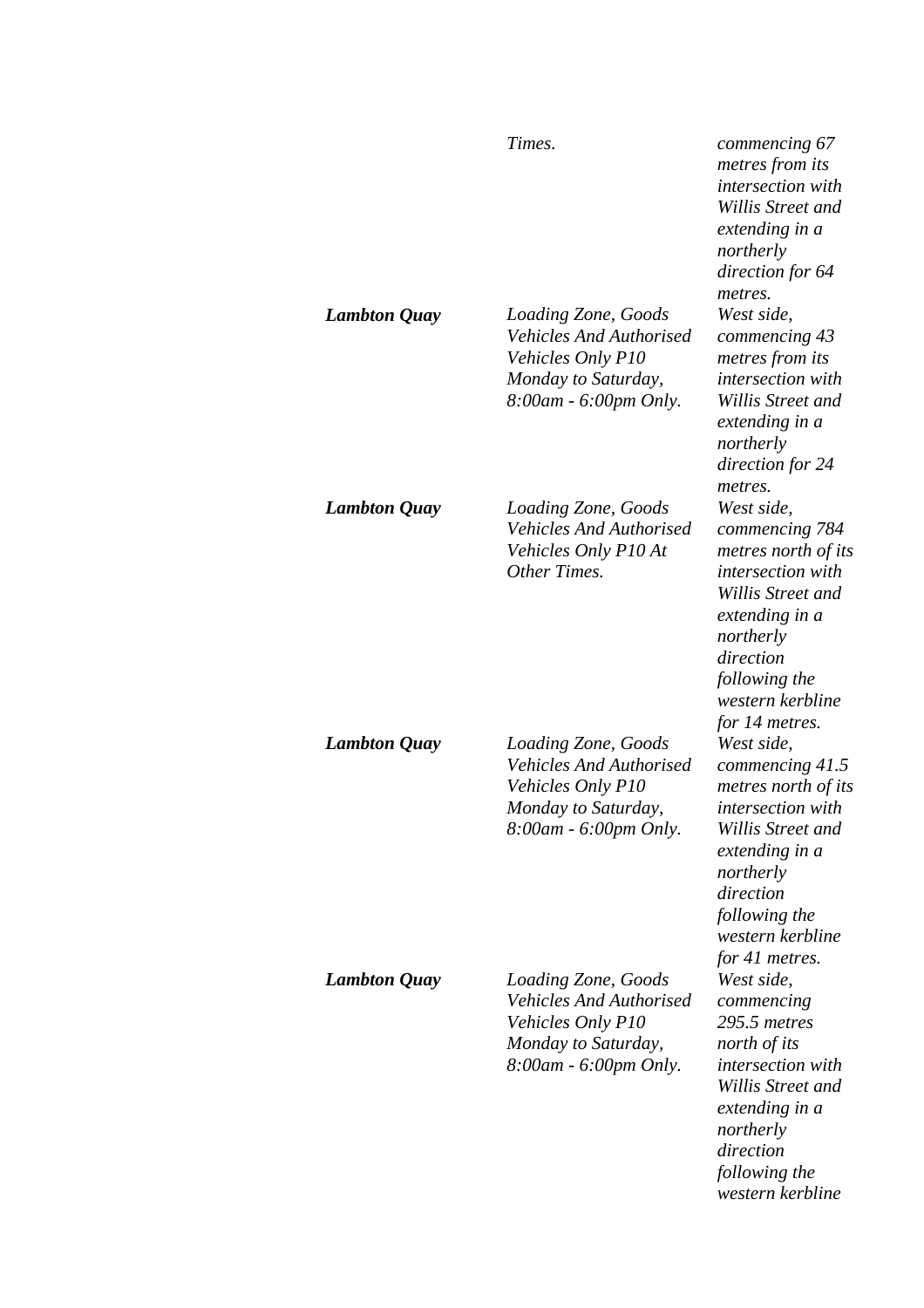*for 18.5 metres.* 

| <b>Lambton Quay</b> | Loading Zone, Goods<br><b>Vehicles And Authorised</b><br>Vehicles Only P10<br>Monday to Saturday,<br>8:00am - 6:00pm Only. | West side,<br>commencing 509<br>metres north of its<br>intersection with<br>Willis Street and<br>extending in a<br>northerly<br>direction<br>following the<br>western kerbline<br>for 43 metres.             |
|---------------------|----------------------------------------------------------------------------------------------------------------------------|--------------------------------------------------------------------------------------------------------------------------------------------------------------------------------------------------------------|
| <b>Lambton Quay</b> | Loading Zone, Goods<br><b>Vehicles And Authorised</b><br>Vehicles Only P10<br>Monday to Saturday,<br>8:00am - 6:00pm Only. | West side,<br>commencing<br>618.5 metres<br>north of its<br>intersection with<br>Willis Street and<br>extending in a<br>northerly<br>direction<br>following the<br>western kerbline<br>for 29.5 metres.      |
| <b>Lambton Quay</b> | Loading Zone, Goods<br><b>Vehicles And Authorised</b><br>Vehicles Only P10<br>Monday to Saturday,<br>8:00am - 6:00pm Only. | West side,<br>commencing<br>705.5 metres<br>north of its<br>intersection with<br>Willis Street and<br>extending in a<br>northerly<br>direction<br>following the<br>western kerbline<br>for 14 metres.        |
| <b>Lambton Quay</b> | Loading Zone, Goods<br><b>Vehicles And Authorised</b><br>Vehicles Only P10<br>Monday to Saturday,<br>8:00am - 6:00pm Only. | West side,<br>commencing 28<br>metres south of its<br><i>intersection with</i><br><b>Bowen Street and</b><br>extending in a<br>southerly<br>direction<br>following the<br>western kerbline<br>for 36 metres. |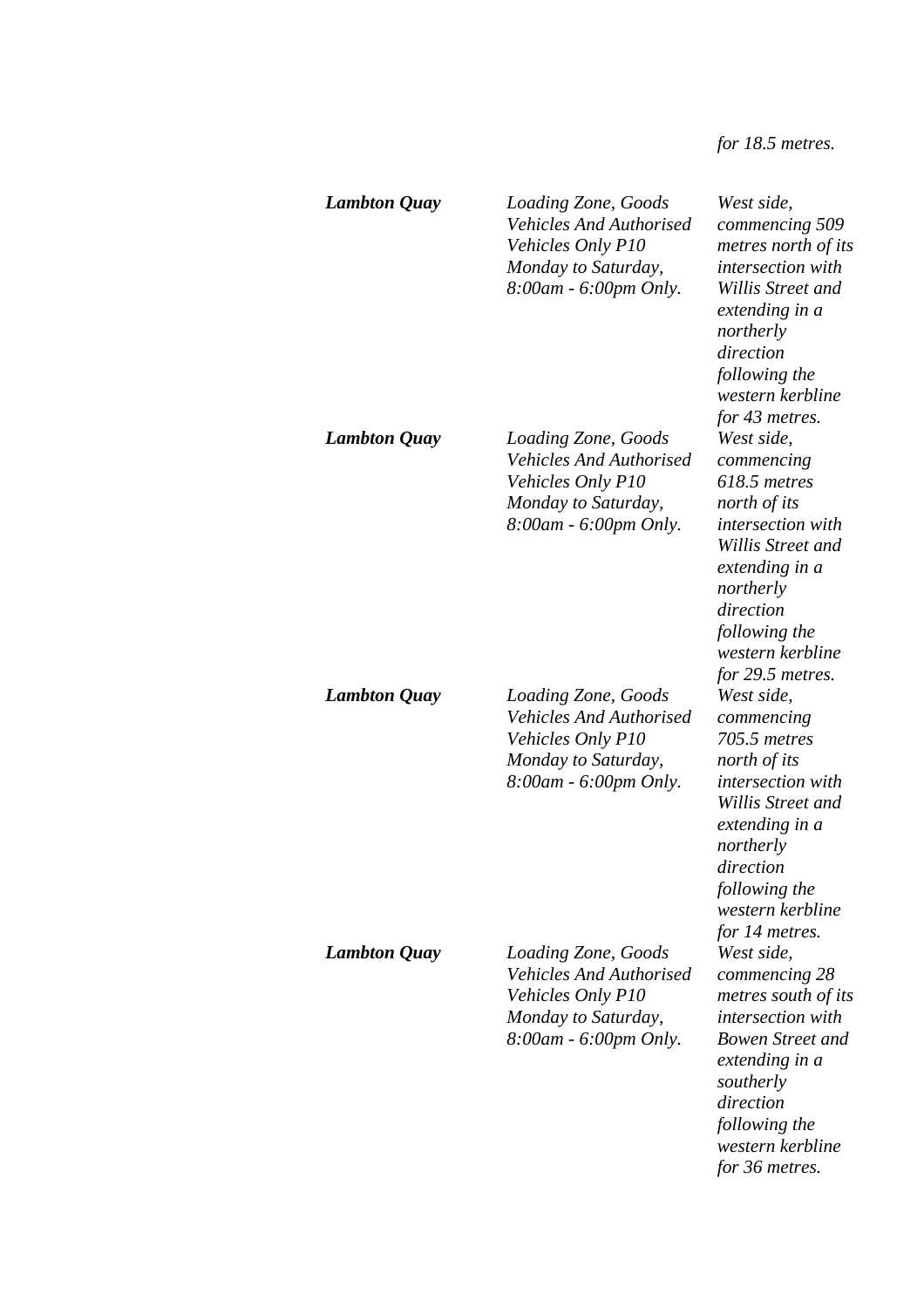| <b>Lambton Quay</b> | <b>Bus Stop Monday to</b><br>Friday, 4:00pm -<br>6:00pm, Loading Zone<br>P10 At Other Times. | West side,<br>commencing 71<br>metres west of its<br>intersection with<br><b>Bowen Street and</b><br>extending in a<br>westerly direction<br>following the<br>western kerbline<br>for 12 metres.  |
|---------------------|----------------------------------------------------------------------------------------------|---------------------------------------------------------------------------------------------------------------------------------------------------------------------------------------------------|
| <b>Lambton Quay</b> | <b>Bus Stop At All Times.</b>                                                                | West side,<br>commencing 83<br>metres west of its<br>intersection with<br><b>Bowen Street and</b><br>extending in a<br>westerly direction<br>following the<br>western kerbline<br>for 36 metres.  |
| <b>Lambton Quay</b> | <b>Bus Stop Monday to</b><br>Friday, 4:00pm -<br>6:00pm, Loading Zone<br>P10 At Other Times. | West side,<br>commencing 119<br>metres west of its<br>intersection with<br><b>Bowen Street and</b><br>extending in a<br>westerly direction<br>following the<br>western kerbline<br>for 12 metres. |
| <b>Lambton Quay</b> | <b>Bus Stop At All Times.</b>                                                                | West side,<br>commencing 131<br>metres west of its<br>intersection with<br><b>Bowen Street and</b><br>extending in a<br>westerly direction<br>following the<br>western kerbline<br>for 36 metres. |
| <b>Lambton Quay</b> | Loading Zone, Goods<br><b>Vehicles And Authorised</b><br>Vehicles Only P10 At All<br>Times.  | East side,<br>commencing 122<br>metres south of its<br>intersection with<br><b>Stout Street and</b><br>extending in a<br>northerly<br>direction<br>following the<br>eastern kerbline              |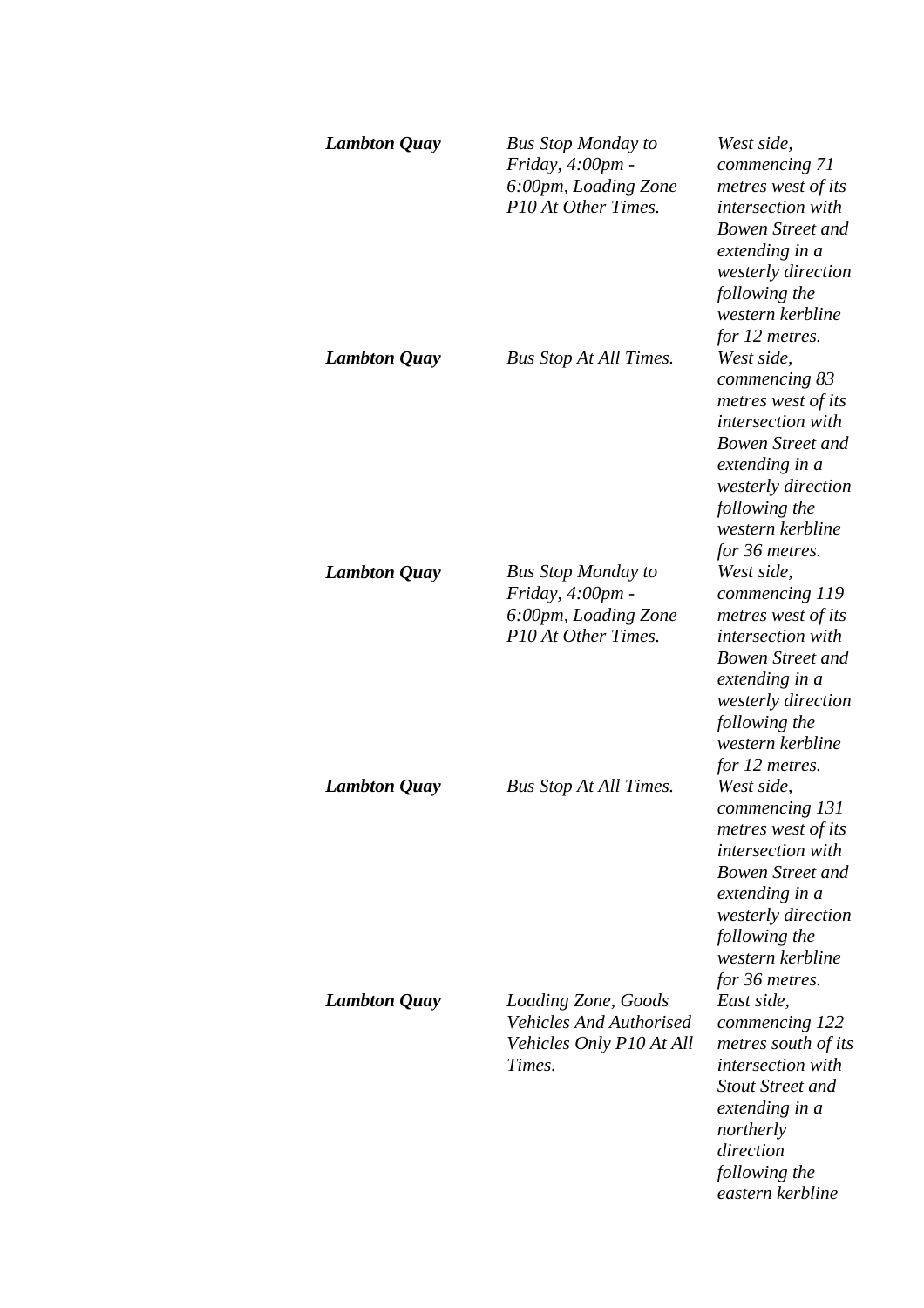# *for 12 metres.*

| <b>Lambton Quay</b> | No Stopping At All<br>Times.                                                                                                                                                      | East side,<br>commencing 134<br>metres north of its<br>intersection with<br><b>Stout Street and</b><br>extending in a<br>northerly<br>direction<br>following the<br>eastern kerbline<br>for 3 metres to its<br><i>intersection with</i><br><b>Ballance Street.</b> |
|---------------------|-----------------------------------------------------------------------------------------------------------------------------------------------------------------------------------|--------------------------------------------------------------------------------------------------------------------------------------------------------------------------------------------------------------------------------------------------------------------|
| <b>Lambton Quay</b> | <b>Bus Stop At All Times.</b>                                                                                                                                                     | North side<br>commencing 35<br>metres west of its<br>intersection with<br><b>Bowen Street and</b><br>extending in a<br>westerly direction<br>following the<br>northern kerbline<br>for 30 metres.                                                                  |
| <b>Lambton Quay</b> | <b>Bus Stop Monday to</b><br>Friday, 4:00pm -<br>$6:00 \, \text{pm}.$                                                                                                             | North side<br>commencing 65<br>metres west of its<br>intersection with<br><b>Bowen Street and</b><br>extending in a<br>westerly direction<br>following the<br>northern kerbline<br>for 6 metres.                                                                   |
| <b>Lambton Quay</b> | Loading Zone, Goods<br><b>Vehicles And Authorised</b><br>Vehicles Only P10<br>Monday to Friday,<br>12:00am - 4:00pm,<br>6:00pm - 12:00am,<br>Saturday and Sunday At<br>All Times. | North side<br>commencing 65<br>metres west of its<br>intersection with<br><b>Bowen Street and</b><br>extending in a<br>westerly direction<br>following the<br>northern kerbline<br>for 6 metres.                                                                   |
| <b>Lambton Quay</b> | <b>Parking Meters P120</b><br>Maximum, Monday to<br>Thursday, 8:00am -<br>6:00pm, Friday 8:00am -                                                                                 | East side,<br>commencing 15<br>metres south of its<br>intersection with                                                                                                                                                                                            |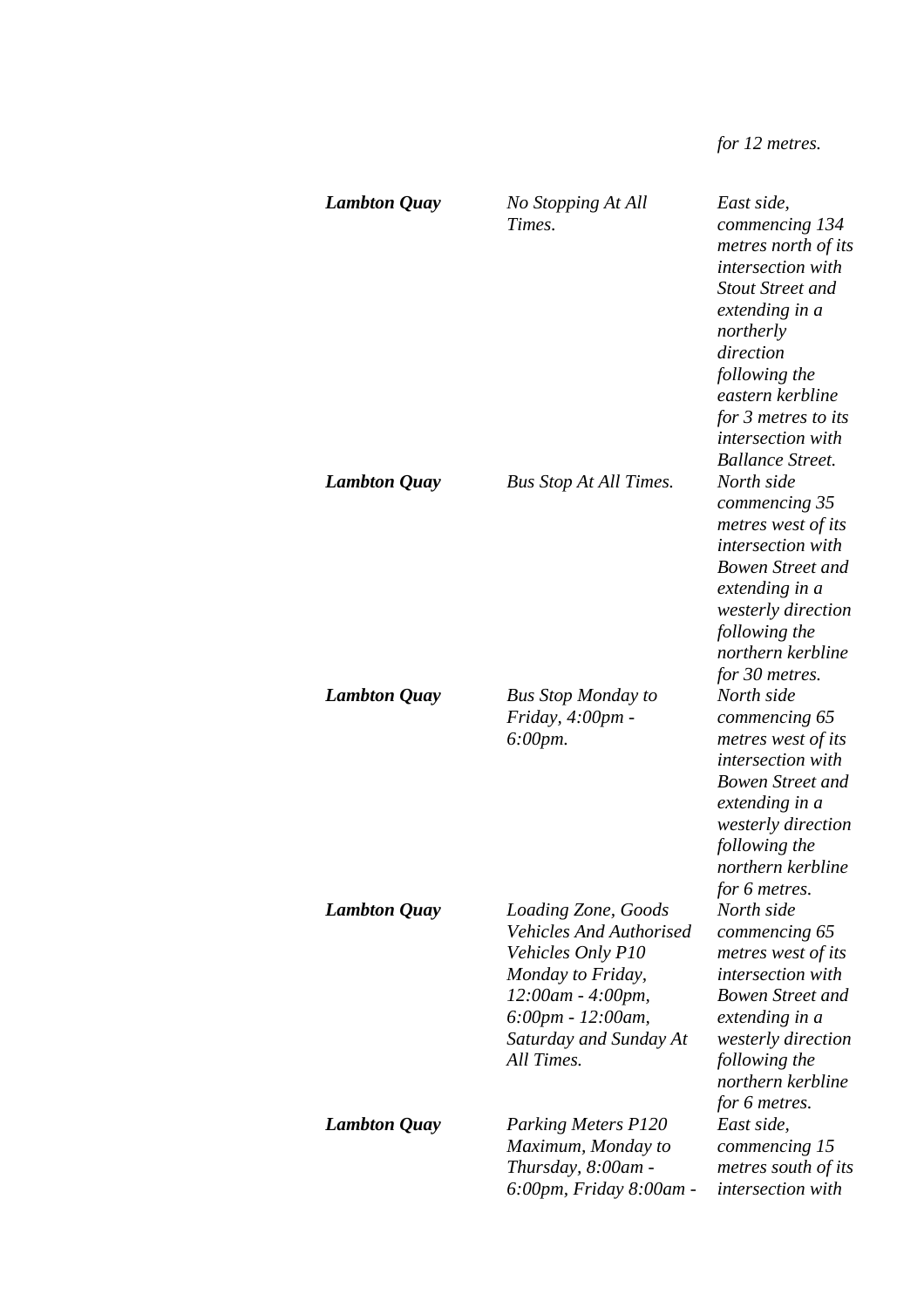|                     | 8:00pm, Saturday<br>8:00am - 1:00pm.                                                   | <b>Ballance Street</b><br>and extending in a<br>southerly<br>direction<br>following the<br>eastern kerbline<br>for 53.5 metres. $(9)$<br>Car Parks)                                                     |
|---------------------|----------------------------------------------------------------------------------------|---------------------------------------------------------------------------------------------------------------------------------------------------------------------------------------------------------|
| <b>Lambton Quay</b> | Loading Zone, Goods<br>Vehicles And Authorised<br>Vehicles Only P10 At<br>Other Times. | North side<br>commencing 65<br>metres west of its<br><i>intersection with</i><br>Bowen Street and<br>extending in a<br><i>westerly direction</i><br>following the<br>northern kerbline<br>for 6 metres. |

*Add to Schedule B (Restricted Parking), Schedule D (No Stopping Restriction) and Schedule F (Metered Parking) of the Traffic Restrictions Schedule.* 

*East Side* 

| Column One<br><b>Lambton Quay</b> | Column Two<br>No Stopping At All Times.                                                                                                            | <b>Column Three</b><br>East side,<br>commencing at its<br><i>intersection with</i><br><b>Ballance Street and</b><br>extending in a<br>southerly direction<br>following the<br>eastern kerbline<br>for30 metres. |
|-----------------------------------|----------------------------------------------------------------------------------------------------------------------------------------------------|-----------------------------------------------------------------------------------------------------------------------------------------------------------------------------------------------------------------|
| <b>Lambton Quay</b>               | Parking Meters, P120<br>Maximum, Monday to<br>Thursday, $8:00$ am $-$<br>$6.00$ pm, Friday $8.00$ am $-$<br>8.00pm, Saturday 8:00am<br>$-6:00$ pm. | East side,<br>commencing 30<br>metres south of its<br>intersection with<br><b>Ballance Street and</b><br>extending in a<br>southerly direction<br>following the<br>eastern kerbline<br>for 31 metres $(4)$      |
| <b>Lambton Quay</b>               | Parking Meters, P120<br>Maximum, Monday to<br>Thursday, $8:00$ am $-$<br>$6.00$ pm, Friday $8.00$ am $-$                                           | parallel car parks).<br>East side,<br>commencing 61<br>metres south of its<br><i>intersection</i> with                                                                                                          |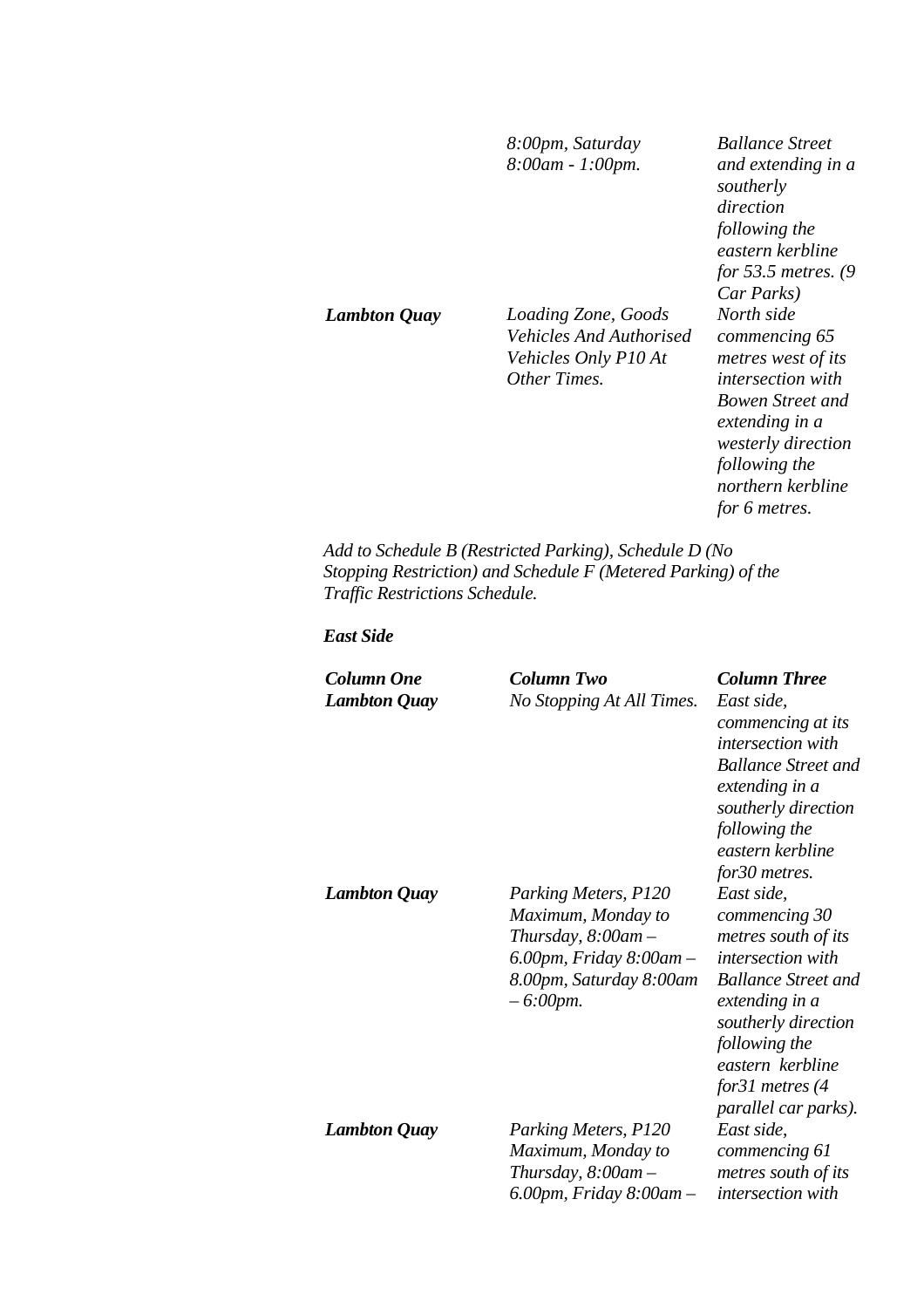|                     | 8.00pm, Saturday 8:00am<br>$-6:00$ pm.                                                                                                             | <b>Ballance Street and</b><br>extending in a<br>southerly direction<br>following the<br>eastern kerbline<br>for $26$ metres ( $8$<br>angle car parks).                                                 |
|---------------------|----------------------------------------------------------------------------------------------------------------------------------------------------|--------------------------------------------------------------------------------------------------------------------------------------------------------------------------------------------------------|
| <b>Lambton Quay</b> | Loading Zone, Goods<br><b>Vehicles and Authorised</b><br>Vehicles Only. P10 At All<br>Times.                                                       | East side,<br>commencing<br>87 metres south of its<br>intersection with<br><b>Ballance Street and</b><br>extending in a<br>southerly direction<br>following the<br>eastern kerbline for<br>8 metres.   |
| <b>Lambton Quay</b> | Bus Stop.                                                                                                                                          | East side,<br>commencing 95<br>metres south of its<br>intersection with<br><b>Ballance Street and</b><br>extending in a<br>southerly direction<br>following the<br>eastern kerbline for<br>23 metres.  |
| <b>Lambton Quay</b> | No Stopping At All Times.                                                                                                                          | East side,<br>commencing 118<br>meters south of its<br>intersection with<br><b>Ballance Street and</b><br>extending in a<br>southerly direction<br>following the<br>eastern kerbline for<br>18 metres. |
| <b>Lambton Quay</b> | Parking Meters, P120<br>Maximum, Monday to<br>Thursday, $8:00$ am $-$<br>$6.00$ pm, Friday $8.00$ am $-$<br>8.00pm, Saturday 8:00am<br>$-6:00$ pm. | East side,<br>commencing 7<br>metres south of its<br>intersection with<br>Stout Street and<br>extending in a<br>southerly direction<br>following the<br>eastern kerbline for<br>41 metres (13 angle    |
| <b>Lambton Quay</b> | Loading Zone, Goods<br><b>Vehicles and Authorised</b>                                                                                              | car parks).<br>East side,<br>commencing 3                                                                                                                                                              |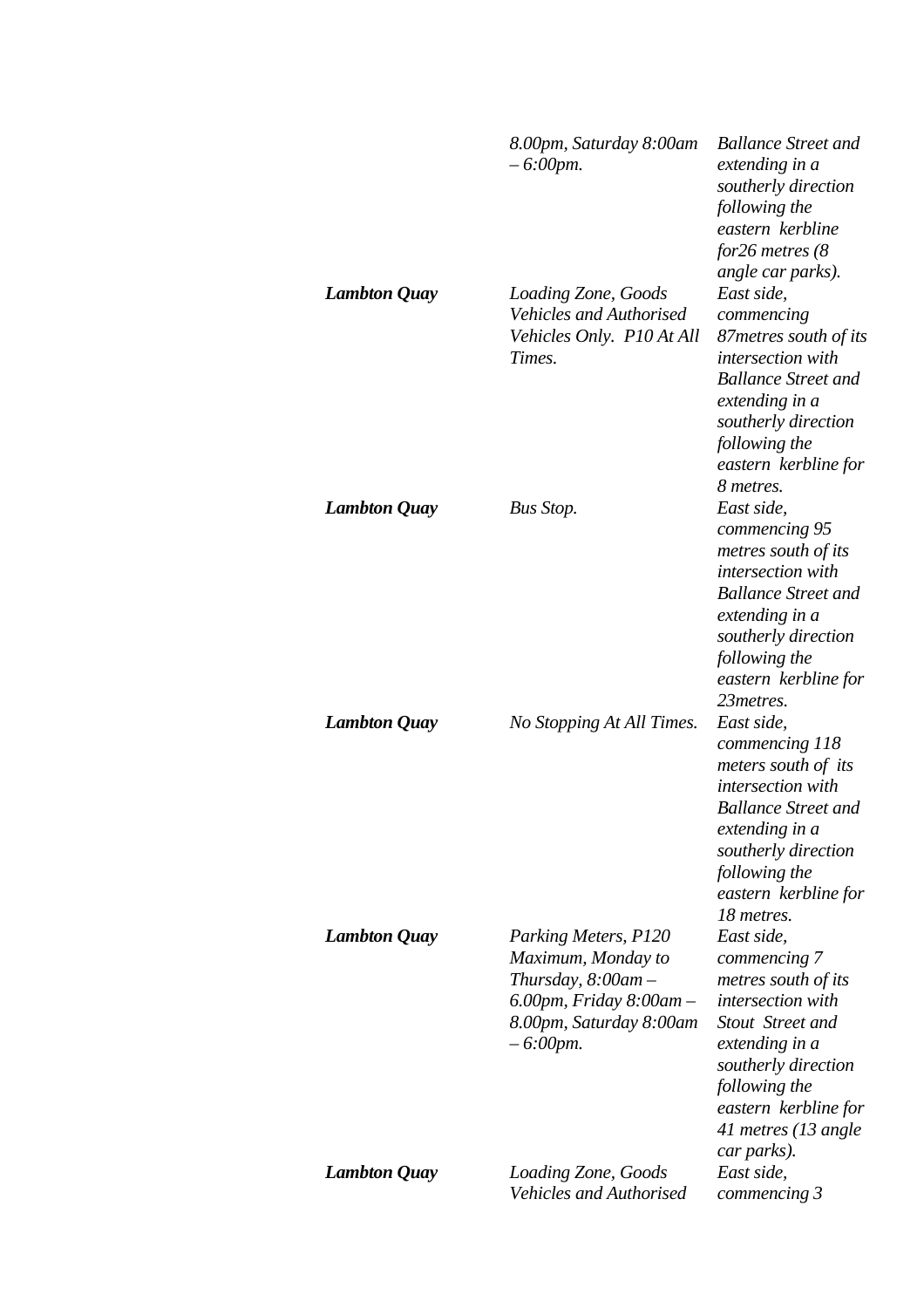|                     | Vehicles Only. P10 At All<br>Times.                                                                                                                | metres south of its<br>intersection with<br><b>Waring Taylor</b><br>Street and extending<br>in a southerly<br>direction following<br>the eastern kerbline<br>for22 metres.                                            |
|---------------------|----------------------------------------------------------------------------------------------------------------------------------------------------|-----------------------------------------------------------------------------------------------------------------------------------------------------------------------------------------------------------------------|
| <b>Lambton Quay</b> | No Stopping At All Times.                                                                                                                          | East side,<br>commencing 25<br>meters south of its<br>intersection with<br><b>Waring Taylor</b><br>Street and extending<br>in a southerly<br>direction following<br>the eastern kerbline<br>for14 metres.             |
| <b>Lambton Quay</b> | Parking Meters, P120<br>Maximum, Monday to<br>Thursday, $8:00$ am $-$<br>$6.00$ pm, Friday $8.00$ am $-$<br>8.00pm, Saturday 8:00am<br>$-6:00$ pm. | East side,<br>commencing 39<br>metres south of its<br>intersection with<br><b>Waring Taylor</b><br>Street and extending<br>in a southerly<br>direction following<br>the eastern kerbline<br>for 12 metres $(2)$       |
| <b>Lambton Quay</b> | <b>Bus Stop.</b>                                                                                                                                   | parallel car parks).<br>East side,<br>commencing 9<br>metres south of its<br>intersection with<br>Johnston Street and<br>extending in a<br>southerly direction<br>following the<br>eastern kerbline for<br>43 metres. |
| <b>Lambton Quay</b> | No Stopping At All Times.                                                                                                                          | East side,<br>commencing at its<br>intersection with<br><b>Brandon Street and</b><br>extending in a<br>southerly direction<br>following the<br>eastern kerbline for<br>17 metres.                                     |
| <b>Lambton Quay</b> | Parking Meters, P120<br>Maximum, Monday to                                                                                                         | East side,<br>commencing 17                                                                                                                                                                                           |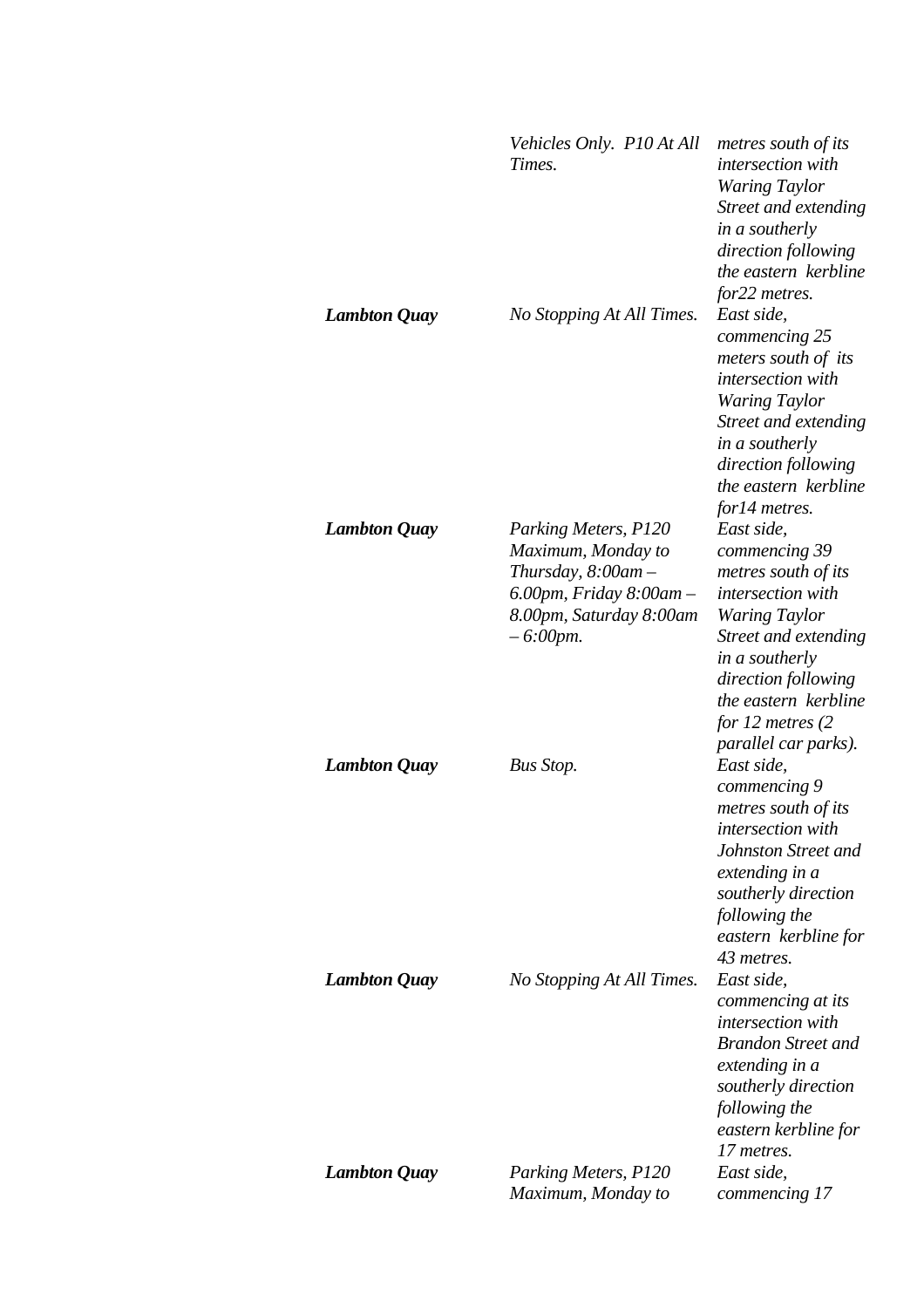|                     | Thursday, $8:00$ am $-$<br>$6.00$ pm, Friday $8.00$ am $-$<br>8.00pm, Saturday 8:00am<br>$-6:00$ pm. | metres south of its<br>intersection with<br><b>Brandon Street and</b><br>extending in a<br>southerly direction<br>following the<br>eastern kerbline<br>for 30 metres $(5)$<br>parallel car parks)          |
|---------------------|------------------------------------------------------------------------------------------------------|------------------------------------------------------------------------------------------------------------------------------------------------------------------------------------------------------------|
| <b>Lambton Quay</b> | No Stopping At All Times.                                                                            | East side,<br>commencing<br>47 meters south of<br><i>its intersection with</i><br><b>Brandon Street and</b><br>extending in a<br>southerly direction<br>following the<br>eastern kerbline<br>for17 metres. |
| <b>Lambton Quay</b> | No Stopping At All Times.                                                                            | East side,<br>commencing at its<br>intersection with<br>Panama Street and<br>extending in a<br>southerly direction<br>following the<br>eastern kerbline for<br>62 metres.                                  |
| <b>Lambton Quay</b> | No Stopping At All Times                                                                             | East side,<br>commencing at its<br>intersection with<br>Grey Street and<br>extending in a<br>southerly direction<br>following the<br>eastern kerbline for<br>21 metres.                                    |
| <b>Lambton Quay</b> | <b>Bus Stop.</b>                                                                                     | East side,<br>commencing 21<br>metres south of its<br>intersection with<br>Grey Street and<br>extending in a<br>southerly direction<br>following the<br>eastern kerbline<br>for39 metres.                  |
| <b>Lambton Quay</b> | No Stopping At All Times.                                                                            | East side,<br>commencing 60<br>meters south of its                                                                                                                                                         |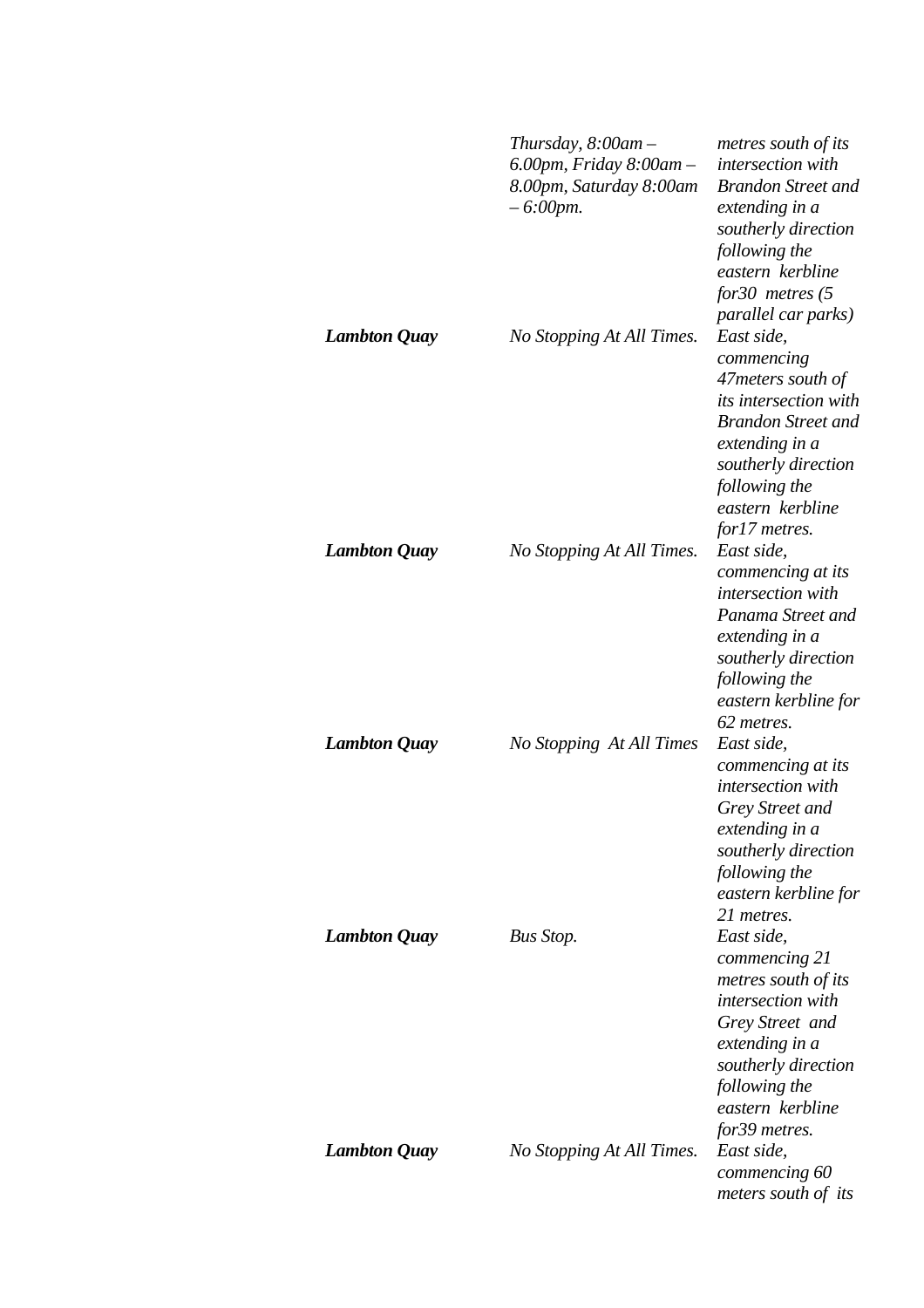*intersection with Grey Street and extending in a southerly direction following the eastern kerbline for 21 metres. Lambton Quay No Stopping At All Times. East side, commencing at its intersection with Hunter Street and extending in a southerly direction following the eastern kerbline for 125 metres.* 

*Add to Schedule B (Restricted Parking), Schedule D (No Stopping Restriction) and Schedule F (Metered Parking) of the Traffic Restrictions Schedule.* 

## *West Side*

| <b>Column One</b>   | <b>Column Two</b>              | <b>Column Three</b>  |
|---------------------|--------------------------------|----------------------|
| <b>Lambton Quay</b> | No Stopping At All Times.      | West side,           |
|                     |                                | commencing at its    |
|                     |                                | intersection with    |
|                     |                                | Willis Street and    |
|                     |                                | extending in a       |
|                     |                                | northerly direction  |
|                     |                                | following the        |
|                     |                                | western kerbline for |
|                     |                                | 43 metres.           |
| <b>Lambton Quay</b> | Loading Zone, Goods            | West side,           |
|                     | <b>Vehicles and Authorised</b> | commencing 43        |
|                     | Vehicles Only. P10 At All      | metres north of its  |
|                     | Times.                         | intersection with    |
|                     |                                | Willis Street and    |
|                     |                                | extending in a       |
|                     |                                | northerly direction  |
|                     |                                | following the        |
|                     |                                | western kerbline for |
|                     |                                | 25 metres.           |
| <b>Lambton Quay</b> | No Stopping At All Times.      | West side,           |
|                     |                                | commencing 68m       |
|                     |                                | north of its         |
|                     |                                | intersection with    |
|                     |                                | Willis Street and    |
|                     |                                | extending in a       |
|                     |                                | northerly direction  |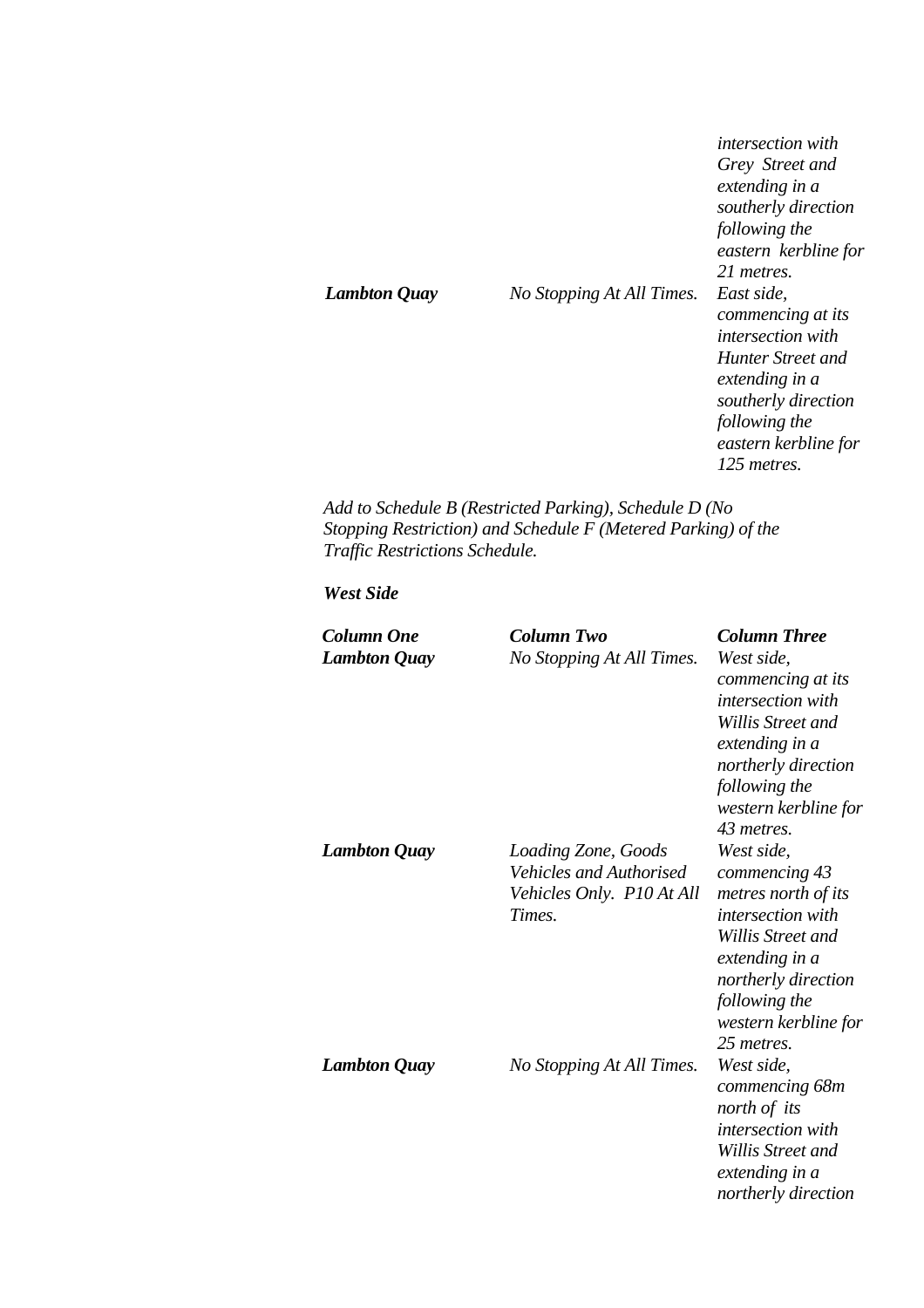| <b>Lambton Quay</b> | Loading Zone, Goods<br><b>Vehicles and Authorised</b><br>Vehicles Only. P10, 9am<br>to 4pm Monday to Friday<br>and all other times<br>Saturday and Sunday. | following the<br>western kerbline for<br>104 metres.<br>West side,<br>commencing 172<br>metres north of its<br>intersection with<br>Willis Street and<br>extending in a<br>northerly direction<br>following the<br>western kerbline for |
|---------------------|------------------------------------------------------------------------------------------------------------------------------------------------------------|-----------------------------------------------------------------------------------------------------------------------------------------------------------------------------------------------------------------------------------------|
| <b>Lambton Quay</b> | No Stopping At All Times.                                                                                                                                  | 18 metres.<br>West side,<br>commencing 190m<br>north of its<br>intersection with<br>Willis Street and<br>extending in a<br>northerly direction<br>following the<br>western kerbline for<br>62 metres.                                   |
| <b>Lambton Quay</b> | <b>Bus Stop.</b>                                                                                                                                           | West side,<br>commencing<br>252 metres north of<br><i>its intersection with</i><br>Willis Street and<br>extending in a<br>northerly direction<br>following the<br>western kerbline for<br>45 metres.                                    |
| <b>Lambton Quay</b> | No Stopping At All Times.                                                                                                                                  | West side,<br>commencing 297<br>metres north of its<br>intersection with<br>Willis Street and<br>extending in a<br>northerly direction<br>following the<br>western kerbline for<br>21 metres.                                           |
| <b>Lambton Quay</b> | Loading Zone, Goods<br><b>Vehicles and Authorised</b><br>Vehicles Only. P10 At All<br>Times.                                                               | West side,<br>commencing 318<br>metres north of its<br>intersection with<br>Willis Street and<br>extending in a<br>northerly direction                                                                                                  |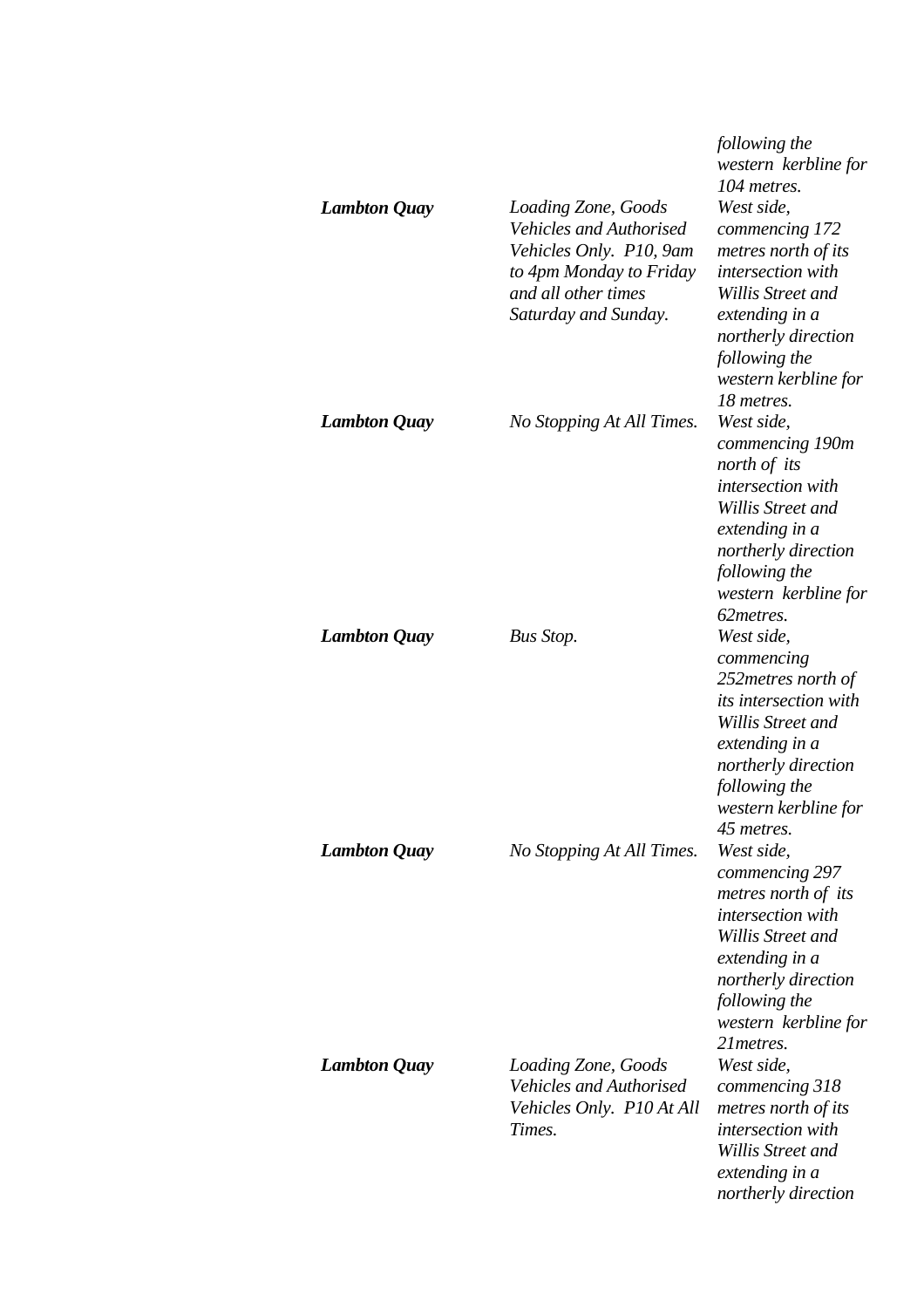|                     |                                                                                              | following the<br>western kerbline for<br>14 metres.                                                                                                                                           |
|---------------------|----------------------------------------------------------------------------------------------|-----------------------------------------------------------------------------------------------------------------------------------------------------------------------------------------------|
| <b>Lambton Quay</b> | Taxi Stand.                                                                                  | West side,<br>commencing 332<br>metres north of its<br>intersection with<br>Willis Street and<br>extending in a<br>northerly direction<br>following the<br>western kerbline for<br>12 metres. |
| <b>Lambton Quay</b> | No Stopping At All Times.                                                                    | West side,<br>commencing 344<br>metres north of its<br>intersection with<br>Willis Street and<br>extending in a<br>northerly direction<br>following the<br>western kerbline for<br>55 metres. |
| <b>Lambton Quay</b> | <b>Bus Stop.</b>                                                                             | West side,<br>commencing 399<br>metres north of its<br>intersection with<br>Willis Street and<br>extending in a<br>northerly direction<br>following the<br>western kerbline for<br>37 metres. |
| <b>Lambton Quay</b> | Loading Zone, Goods<br><b>Vehicles and Authorised</b><br>Vehicles Only. P10 At All<br>Times. | West side,<br>commencing 436<br>metres north of its<br>intersection with<br>Willis Street and<br>extending in a<br>northerly direction<br>following the<br>western kerbline for<br>22 metres. |
| <b>Lambton Quay</b> | Taxi Stand.                                                                                  | West side,<br>commencing 458<br>metres north of its<br>intersection with<br>Willis Street and<br>extending in a<br>northerly direction                                                        |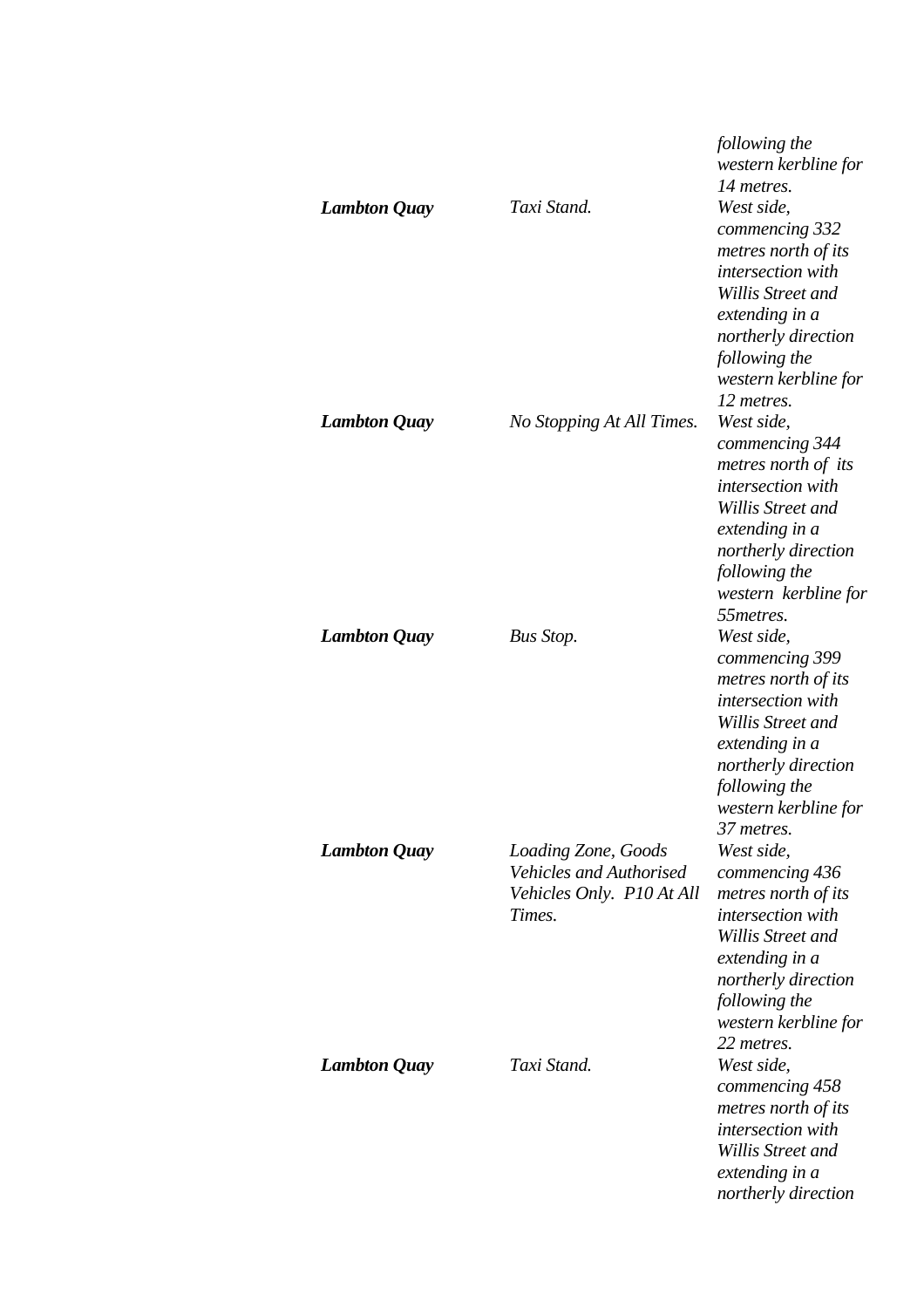|                     |                                                                                              | following the<br>western kerbline for<br>18 metres.                                                                                                                                           |
|---------------------|----------------------------------------------------------------------------------------------|-----------------------------------------------------------------------------------------------------------------------------------------------------------------------------------------------|
| <b>Lambton Quay</b> | No Stopping At All Times.                                                                    | West side,<br>commencing 476<br>metres north of its<br>intersection with<br>Willis Street and<br>extending in a<br>northerly direction<br>following the<br>western kerbline for<br>38 metres. |
| <b>Lambton Quay</b> | Loading Zone, Goods<br><b>Vehicles and Authorised</b><br>Vehicles Only. P10 At All<br>Times. | West side,<br>commencing 514<br>metres north of its<br>intersection with<br>Willis Street and<br>extending in a<br>northerly direction<br>following the<br>western kerbline for<br>31 metres. |
| <b>Lambton Quay</b> | No Stopping At All Times.                                                                    | West side,<br>commencing 545<br>metres north of its<br>intersection with<br>Willis Street and<br>extending in a<br>northerly direction<br>following the<br>western kerbline for<br>58 metres. |
| <b>Lambton Quay</b> | No Stopping Except for<br>Motorcycles - Monday to<br>Saturday 8:00am -<br>$6:00$ pm.         | West side,<br>commencing 603<br>metres north of its<br>intersection with<br>Willis Street and<br>extending in a<br>northerly direction<br>following the<br>western kerbline<br>for12 metres.  |
| <b>Lambton Quay</b> | No Stopping At All Times.                                                                    | West side,<br>commencing 615<br>metres north of its<br>intersection with<br>Willis Street and<br>extending in a                                                                               |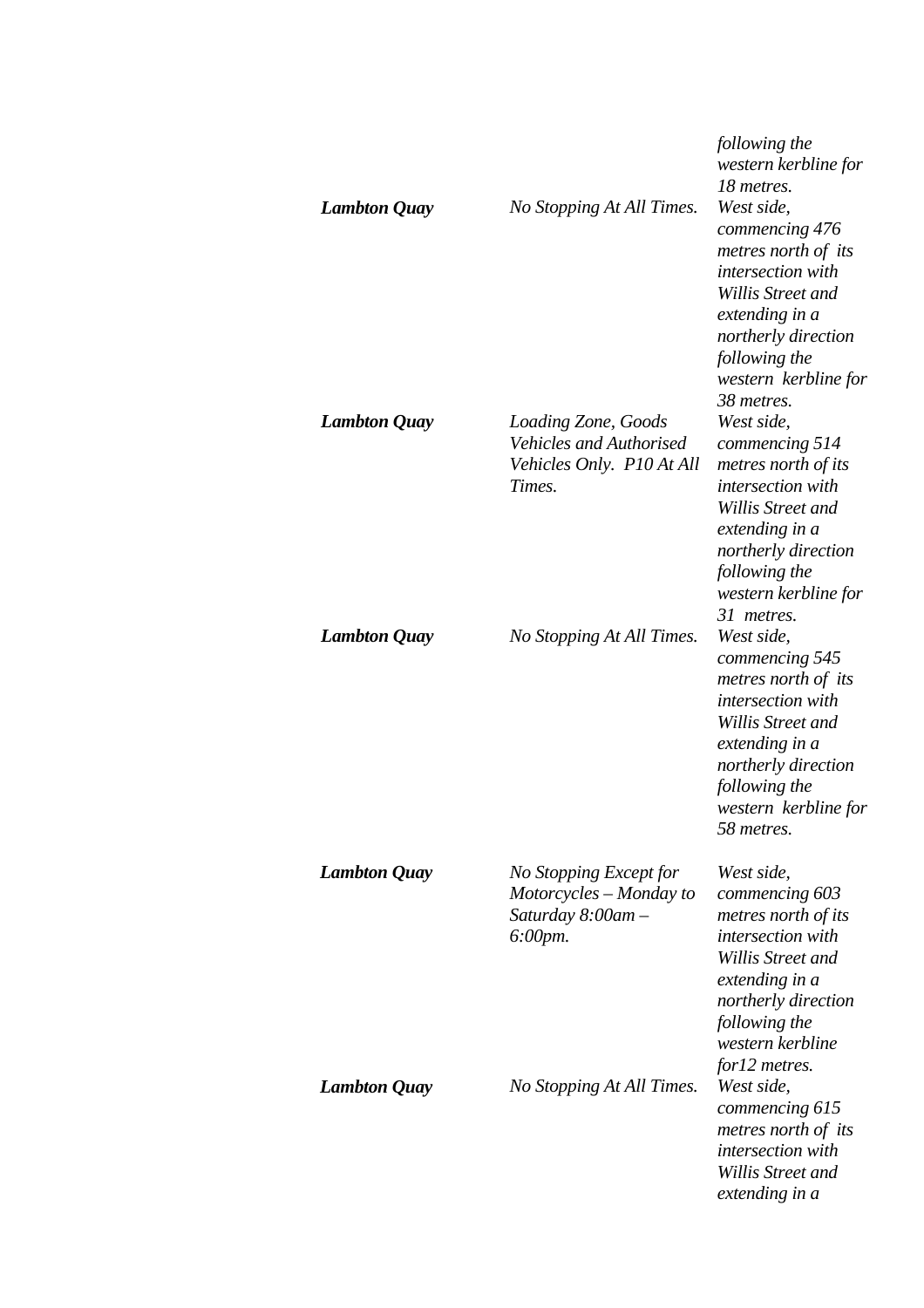| <b>Lambton Quay</b> | Taxi Stand.                                                                                  | northerly direction<br>following the<br>western kerbline for<br>13 metres.<br>West side,<br>commencing 628<br>metres north of its<br>intersection with<br>Willis Street and<br>extending in a<br>northerly direction<br>following the |
|---------------------|----------------------------------------------------------------------------------------------|---------------------------------------------------------------------------------------------------------------------------------------------------------------------------------------------------------------------------------------|
| <b>Lambton Quay</b> | Loading Zone, Goods<br><b>Vehicles and Authorised</b><br>Vehicles Only. P10 At All<br>Times. | western kerbline for<br>12 metres.<br>West side,<br>commencing 640<br>metres north of its<br>intersection with<br>Willis Street and<br>extending in a<br>northerly direction<br>following the<br>western kerbline for                 |
| <b>Lambton Quay</b> | No Stopping At All Times.                                                                    | 9 metres.<br>West side,<br>commencing 649<br>metres north of its<br>intersection with<br>Willis Street and<br>extending in a<br>northerly direction<br>following the<br>western kerbline for                                          |
| <b>Lambton Quay</b> | Loading Zone, Goods<br><b>Vehicles and Authorised</b><br>Vehicles Only. P10 At All<br>Times. | 23 metres.<br>West side,<br>commencing 672<br>metres north of its<br>intersection with<br>Willis Street and<br>extending in a<br>northerly direction<br>following the<br>western kerbline for<br>10 metres.                           |
| <b>Lambton Quay</b> | No Stopping At All Times.                                                                    | West side,<br>commencing 682<br>metres north of its<br>intersection with<br>Willis Street and<br>extending in a                                                                                                                       |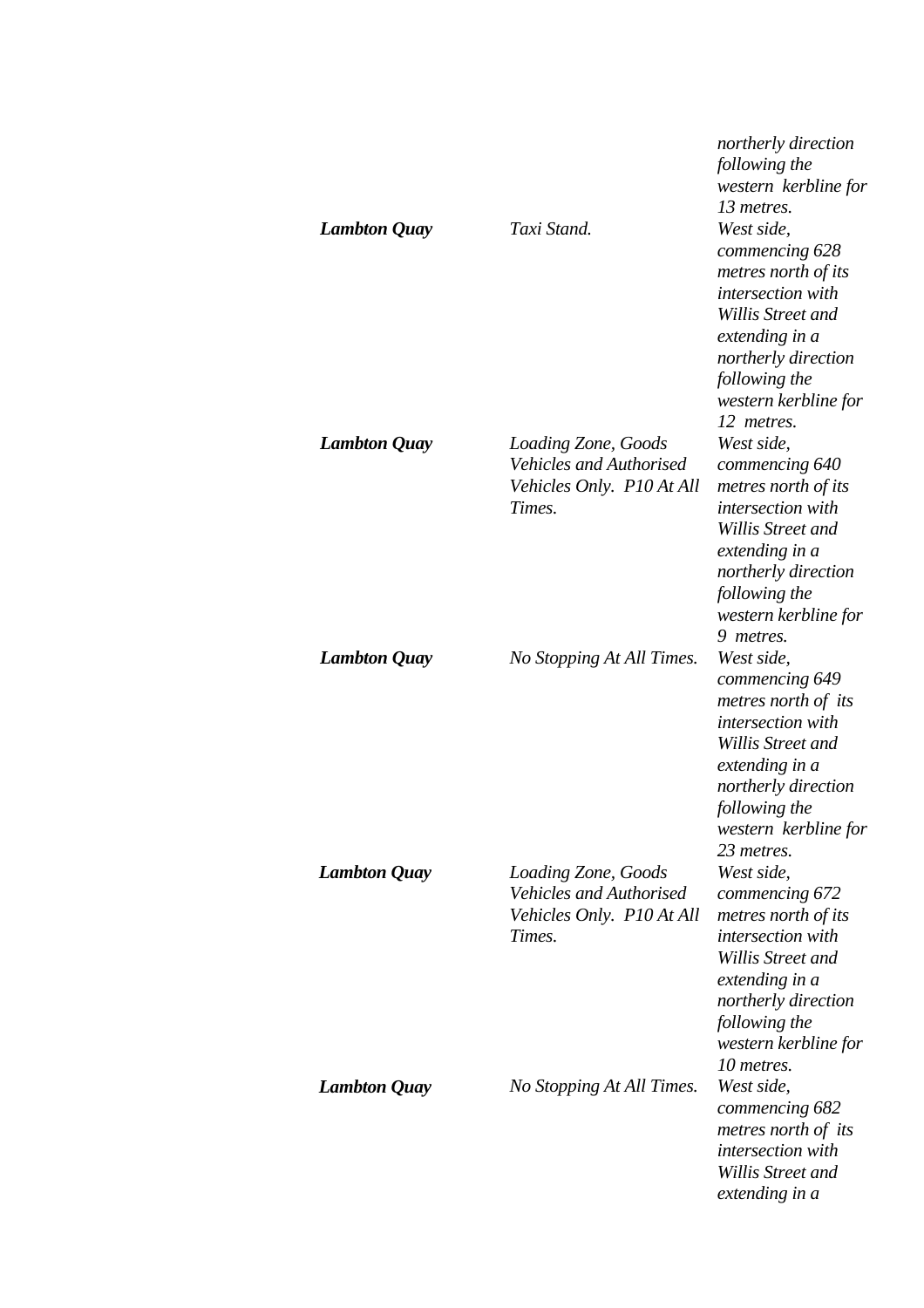| <b>Lambton Quay</b> | <b>Bus Stop.</b>                                                                                                                                       | northerly direction<br>following the<br>western kerbline for<br>7 metres.<br>West side,<br>commencing 689<br>metres north of its<br>intersection with<br>Willis Street and<br>extending in a<br>northerly direction<br>following the<br>western kerbline for<br>18 metres |
|---------------------|--------------------------------------------------------------------------------------------------------------------------------------------------------|---------------------------------------------------------------------------------------------------------------------------------------------------------------------------------------------------------------------------------------------------------------------------|
| <b>Lambton Quay</b> | <b>Bus Stop 4-6pm Monday</b><br>to Friday / Loading Zone,<br>Goods Vehicles and<br>Authorised Vehicles Only.<br>P10 At Other Times.                    | West side,<br>commencing 707<br>metres north of its<br>intersection with<br><b>Willis Street and</b><br>extending in a<br>northerly direction<br>following the<br>western kerbline for<br>12 metres.                                                                      |
| <b>Lambton Quay</b> | <b>Bus Stop.</b>                                                                                                                                       | West side,<br>commencing 719<br>metres north of its<br>intersection with<br>Willis Street and<br>extending in a<br>northerly direction<br>following the<br>western kerbline for<br>43 metres                                                                              |
| <b>Lambton Quay</b> | <b>Bus Stop 4-6pm Monday</b><br>to Friday / Loading Zone,<br>Goods Vehicles and<br><b>Authorised Vehicles Only.</b><br>P10 At Other Times.             | West side,<br>commencing 762<br>metres north of its<br>intersection with<br>Willis Street and<br>extending in a<br>northerly direction<br>following the<br>western kerbline for<br>11 metres.                                                                             |
| <b>Lambton Quay</b> | Bus Stop 4-6pm / Loading<br>Zone At Other Times.<br>Vehicles must not be left<br>unattended. No waiting.<br>Pickup and set down of<br>passengers only. | West side,<br>commencing 773<br>metres north of its<br>intersection with<br>Willis Street and<br>extending in a                                                                                                                                                           |